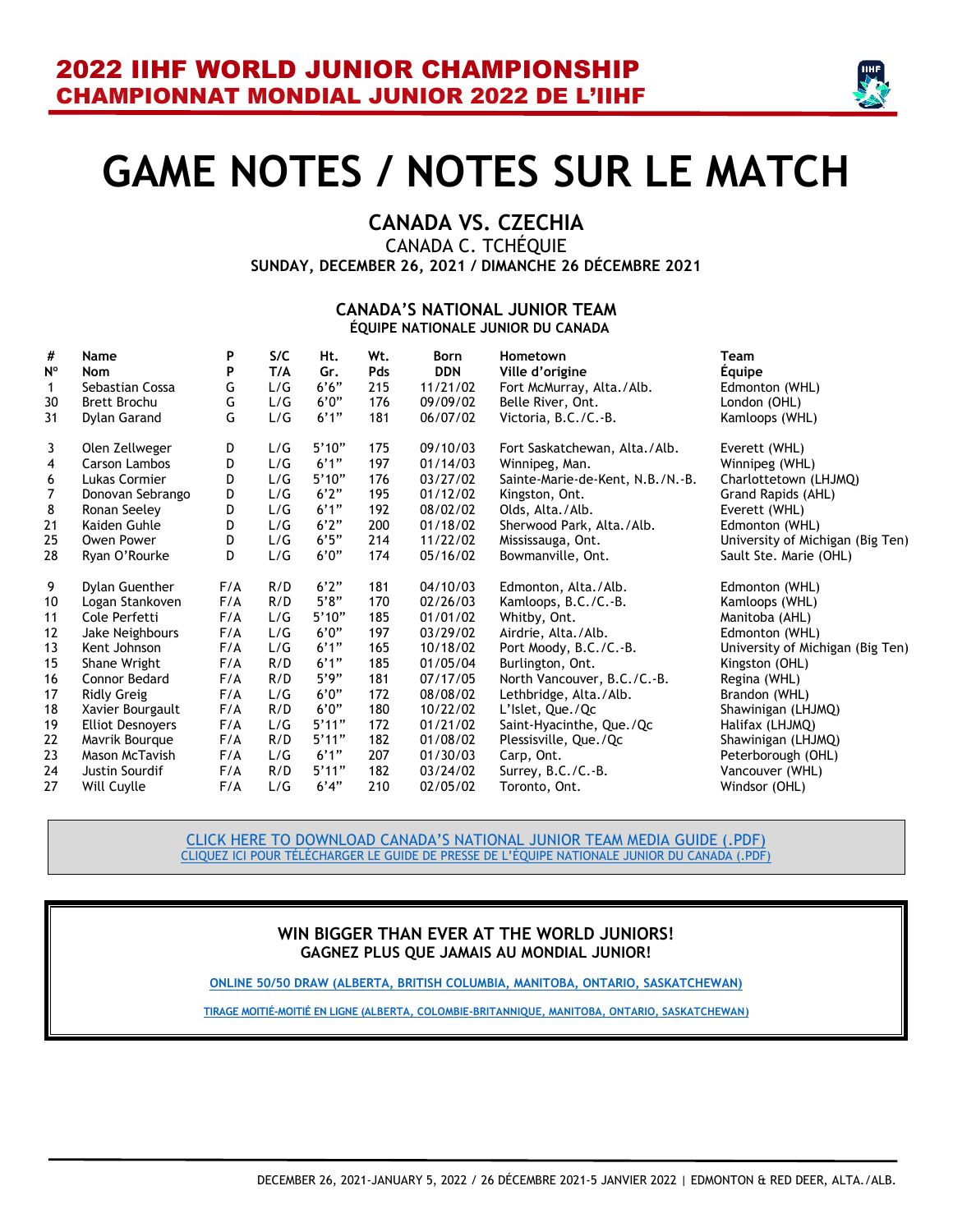

### **CANADA VS. CZECHIA** CANADA C. TCHÉQUIE

#### ALL-TIME RECORD / FICHE DE TOUS LES TEMPS

| W  | <b>OTW</b> | <b>OTL</b>                                                                                                                                                                                                                                                                                                                                                                                                                     |              | т | GF                                                                                                                                                                                                                                                                                                                                                                                                                                                                                                                                                                                                                                                                         | GA                      |                          |
|----|------------|--------------------------------------------------------------------------------------------------------------------------------------------------------------------------------------------------------------------------------------------------------------------------------------------------------------------------------------------------------------------------------------------------------------------------------|--------------|---|----------------------------------------------------------------------------------------------------------------------------------------------------------------------------------------------------------------------------------------------------------------------------------------------------------------------------------------------------------------------------------------------------------------------------------------------------------------------------------------------------------------------------------------------------------------------------------------------------------------------------------------------------------------------------|-------------------------|--------------------------|
| 17 | $\Omega$   |                                                                                                                                                                                                                                                                                                                                                                                                                                | <sup>0</sup> | 2 | 97                                                                                                                                                                                                                                                                                                                                                                                                                                                                                                                                                                                                                                                                         | 33                      |                          |
|    |            |                                                                                                                                                                                                                                                                                                                                                                                                                                | Round        |   | <b>CAN</b>                                                                                                                                                                                                                                                                                                                                                                                                                                                                                                                                                                                                                                                                 | <b>CZE</b>              | OТ                       |
|    |            |                                                                                                                                                                                                                                                                                                                                                                                                                                | Ronde        |   |                                                                                                                                                                                                                                                                                                                                                                                                                                                                                                                                                                                                                                                                            | <b>CZE</b>              | Prol.                    |
|    |            |                                                                                                                                                                                                                                                                                                                                                                                                                                |              |   | 6                                                                                                                                                                                                                                                                                                                                                                                                                                                                                                                                                                                                                                                                          | 4                       |                          |
|    |            |                                                                                                                                                                                                                                                                                                                                                                                                                                |              |   |                                                                                                                                                                                                                                                                                                                                                                                                                                                                                                                                                                                                                                                                            | 5                       |                          |
|    |            |                                                                                                                                                                                                                                                                                                                                                                                                                                |              |   | 3                                                                                                                                                                                                                                                                                                                                                                                                                                                                                                                                                                                                                                                                          |                         |                          |
|    |            |                                                                                                                                                                                                                                                                                                                                                                                                                                |              |   | 5                                                                                                                                                                                                                                                                                                                                                                                                                                                                                                                                                                                                                                                                          | 0                       |                          |
|    |            |                                                                                                                                                                                                                                                                                                                                                                                                                                |              |   | 2                                                                                                                                                                                                                                                                                                                                                                                                                                                                                                                                                                                                                                                                          | 0                       |                          |
|    |            |                                                                                                                                                                                                                                                                                                                                                                                                                                |              |   |                                                                                                                                                                                                                                                                                                                                                                                                                                                                                                                                                                                                                                                                            |                         | $-1$                     |
|    |            |                                                                                                                                                                                                                                                                                                                                                                                                                                |              |   | 4                                                                                                                                                                                                                                                                                                                                                                                                                                                                                                                                                                                                                                                                          | Ω                       | $\overline{\phantom{a}}$ |
|    |            |                                                                                                                                                                                                                                                                                                                                                                                                                                |              |   | 5                                                                                                                                                                                                                                                                                                                                                                                                                                                                                                                                                                                                                                                                          |                         | $-$                      |
|    |            |                                                                                                                                                                                                                                                                                                                                                                                                                                |              |   |                                                                                                                                                                                                                                                                                                                                                                                                                                                                                                                                                                                                                                                                            |                         | --                       |
|    |            |                                                                                                                                                                                                                                                                                                                                                                                                                                |              |   | 3                                                                                                                                                                                                                                                                                                                                                                                                                                                                                                                                                                                                                                                                          |                         |                          |
|    |            |                                                                                                                                                                                                                                                                                                                                                                                                                                |              |   | 3                                                                                                                                                                                                                                                                                                                                                                                                                                                                                                                                                                                                                                                                          | O                       |                          |
|    |            |                                                                                                                                                                                                                                                                                                                                                                                                                                |              |   | 8                                                                                                                                                                                                                                                                                                                                                                                                                                                                                                                                                                                                                                                                          |                         |                          |
|    |            |                                                                                                                                                                                                                                                                                                                                                                                                                                |              |   |                                                                                                                                                                                                                                                                                                                                                                                                                                                                                                                                                                                                                                                                            | 2                       |                          |
|    |            |                                                                                                                                                                                                                                                                                                                                                                                                                                |              |   | 5                                                                                                                                                                                                                                                                                                                                                                                                                                                                                                                                                                                                                                                                          | 0                       |                          |
|    |            |                                                                                                                                                                                                                                                                                                                                                                                                                                |              |   | 4                                                                                                                                                                                                                                                                                                                                                                                                                                                                                                                                                                                                                                                                          | 5                       | SO/TB                    |
|    |            |                                                                                                                                                                                                                                                                                                                                                                                                                                |              |   | 5                                                                                                                                                                                                                                                                                                                                                                                                                                                                                                                                                                                                                                                                          |                         |                          |
|    |            |                                                                                                                                                                                                                                                                                                                                                                                                                                |              |   |                                                                                                                                                                                                                                                                                                                                                                                                                                                                                                                                                                                                                                                                            |                         |                          |
|    |            |                                                                                                                                                                                                                                                                                                                                                                                                                                |              |   | 5                                                                                                                                                                                                                                                                                                                                                                                                                                                                                                                                                                                                                                                                          |                         |                          |
|    |            |                                                                                                                                                                                                                                                                                                                                                                                                                                |              |   |                                                                                                                                                                                                                                                                                                                                                                                                                                                                                                                                                                                                                                                                            | 2                       | --                       |
|    |            |                                                                                                                                                                                                                                                                                                                                                                                                                                |              |   | 3                                                                                                                                                                                                                                                                                                                                                                                                                                                                                                                                                                                                                                                                          | 0                       |                          |
|    | v          | <b>VP</b><br><b>Location</b><br>Lieu<br>Ostrava, CZE<br>Calgary, Alta./Alb.<br>Geneva, SUI<br>Helsinki, FIN<br>Winnipeg, Man.<br>Skellefteå, SWE<br>Halifax, N.S./N.-É.<br>Helsinki, FIN<br>Helsinki, FIN<br>Grand Forks, N.D.<br>Pardubice, CZE<br>Ottawa, Ont.<br>Buffalo, N.Y.<br>Edmonton, Alta./Alb.<br>Malmö, SWE<br>Montreal, Que./Qc<br>Buffalo, N.Y.<br>Vancouver, B.C./C.-B.<br>Ostrava, CZE<br>Edmonton, Alta./Alb. | <b>DP</b>    | D | N<br>Round Robin/Tournoi à la ronde<br>Round Robin/Tournoi à la ronde<br>Preliminary/Ronde préliminaire<br>Preliminary/Ronde préliminaire<br>Preliminary/Ronde préliminaire<br>Preliminary/Ronde préliminaire<br>Preliminary/Ronde préliminaire<br>Preliminary/Ronde préliminaire<br>Semifinal/Demi-finale<br>Semifinal/Demi-finale<br>Preliminary/Ronde préliminaire<br>Preliminary/Ronde préliminaire<br>Preliminary/Ronde préliminaire<br>Preliminary/Ronde préliminaire<br>Preliminary/Ronde préliminaire<br>Quarterfinal/Quart de finale<br>Semifinal/Demi-finale<br>Preliminary/Ronde préliminaire<br>Preliminary/Ronde préliminaire<br>Quarterfinal/Quart de finale | <b>BP</b><br><b>CAN</b> | <b>BC</b>                |

#### ALL-TIME RECORD (VS. CZECHOSLOVAKIA) / FICHE DE TOUS LES TEMPS (C. LA TCHÉCOSLOVAQUIE)

| GP<br><b>PJ</b><br>15 | W<br>4 | <b>OTW</b><br>VP<br>0 | <b>OTL</b><br><b>DP</b><br>0 | D<br>5                         | N<br>6 | GF<br><b>BP</b><br>56    | GA<br><b>BC</b><br>58 |             |
|-----------------------|--------|-----------------------|------------------------------|--------------------------------|--------|--------------------------|-----------------------|-------------|
| Date<br>Date          |        | Location<br>Lieu      |                              | Round<br>Ronde                 |        | <b>CAN</b><br><b>CAN</b> | TCH<br><b>TCH</b>     | OТ<br>Prol. |
| 12/25/1976            |        | Zvolen, TCH           |                              | Round Robin/Tournoi à la ronde |        | 4                        | 4                     |             |
| 12/25/1977            |        | Montreal, Que./Qc     |                              | Preliminary/Ronde préliminaire |        | 9                        |                       |             |
| 12/31/1977            |        | Montreal, Que./Qc     |                              | Championship/Championnat       |        | 6                        |                       |             |
| 12/27/1980            |        | Kaufbeuren, FRG       |                              | Preliminary/Ronde préliminaire |        |                          |                       |             |
| 01/02/1982            |        | Rochester, Minn.      |                              | Round Robin/Tournoi à la ronde |        |                          |                       |             |
| 01/01/1983            |        | Leningrad, URS        |                              | Round Robin/Tournoi à la ronde |        |                          |                       |             |
| 01/03/1984            |        | Nyköping, SWE         |                              | Round Robin/Tournoi à la ronde |        | 4                        | 6                     |             |
| 01/01/1985            |        | Helsinki, FIN         |                              | Round Robin/Tournoi à la ronde |        | 2                        | 2                     |             |
| 01/04/1986            |        | Hamilton, Ont.        |                              | Round Robin/Tournoi à la ronde |        |                          | 5                     |             |
| 12/29/1986            |        | Nitra, TCH            |                              | Round Robin/Tournoi à la ronde |        |                          | 5                     |             |
| 12/28/1987            |        | Moscow, RUS           |                              | Round Robin/Tournoi à la ronde |        |                          |                       |             |
| 01/01/1989            |        | Anchorage, Alaska     |                              | Round Robin/Tournoi à la ronde |        | 2                        |                       |             |
| 01/04/1990            |        | Turku, FIN            |                              | Round Robin/Tournoi à la ronde |        | 2                        |                       |             |
| 01/02/1991            |        | Saskatoon, Sask.      |                              | Round Robin/Tournoi à la ronde |        | 5                        | 6                     |             |
| 01/02/1992            |        | Füssen, GER           |                              | Round Robin/Tournoi à la ronde |        |                          | h                     |             |
|                       |        |                       |                              |                                |        |                          |                       |             |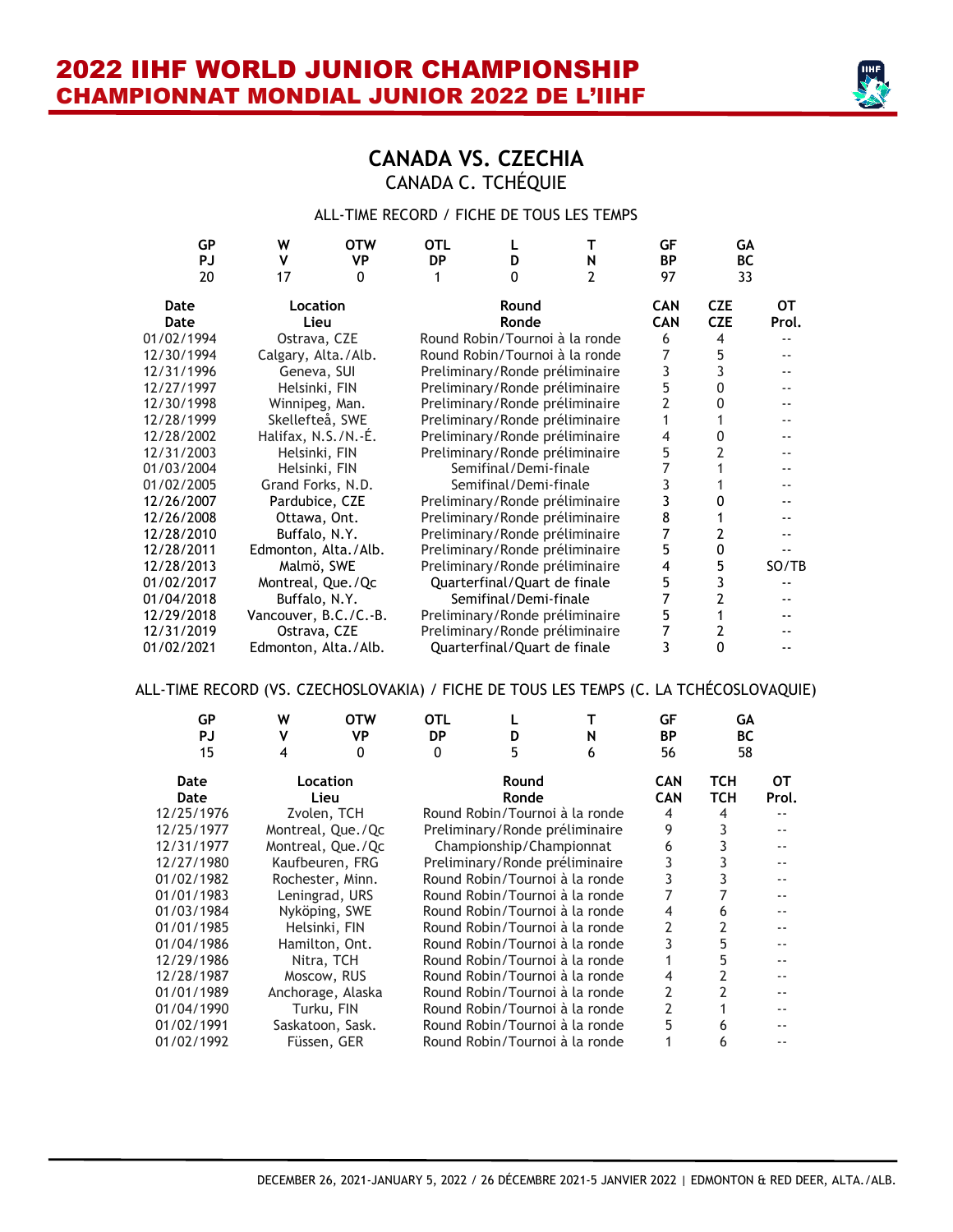

### **CANADA VS. CZECHIA** CANADA C. TCHÉQUIE

#### ALL-TIME RECORD (VS. CZECH/SLOVAK REPUBLICS) / FICHE DE TOUS LES TEMPS (C. RÉPUBLIQUES TCHÈQUE/SLOVAQUE)

| GP         | W | OTW        | OTL |                                |   | GF         |     | GА    |
|------------|---|------------|-----|--------------------------------|---|------------|-----|-------|
| PJ         |   | VP         | DP  | D                              | N | ΒP         |     | ВC    |
|            |   |            | 0   |                                | h | 4          |     |       |
| Date       |   | Location   |     | Round                          |   | <b>CAN</b> | C/S | ОТ    |
| Date       |   | Lieu       |     | Ronde                          |   | <b>CAN</b> | T/S | Prol. |
| 01/04/1993 |   | Gävle, SWE |     | Round Robin/Tournoi à la ronde |   | 4          |     | $- -$ |

#### ALL-TIME RECORD IN CANADA / FICHE DE TOUS LES TEMPS AU CANADA

| GP         | w | <b>OTW</b>            | <b>OTL</b> |                              |                                | GF         | GA         |           |
|------------|---|-----------------------|------------|------------------------------|--------------------------------|------------|------------|-----------|
| PJ         | v | VP                    | DP         |                              | N                              | BP         | BC         |           |
|            |   |                       | 0          |                              | 0                              | 36         | 10         |           |
| Date       |   | Location              |            | Round                        |                                | <b>CAN</b> | <b>CZE</b> | <b>OT</b> |
| Date       |   | Lieu                  |            | Ronde                        |                                | <b>CAN</b> | <b>CZE</b> | Prol.     |
| 12/30/1994 |   | Calgary, Alta./Alb.   |            |                              | Round Robin/Tournoi à la ronde |            |            |           |
| 12/30/1998 |   | Winnipeg, Man.        |            |                              | Preliminary/Ronde préliminaire | 2          | 0          |           |
| 12/28/2002 |   | Halifax, $N.S./N.-E.$ |            |                              | Preliminary/Ronde préliminaire | 4          | O          |           |
| 12/26/2008 |   | Ottawa, Ont.          |            |                              | Preliminary/Ronde préliminaire | 8          |            |           |
| 12/28/2011 |   | Edmonton, Alta./Alb.  |            |                              | Preliminary/Ronde préliminaire | 5          | 0          |           |
| 01/02/2017 |   | Montreal, Que./Qc     |            | Quarterfinal/Quart de finale |                                | 5          |            |           |
| 12/29/2018 |   | Vancouver, B.C./C.-B. |            |                              | Preliminary/Ronde préliminaire | 5          |            |           |

ALL-TIME RECORD IN CANADA (VS. CZECHOSLOVAKIA) / FICHE DE TOUS LES TEMPS AU CANADA (C. LA TCHÉCOSLOVAQUIE)

| GР<br>PJ<br>4 | w<br>V | <b>OTW</b><br>VP<br>0 | OTL<br>DP<br>0 | D                              | N<br>0 | GF<br>ΒP<br>23 | GА<br><b>BC</b><br>17 |               |
|---------------|--------|-----------------------|----------------|--------------------------------|--------|----------------|-----------------------|---------------|
| Date          |        | Location              |                | Round                          |        | <b>CAN</b>     | тсн                   | от            |
| Date          |        | Lieu                  |                | Ronde                          |        | <b>CAN</b>     | тсн                   | Prol.         |
| 12/25/1977    |        | Montreal, Que./Qc     |                | Preliminary/Ronde préliminaire |        | 9              |                       |               |
| 12/31/1977    |        | Montreal, Que./Qc     |                | Championship/Championnat       |        | 6              |                       | $- -$         |
| 01/04/1986    |        | Hamilton, Ont.        |                | Round Robin/Tournoi à la ronde |        | 3              | 5                     | $- -$         |
| 01/02/1991    |        | Saskatoon, Sask.      |                | Round Robin/Tournoi à la ronde |        | 5              | 6                     | $\sim$ $\sim$ |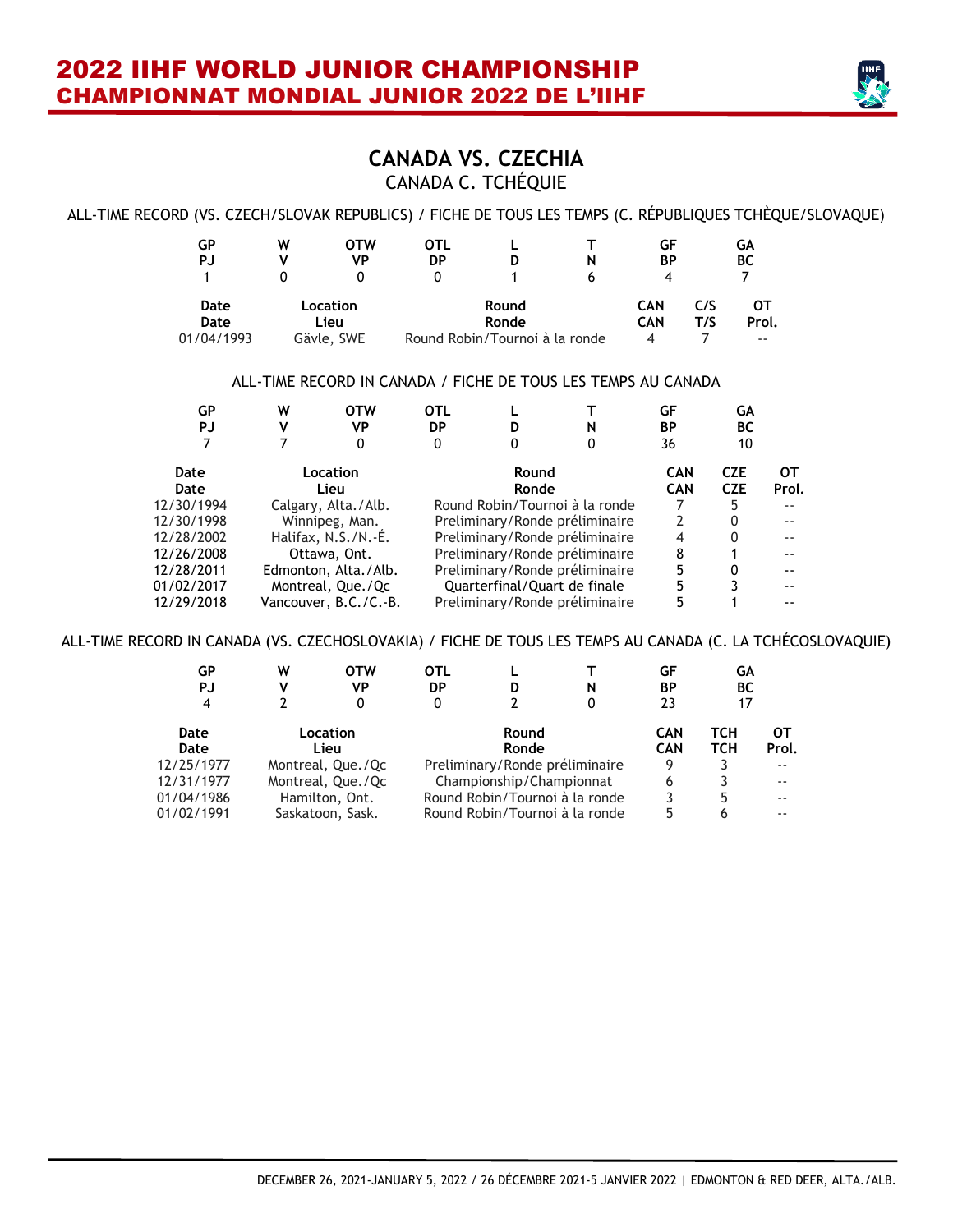

# **TEAM STATISTICS** STATISTIQUES DE L'ÉQUIPE

|       |                              |                         |           |                              | CANADA IN CANADA - ALL-TIME / LE CANADA AU CANADA - FICHE DE TOUS LES TEMPS |              |                |                          |                        |                               |                      |
|-------|------------------------------|-------------------------|-----------|------------------------------|-----------------------------------------------------------------------------|--------------|----------------|--------------------------|------------------------|-------------------------------|----------------------|
|       | <b>GP</b><br><b>PJ</b><br>88 | W<br>$\mathsf{v}$<br>70 |           | <b>OTW</b><br><b>VP</b><br>2 | <b>OTL</b><br><b>DP</b><br>4                                                | L<br>D<br>10 |                | T<br>N<br>$\overline{2}$ | GF<br><b>BP</b><br>534 | <b>GA</b><br><b>BC</b><br>189 |                      |
| Year  | Province(s)                  |                         | <b>GP</b> | W                            | <b>OTW</b>                                                                  | <b>OTL</b>   | L              | т                        | <b>GF</b>              | <b>GA</b>                     | Result               |
| Année | Province(s)                  |                         | PJ        | V                            | <b>VP</b>                                                                   | <b>DP</b>    | D              | N                        | <b>BP</b>              | <b>BC</b>                     | Résultat             |
| 1978  | Ont. / Que./Qc               |                         | 6         | 4                            | 0                                                                           | 0            | 2              | 0                        | 36                     | 18                            | <b>Bronze</b>        |
| 1982  | Man. <sup>1</sup>            |                         | 3         | 3                            | 0                                                                           | 0            | 0              | 0                        | 15                     | 3                             | Gold/Or              |
| 1986  | Ont.                         |                         | 7         | 5                            | 0                                                                           | 0            | $\overline{2}$ | 0                        | 54                     | 21                            | Silver/Argent        |
| 1991  | Sask.                        |                         | 7         | 5                            | 0                                                                           | 0            | 1              |                          | 40                     | 18                            | Gold/Or              |
| 1995  | Alta./Alb.                   |                         | 7         |                              | 0                                                                           | 0            | 0              | 0                        | 49                     | 22                            | Gold/Or              |
| 1999  | Man.                         |                         | 7         | 4                            | 0                                                                           |              |                |                          | 30                     | 15                            | Silver/Argent        |
| 2003  | N.S./N.-É.                   |                         | 6         | 5                            | 0                                                                           | 0            |                | 0                        | 26                     | 11                            | Silver/Argent        |
| 2006  | $B.C./C.-B.$                 |                         | 6         | 6                            | 0                                                                           | 0            | 0              | 0                        | 24                     | 6                             | Gold/Or              |
| 2009  | Ont.                         |                         | 6         | 5                            |                                                                             | 0            | 0              | 0                        | 46                     | 12                            | Gold/Or              |
| 2010  | Sask.                        |                         | 6         | 4                            |                                                                             |              | 0              | 0                        | 40                     | 12                            | Silver/Argent        |
| 2012  | Alta./Alb.                   |                         | 6         | 5                            | 0                                                                           | 0            | 1              | 0                        | 35                     | 11                            | Bronze               |
| 2015  | Ont. / Que./Qc               |                         | 7         |                              | 0                                                                           | 0            | 0              | 0                        | 39                     | 9                             | Gold/Or              |
| 2017  | Ont. / Que./Qc               |                         | 7         | 5                            | 0                                                                           |              |                | 0                        | 35                     | 18                            | Silver/Argent        |
| 2019  | $B.C./C.-B.$                 |                         | 5         | 3                            | 0                                                                           |              |                | 0                        | 24                     | 7                             | $6th/6$ <sup>e</sup> |
| 2021  | Alta./Alb.                   |                         | 7         | 6                            | 0                                                                           | 0            | 1              | 0                        | 41                     | 6                             | Silver/Argent        |
|       | Province                     | <b>GP</b>               |           | W                            | <b>OTW</b>                                                                  | <b>OTL</b>   |                |                          | т                      | <b>GF</b>                     | GA                   |
|       | Province                     | <b>PJ</b>               |           | v                            | <b>VP</b>                                                                   | <b>DP</b>    | D              |                          | N                      | <b>BP</b>                     | <b>BC</b>            |
|       | Ont.                         | 21                      |           | 17                           |                                                                             | 0            | 3              |                          | 0                      | 147                           | 46                   |
|       | Alta./Alb.                   | 15                      |           | 14                           | 0                                                                           | 0            |                |                          | 0                      | 125                           | 39                   |
|       | $B.C./C.-B.$                 | 11                      |           | 9                            | 0                                                                           |              |                |                          | 0                      | 48                            | 13                   |
|       | Que./Qc                      | 12                      |           | 9                            | 0                                                                           |              | 2              |                          | 0                      | 63                            | 32                   |
|       | Sask.                        | 13                      |           | 9                            |                                                                             |              |                |                          |                        | 80                            | 30                   |
|       | Man.                         | 10                      |           | 7                            | 0                                                                           |              |                |                          |                        | 45                            | 18                   |
|       | N.S./N.-É.                   | 6                       |           | 5                            | 0                                                                           | 0            |                |                          | 0                      | 26                            | 11                   |

<sup>1</sup> The 1982 WJC was hosted in the United States, but some games were played in Canada <sup>1</sup> Le CMJ 1982 a eu lieu aux États-Unis, mais certains matchs ont eu lieu au Canada

DECEMBER 26, 2021-JANUARY 5, 2022 / 26 DÉCEMBRE 2021-5 JANVIER 2022 | EDMONTON & RED DEER, ALTA./ALB.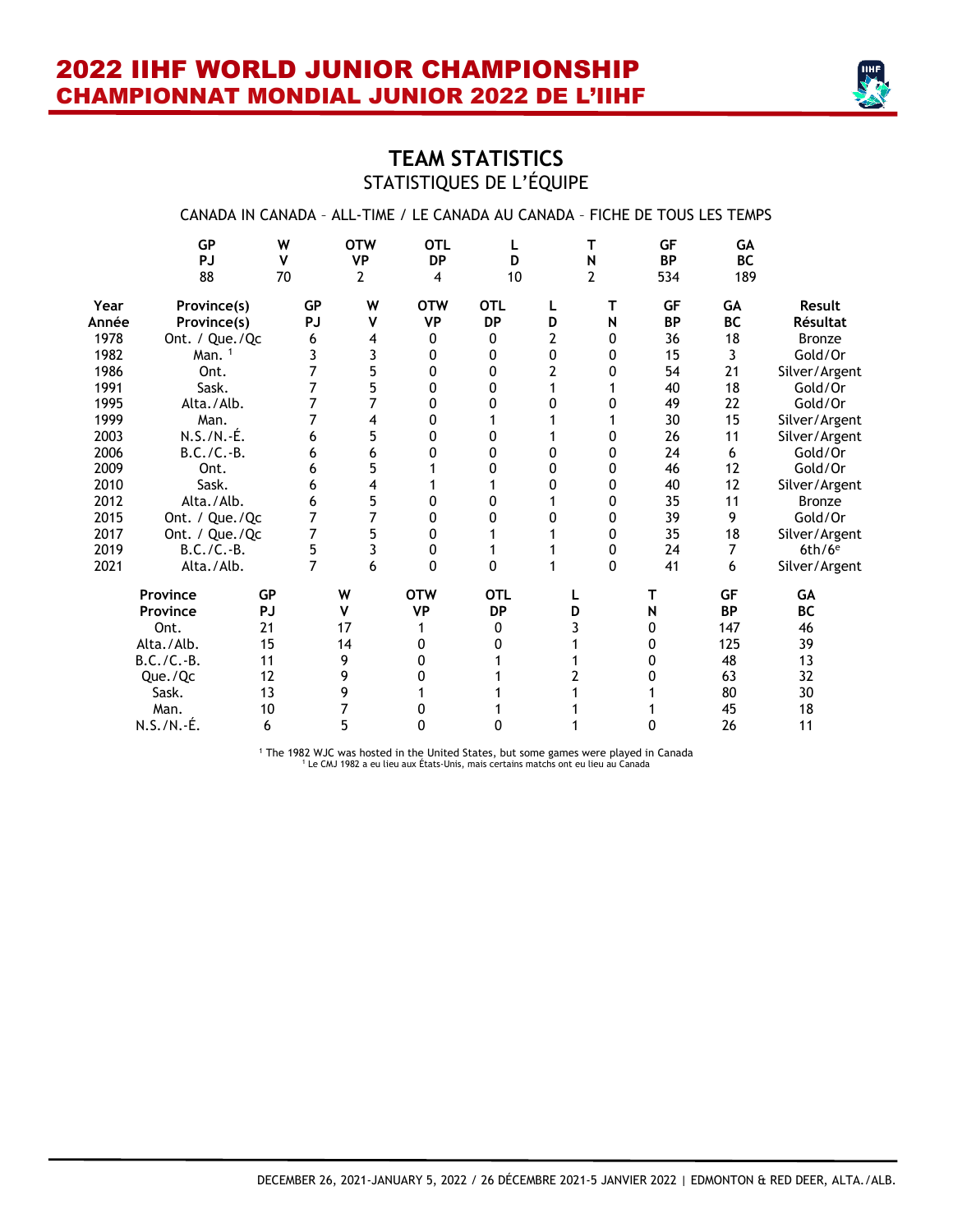

# **PLAYER STATISTICS** STATISTIQUES DES JOUEURS

#### TOURNAMENT STATISTICS / STATISTIQUES AU TOURNOI

|                         |                     |    |           | World Juniors / Mondial junior |            |            |       |                                |           | Pre-Tournament / Matchs préparatoires |   |            |
|-------------------------|---------------------|----|-----------|--------------------------------|------------|------------|-------|--------------------------------|-----------|---------------------------------------|---|------------|
| Player                  | <b>GP</b>           | G  | A         | P                              | <b>PIM</b> | +/-        |       | <b>GP</b>                      | G         | A                                     |   | <b>PIM</b> |
| Joueur                  | <b>PJ</b>           | B  | A         | P                              | <b>PUN</b> | $+/-$      |       | <b>PJ</b>                      | B         | A                                     | Ρ | <b>PUN</b> |
| <b>Connor Bedard</b>    | --                  | -- |           | $ -$                           | $- -$      | $ -$       |       |                                | 1         | $\Omega$                              |   | 0          |
| Xavier Bourgault        |                     |    |           |                                |            |            |       |                                | 0         | 0                                     | 0 | 0          |
| Mavrik Bourque          |                     |    |           |                                |            |            |       |                                | N         |                                       |   | 2          |
| Lukas Cormier           |                     |    |           |                                |            |            |       |                                |           | ŋ                                     |   | 0          |
| Will Cuylle             |                     |    |           |                                |            |            |       |                                | 0         | 0                                     | 0 | 2          |
| <b>Elliot Desnoyers</b> |                     |    |           |                                |            |            |       |                                | N         | 0                                     | N | 2          |
| <b>Ridly Greig</b>      |                     |    |           |                                |            |            |       |                                |           | 0                                     |   | 0          |
| Dylan Guenther          |                     |    |           |                                |            |            |       |                                | 0         | 0                                     | 0 | 0          |
| Kaiden Guhle            |                     |    |           |                                |            |            |       |                                | 0         |                                       |   | 0          |
| Kent Johnson            |                     |    |           |                                |            |            |       |                                |           |                                       |   | 0          |
| <b>Carson Lambos</b>    |                     |    |           |                                |            |            |       |                                | 0         |                                       | 0 | 0          |
| <b>Mason McTavish</b>   |                     |    |           |                                |            |            |       |                                | 2         |                                       | 3 | 0          |
| Jake Neighbours         |                     |    |           |                                |            |            |       |                                | 0         | 2                                     | 2 | 0          |
| Ryan O'Rourke           |                     |    |           |                                |            |            |       |                                | 0         | 0                                     | 0 | 2          |
| Cole Perfetti           |                     |    |           |                                |            |            |       |                                | 0         | 2                                     | 2 | 0          |
| Owen Power              |                     |    |           |                                |            |            |       |                                | 0         | 0                                     | 0 | 0          |
| Donovan Sebrango        | --                  |    |           |                                |            |            |       |                                | 0         |                                       |   | 0          |
| Ronan Seeley            | --                  |    |           |                                |            |            |       |                                | 0         | ŋ                                     | 0 | 0          |
| <b>Justin Sourdif</b>   |                     |    |           |                                |            |            |       | 1                              | 0         |                                       |   | 0          |
| Logan Stankoven         |                     |    |           |                                |            |            |       |                                |           |                                       |   |            |
| Shane Wright            |                     |    |           |                                |            | --         |       | 1                              | 0         | 1                                     | 1 | 0          |
| Olen Zellweger          |                     |    |           |                                |            |            |       | 1                              | 0         | $\mathbf 0$                           | 0 | 0          |
|                         |                     |    |           |                                |            |            |       | World Juniors / Mondial junior |           |                                       |   |            |
|                         | Player              |    | <b>GP</b> | <b>MIN</b>                     | GA         | <b>SVS</b> | SV%   | <b>GAA</b>                     | <b>SO</b> | W-L                                   |   |            |
|                         | Joueur              |    | <b>PJ</b> | <b>MIN</b>                     | <b>BC</b>  | ARR.       | %ARR. | MOY.                           | <b>JB</b> | $V-D$                                 |   |            |
|                         | <b>Brett Brochu</b> |    |           | $-$                            |            |            |       |                                |           |                                       |   |            |
|                         | Sebastian Cossa     |    | 1         | 33                             | 3          | 8          | .727  | 5.46                           | 0         | $1 - 0$                               |   |            |
|                         | <b>Dylan Garand</b> |    | 1         | 27                             | 1          | 14         | .933  | 2.22                           | $\Omega$  | $0 - 0$                               |   |            |

|                 |       |     |     |            |       | Pre-Tournament / Matchs préparatoires |    |     |
|-----------------|-------|-----|-----|------------|-------|---------------------------------------|----|-----|
| Player          | GР    | MIN | GA  | <b>SVS</b> | SV%   | GAA                                   | SΩ | W-I |
| Joueur          | PJ.   | MIN | BC. | ARR.       | %ARR. | MOY.                                  | JB | V-D |
| Brett Brochu    | $- -$ | --  |     |            |       |                                       |    |     |
| Sebastian Cossa | $ -$  | --  | --  | --         |       | --                                    |    |     |
| Dylan Garand    | --    |     | --  |            |       |                                       |    |     |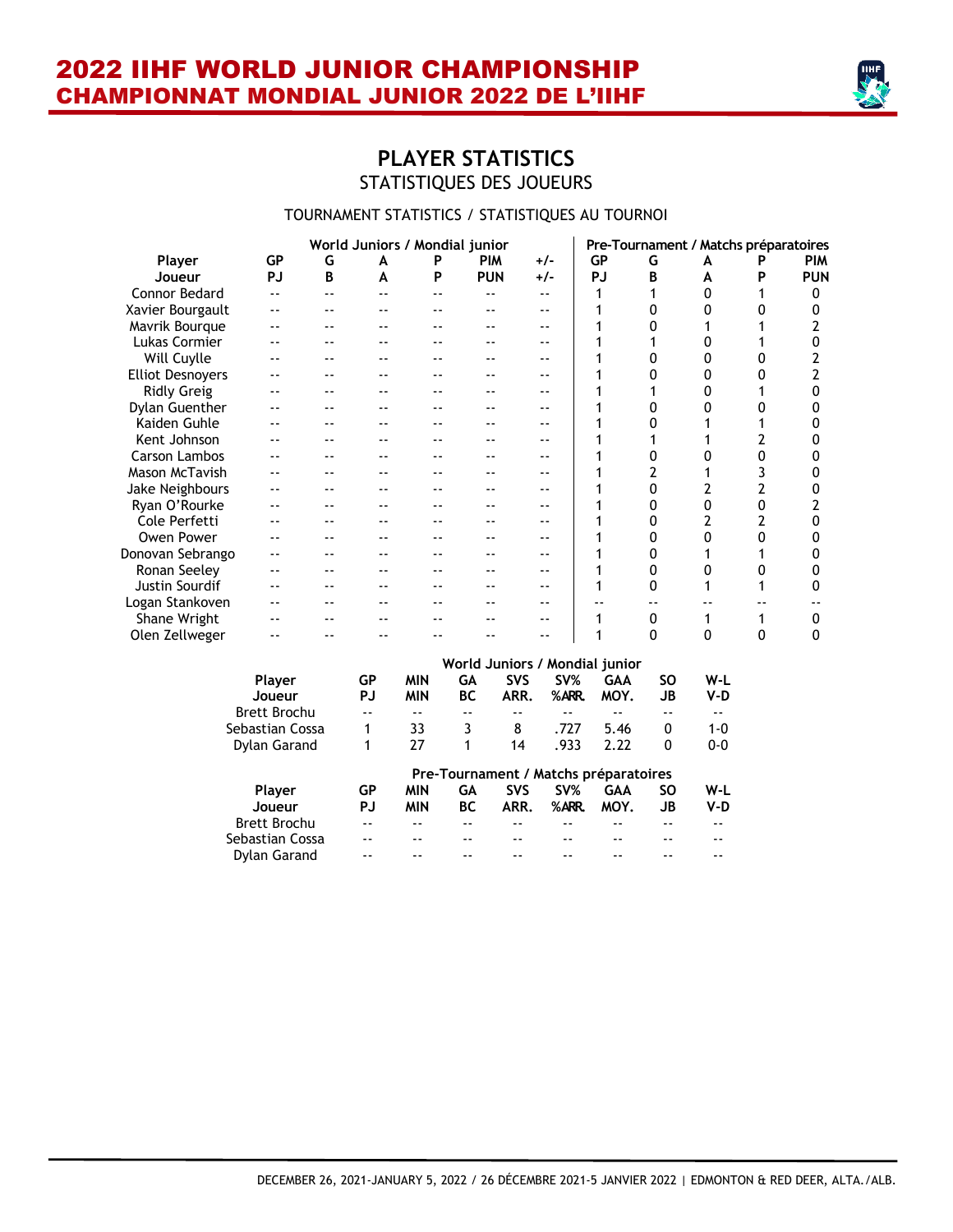

# **PLAYER STATISTICS** STATISTIQUES DES JOUEURS

#### 2021-22 WITH CLUB TEAM / EN 2021-2022 AVEC LEUR CLUB

| Player                  |                                  | <b>Team</b>            |            |           | <b>GP</b>               | G              | A              | P              | <b>PIM</b>              |          |
|-------------------------|----------------------------------|------------------------|------------|-----------|-------------------------|----------------|----------------|----------------|-------------------------|----------|
| Joueur                  |                                  | <b>Équipe</b>          |            |           | <b>PJ</b>               | B              | A              | P              | <b>PUN</b>              |          |
| Xavier Bourgault        |                                  | Shawinigan (LHJMQ)     |            |           | 24                      | 22             | 20             | 42             | 8                       |          |
| <b>Elliot Desnoyers</b> |                                  | Halifax (LHJMQ)        |            |           | 23                      | 16             | 20             | 36             | 21                      |          |
| Lukas Cormier           | Charlottetown (LHJMQ)            |                        |            |           | 26                      | 13             | 23             | 36             | 26                      |          |
| Dylan Guenther          |                                  | Edmonton (WHL)         |            |           | 25                      | 16             | 16             | 32             | 18                      |          |
| Logan Stankoven         |                                  | Kamloops (WHL)         |            |           | 22                      | 13             | 19             | 32             | 4                       |          |
| Shane Wright            |                                  | Kingston (OHL)         |            |           | 22                      | 11             | 19             | 30             | 12                      |          |
| Justin Sourdif          |                                  | Vancouver (WHL)        |            |           | 21                      | 8              | 21             | 29             | 24                      |          |
| <b>Ridly Greig</b>      |                                  | Brandon (WHL)          |            |           | 19                      | 14             | 14             | 28             | 46                      |          |
| Olen Zellweger          |                                  | Everett (WHL)          |            |           | 22                      | $\overline{7}$ | 20             | 27             | 11                      |          |
| Will Cuylle             |                                  | Windsor (OHL)          |            |           | 22                      | 18             | $\overline{7}$ | 25             | 19                      |          |
| Connor Bedard           |                                  | Regina (WHL)           |            |           | 24                      | 14             | 10             | 24             | 10                      |          |
| Kent Johnson            | University of Michigan (Big Ten) |                        |            |           | 17                      | 4              | 19             | 23             | 4                       |          |
| Owen Power              | University of Michigan (Big Ten) |                        |            |           | 18                      | 3              | 20             | 23             | 8                       |          |
| Ronan Seeley            |                                  | Everett (WHL)          |            |           | 24                      | 6              | 16             | 22             | 8                       |          |
| Jake Neighbours         |                                  | St. Louis (NHL)        |            |           | 9                       | 1              | 1              | $\overline{2}$ | 2                       |          |
|                         |                                  | Edmonton (WHL)         |            |           | 10                      | 5              | 13             | 18             | 10                      |          |
| Mavrik Bourque          |                                  | Shawinigan (LHJMQ)     |            |           | 10                      | 5              | 15             | 20             | 6                       |          |
| Ryan O'Rourke           |                                  | Sault Ste. Marie (OHL) |            |           | 21                      | 3              | 16             | 19             | 33                      |          |
| <b>Carson Lambos</b>    |                                  | Winnipeg (WHL)         |            |           | 19                      | 5              | 13             | 18             | 24                      |          |
| Kaiden Guhle            |                                  | Prince Albert (WHL)    |            |           | 17                      | $\overline{2}$ | 13             | 15             | 28                      |          |
|                         |                                  | Edmonton (WHL)         |            |           | 3                       | 1              | $\mathbf{2}$   | 3              | $\mathbf{2}$            |          |
| Cole Perfetti           |                                  | Winnipeg (NHL)         |            |           | $\overline{2}$          | 0              | 0              | 0              | $\mathbf 0$             |          |
|                         |                                  | Manitoba (AHL)         |            |           | 17                      | 6              | 9              | 15             | $\overline{2}$          |          |
| Mason McTavish          |                                  | Anaheim (NHL)          |            |           | 9                       | $\overline{2}$ | 1              | 3              | $\overline{2}$          |          |
|                         |                                  | San Diego (AHL)        |            |           | $\overline{\mathbf{3}}$ | 1              | 1              | $\overline{2}$ | $\overline{\mathbf{4}}$ |          |
|                         |                                  | Peterborough (OHL)     |            |           | $\overline{\mathbf{4}}$ | 5              | $\pmb{0}$      | 5              | 9                       |          |
| Donovan Sebrango        |                                  | Grand Rapids (AHL)     |            |           | 20                      | $\mathbf 0$    | 3              | 3              | $\overline{7}$          |          |
| Player                  | Team                             | <b>GP</b>              | <b>MIN</b> | GA        | <b>SVS</b>              | SV%            | <b>GAA</b>     | <b>SO</b>      |                         | W-L      |
| Joueur                  | <b>Équipe</b>                    | <b>PJ</b>              | <b>MIN</b> | <b>BC</b> | ARR.                    | %ARR.          | MOY.           |                | JB                      | V-D      |
| <b>Dylan Garand</b>     | Kamloops (WHL)                   | 19                     | 1134       | 35        | 477                     | .932           | 1.85           |                | 2                       | $15 - 4$ |
| Sebastian Cossa         | Edmonton (WHL)                   | 21                     | 1247       | 47        | 571                     | .924           | 2.26           |                | $\overline{2}$          | $15 - 6$ |
| <b>Brett Brochu</b>     | London (OHL)                     | 22                     | 1306       | 54        | 626                     | .921           | 2.48           |                | 1                       | $16 - 6$ |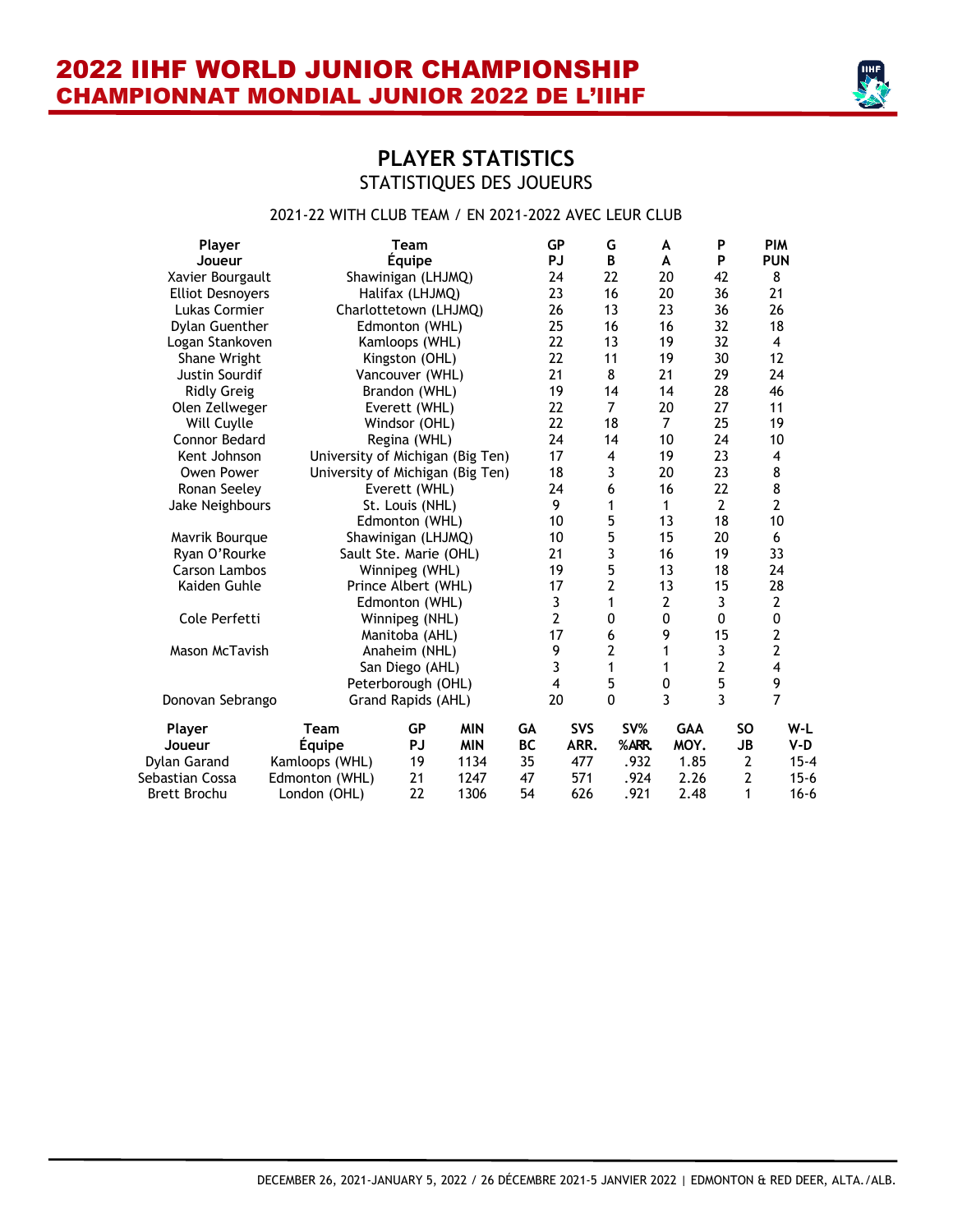

# **PLAYER STATISTICS** STATISTIQUES DES JOUEURS

#### ALL-TIME VS. CZECHIA / STATISTIQUES DE TOUS LES TEMPS C. LA TCHÉQUIE

| <b>GP</b><br><b>PIM</b><br><b>GP</b><br>G<br>P<br><b>PIM</b><br>G<br>P<br><b>PIM</b><br><b>GP</b><br>A<br>Player<br>A<br>A<br>G<br>P<br>P<br>P<br><b>PJ</b><br>B<br><b>PUN</b><br>PJ<br>B<br>A<br><b>PUN</b><br>PJ<br>B<br>P<br><b>PUN</b><br>Joueur<br>A<br>A<br>$\overline{2}$<br>3<br>5<br>Connor Bedard<br>$\mathbf{1}$<br>0<br>$\overline{\phantom{a}}$ .<br>$-$<br>$\sim$ $\sim$<br>$-1$<br>٠.<br>$\overline{\phantom{a}}$<br>$-$<br>$-$<br>$\sim$ $\sim$<br>$\overline{a}$<br>0<br>$\mathbf{1}$<br>$\mathbf{1}$<br>0<br>Xavier Bourgault<br>1<br>$\ddot{\phantom{a}}$<br>$\overline{\phantom{a}}$<br>$\ddotsc$<br>$-$<br>۵.<br>$\sim$ $\sim$<br>$-1$<br>$-$<br>$-$<br>$\overline{\phantom{a}}$ .<br>0<br>2<br>2<br>0<br>0<br>0<br>Mavrik Bourque<br>1<br>0<br>1<br>0<br>$-$<br>۵۵<br>$-$<br>$-$<br>٠.<br>$\mathbf 1$<br>2<br>0<br>0<br>0<br>Lukas Cormier<br>$\overline{\phantom{a}}$<br>٠.<br>٠.<br>$-$<br>$\sim$ $\sim$<br>$\overline{a}$<br>$\overline{\phantom{a}}$<br>$\overline{a}$<br>$ -$<br>$ -$<br>0<br>0<br>0<br>$\mathbf{1}$<br>0<br>0<br>1<br>0<br>1<br>Will Cuylle<br>1<br>۵.<br>٠.<br>$-$<br>$-$<br>$-$<br><b>Elliot Desnoyers</b><br>۵.<br>۵.<br>٠.<br>۵.<br>$\ddotsc$<br>Ξ.<br>$-$<br>$-$<br>$-$<br>$\overline{a}$<br>$-$<br>$\overline{\phantom{a}}$ .<br>$\overline{\phantom{a}}$<br>$\overline{\phantom{a}}$<br>$\overline{a}$<br>$\mathbf{1}$<br><b>Ridly Greig</b><br>1<br>0<br>1<br>0<br>$-$<br>۵۵<br>٠.<br>۵۵<br>۵۵<br>$-$<br>$-$<br>$\overline{\phantom{a}}$<br>--<br>--<br>$\overline{2}$<br>$\overline{2}$<br>$\overline{2}$<br>$\overline{2}$<br>$\overline{2}$<br>$\mathbf 0$<br>$\mathbf{1}$<br>Dylan Guenther<br>0<br>0<br>0<br>$\sim$ $\sim$<br>$\overline{\phantom{a}}$ .<br>$ -$<br>$ -$<br>$ -$<br>0<br>$\mathbf 1$<br>$\mathbf{1}$<br>$\mathbf{1}$<br>0<br>0<br>1<br>$\mathbf{1}$<br>0<br>Kaiden Guhle<br>÷.<br>Ц,<br>Ц,<br>1<br>۵۵<br>$\overline{\phantom{a}}$ .<br>Kent Johnson<br>$\overline{\phantom{a}}$<br>۵.<br>$\overline{\phantom{a}}$<br>۵.<br>$\overline{\phantom{a}}$ .<br>٠.<br>$-$<br>$-$<br>$\overline{\phantom{a}}$<br>$\overline{\phantom{a}}$<br>$\overline{\phantom{a}}$<br>$\overline{\phantom{a}}$ .<br>۰-<br>--<br>۰.<br>3<br>3<br>$\overline{2}$<br>0<br>0<br>Carson Lambos<br>$\sim$ $\sim$<br>$\overline{a}$<br>$\overline{a}$<br>$\overline{a}$<br>$\overline{a}$<br>$\overline{a}$<br>$\sim$<br>$\sim$ $\sim$<br>$\overline{\phantom{a}}$<br>$\overline{\phantom{a}}$<br>2<br>0<br>0<br>0<br>0<br>3<br>3<br>Mason McTavish<br>0<br>1<br>0<br>$-$<br>$-$<br>$-$<br>$-$<br>$\overline{a}$<br>0<br>1<br>1<br>2<br>$\mathbf 1$<br>0<br>0<br>0<br>0<br>Jake Neighbours<br>1<br>$-$<br>۵۵<br>$-$<br>$-$<br>$-$<br>Ryan O'Rourke<br>0<br>0<br>1<br>0<br>0<br>0<br>1<br>1<br>1<br>4<br>$\overline{\phantom{a}}$ .<br>$\overline{\phantom{a}}$ .<br>$\overline{\phantom{a}}$ .<br>$ -$<br>--<br>2<br>0<br>$\mathbf{1}$<br>1<br>1<br>$\mathbf{1}$<br>0<br>$\mathbf{1}$<br>0<br>0<br>Cole Perfetti<br>1<br>1<br>0<br>0<br>0<br>0<br>0<br>0<br>2<br>Owen Power<br>1<br>٠.<br>۵.<br>$\overline{\phantom{a}}$<br>٠.<br>Ξ.<br>۵.<br>$\overline{a}$<br>$\overline{\phantom{a}}$<br>--<br>--<br>0<br>0<br>0<br>0<br>Donovan Sebrango<br>0<br>0<br>$\mathbf{1}$<br>0<br>$\Omega$<br>1<br>$\sim$<br>$\overline{\phantom{a}}$<br>$\overline{a}$<br>$\sim$ $\sim$<br>$ -$<br>0<br>0<br>0<br>0<br>Ronan Seeley<br>1<br>۵.<br>$\overline{a}$<br>٠.<br>$\ddotsc$<br>Ξ.<br>۵.<br>$\overline{a}$<br>$-$<br>$-$<br>$\overline{a}$<br>0<br>0<br>0<br>0<br>Justin Sourdif<br>1<br>$\overline{\phantom{a}}$<br>٠.<br>٠.<br>$\overline{\phantom{a}}$ .<br>$-$<br>$-$<br>۵۵<br>$-$<br>٠.<br>$\overline{\phantom{a}}$<br>$\overline{2}$<br>1<br>$\mathbf{1}$<br>$\mathbf{1}$<br>0<br>Logan Stankoven<br>٠.<br>$\overline{a}$<br>$-$<br>$-$<br>$\overline{\phantom{a}}$<br>$\overline{a}$<br>$\overline{\phantom{a}}$<br>$\overline{a}$<br>$-$<br>$-$<br>$\overline{2}$<br>0<br>0<br>Shane Wright<br>0<br>0<br>1<br>0<br>1<br>1<br>1<br>$\overline{a}$<br>$\sim$<br>$\overline{a}$<br>$\overline{a}$<br>$-$<br>0<br>1<br>$\mathbf{1}$<br>1<br>0<br>Olen Zellweger<br>$\ddotsc$<br>۵۵<br>۵۵<br>۵۵<br>Ξ.<br>$\overline{\phantom{a}}$<br>$-$<br>$-$<br>--<br>--<br>U17 / M17<br><b>GP</b><br><b>MIN</b><br>GA<br><b>SVS</b><br>SV%<br>GAA<br><b>SO</b><br>W-L<br>Player<br>PJ<br><b>MIN</b><br><b>BC</b><br>ARR.<br>%ARR.<br>MOY.<br><b>JB</b><br>V-D<br>Joueur<br><b>Brett Brochu</b><br>$\Box$<br>Ξ.<br>Ξ.<br>$\ddotsc$<br>Ξ.<br>Ξ.<br>$\overline{\phantom{a}}$<br>$\sim$ $\sim$<br>Sebastian Cossa<br>$\overline{\phantom{a}}$<br>$\overline{a}$<br>۵۵<br>۵۵<br>--<br>--<br>$ -$<br>$\overline{a}$<br>Dylan Garand<br>۵.<br>$\sim$ $\sim$<br>$\overline{a}$<br>$\sim$<br>$\overline{\phantom{a}}$<br>$-$<br>$\overline{a}$<br>$\sim$<br>U18 / M18<br>SV%<br>W-L<br>Player<br>GP<br><b>MIN</b><br>GA<br><b>SVS</b><br><b>GAA</b><br>SΟ<br>PJ<br><b>MIN</b><br><b>BC</b><br>ARR.<br>%ARR.<br>MOY.<br><b>JB</b><br>V-D<br>Joueur<br><b>Brett Brochu</b><br>ц,<br>Ξ.<br>$\overline{\phantom{a}}$<br>۵۵<br>Ξ.<br>$\sim$ $\sim$<br>٠.<br>٠.<br>Sebastian Cossa<br>Ξ.<br>$\sim$ $\sim$<br>$\overline{a}$<br>٠.<br>$\overline{\phantom{a}}$<br>$\overline{\phantom{a}}$<br>$\overline{\phantom{a}}$<br>$-$<br>Dylan Garand<br>۵۵<br>$-$<br>٠.<br>$\overline{a}$<br>۵۵<br>۵.<br>$-$<br>NJT / ENJ<br><b>SVS</b><br>SV%<br><b>GP</b><br><b>MIN</b><br>GA<br><b>GAA</b><br><b>SO</b><br>W-L<br>Player<br>PJ<br><b>BC</b><br>ARR.<br>%ARR.<br>MOY.<br><b>JB</b><br>Joueur<br>MIN<br>V-D<br><b>Brett Brochu</b><br>μ.<br>$\ddotsc$<br>$\ddotsc$<br>٠.<br>$\ddotsc$<br>٠.<br>٠.<br>$\sim$ $\sim$<br>Sebastian Cossa<br>$\overline{\phantom{a}}$<br>--<br>--<br>$\overline{\phantom{a}}$<br>$\overline{\phantom{a}}$<br>$\overline{a}$<br>--<br>$\overline{a}$<br><b>Dylan Garand</b><br>$\overline{a}$<br>$\overline{a}$<br>$\sim$ $\sim$<br>$\overline{\phantom{a}}$<br>$ -$<br>$ -$<br>$\overline{a}$<br>$ -$ |  | U17 / M17 |  |  | U18 / M18 |  |  | NJT / ENJ |  |
|--------------------------------------------------------------------------------------------------------------------------------------------------------------------------------------------------------------------------------------------------------------------------------------------------------------------------------------------------------------------------------------------------------------------------------------------------------------------------------------------------------------------------------------------------------------------------------------------------------------------------------------------------------------------------------------------------------------------------------------------------------------------------------------------------------------------------------------------------------------------------------------------------------------------------------------------------------------------------------------------------------------------------------------------------------------------------------------------------------------------------------------------------------------------------------------------------------------------------------------------------------------------------------------------------------------------------------------------------------------------------------------------------------------------------------------------------------------------------------------------------------------------------------------------------------------------------------------------------------------------------------------------------------------------------------------------------------------------------------------------------------------------------------------------------------------------------------------------------------------------------------------------------------------------------------------------------------------------------------------------------------------------------------------------------------------------------------------------------------------------------------------------------------------------------------------------------------------------------------------------------------------------------------------------------------------------------------------------------------------------------------------------------------------------------------------------------------------------------------------------------------------------------------------------------------------------------------------------------------------------------------------------------------------------------------------------------------------------------------------------------------------------------------------------------------------------------------------------------------------------------------------------------------------------------------------------------------------------------------------------------------------------------------------------------------------------------------------------------------------------------------------------------------------------------------------------------------------------------------------------------------------------------------------------------------------------------------------------------------------------------------------------------------------------------------------------------------------------------------------------------------------------------------------------------------------------------------------------------------------------------------------------------------------------------------------------------------------------------------------------------------------------------------------------------------------------------------------------------------------------------------------------------------------------------------------------------------------------------------------------------------------------------------------------------------------------------------------------------------------------------------------------------------------------------------------------------------------------------------------------------------------------------------------------------------------------------------------------------------------------------------------------------------------------------------------------------------------------------------------------------------------------------------------------------------------------------------------------------------------------------------------------------------------------------------------------------------------------------------------------------------------------------------------------------------------------------------------------------------------------------------------------------------------------------------------------------------------------------------------------------------------------------------------------------------------------------------------------------------------------------------------------------------------------------------------------------------------------------------------------------------------------------------------------------------------------------------------------------------------------------------------------------------------------------------------------------------------------------------------------------------------------------------------------------------------------------------------------------------------------------------------------------------------------------------------------------------------------------------------------------------------------------------------------------------------------------------------------------------------------------------------------------------------------------------------|--|-----------|--|--|-----------|--|--|-----------|--|
|                                                                                                                                                                                                                                                                                                                                                                                                                                                                                                                                                                                                                                                                                                                                                                                                                                                                                                                                                                                                                                                                                                                                                                                                                                                                                                                                                                                                                                                                                                                                                                                                                                                                                                                                                                                                                                                                                                                                                                                                                                                                                                                                                                                                                                                                                                                                                                                                                                                                                                                                                                                                                                                                                                                                                                                                                                                                                                                                                                                                                                                                                                                                                                                                                                                                                                                                                                                                                                                                                                                                                                                                                                                                                                                                                                                                                                                                                                                                                                                                                                                                                                                                                                                                                                                                                                                                                                                                                                                                                                                                                                                                                                                                                                                                                                                                                                                                                                                                                                                                                                                                                                                                                                                                                                                                                                                                                                                                                                                                                                                                                                                                                                                                                                                                                                                                                                                                                                                                      |  |           |  |  |           |  |  |           |  |
|                                                                                                                                                                                                                                                                                                                                                                                                                                                                                                                                                                                                                                                                                                                                                                                                                                                                                                                                                                                                                                                                                                                                                                                                                                                                                                                                                                                                                                                                                                                                                                                                                                                                                                                                                                                                                                                                                                                                                                                                                                                                                                                                                                                                                                                                                                                                                                                                                                                                                                                                                                                                                                                                                                                                                                                                                                                                                                                                                                                                                                                                                                                                                                                                                                                                                                                                                                                                                                                                                                                                                                                                                                                                                                                                                                                                                                                                                                                                                                                                                                                                                                                                                                                                                                                                                                                                                                                                                                                                                                                                                                                                                                                                                                                                                                                                                                                                                                                                                                                                                                                                                                                                                                                                                                                                                                                                                                                                                                                                                                                                                                                                                                                                                                                                                                                                                                                                                                                                      |  |           |  |  |           |  |  |           |  |
|                                                                                                                                                                                                                                                                                                                                                                                                                                                                                                                                                                                                                                                                                                                                                                                                                                                                                                                                                                                                                                                                                                                                                                                                                                                                                                                                                                                                                                                                                                                                                                                                                                                                                                                                                                                                                                                                                                                                                                                                                                                                                                                                                                                                                                                                                                                                                                                                                                                                                                                                                                                                                                                                                                                                                                                                                                                                                                                                                                                                                                                                                                                                                                                                                                                                                                                                                                                                                                                                                                                                                                                                                                                                                                                                                                                                                                                                                                                                                                                                                                                                                                                                                                                                                                                                                                                                                                                                                                                                                                                                                                                                                                                                                                                                                                                                                                                                                                                                                                                                                                                                                                                                                                                                                                                                                                                                                                                                                                                                                                                                                                                                                                                                                                                                                                                                                                                                                                                                      |  |           |  |  |           |  |  |           |  |
|                                                                                                                                                                                                                                                                                                                                                                                                                                                                                                                                                                                                                                                                                                                                                                                                                                                                                                                                                                                                                                                                                                                                                                                                                                                                                                                                                                                                                                                                                                                                                                                                                                                                                                                                                                                                                                                                                                                                                                                                                                                                                                                                                                                                                                                                                                                                                                                                                                                                                                                                                                                                                                                                                                                                                                                                                                                                                                                                                                                                                                                                                                                                                                                                                                                                                                                                                                                                                                                                                                                                                                                                                                                                                                                                                                                                                                                                                                                                                                                                                                                                                                                                                                                                                                                                                                                                                                                                                                                                                                                                                                                                                                                                                                                                                                                                                                                                                                                                                                                                                                                                                                                                                                                                                                                                                                                                                                                                                                                                                                                                                                                                                                                                                                                                                                                                                                                                                                                                      |  |           |  |  |           |  |  |           |  |
|                                                                                                                                                                                                                                                                                                                                                                                                                                                                                                                                                                                                                                                                                                                                                                                                                                                                                                                                                                                                                                                                                                                                                                                                                                                                                                                                                                                                                                                                                                                                                                                                                                                                                                                                                                                                                                                                                                                                                                                                                                                                                                                                                                                                                                                                                                                                                                                                                                                                                                                                                                                                                                                                                                                                                                                                                                                                                                                                                                                                                                                                                                                                                                                                                                                                                                                                                                                                                                                                                                                                                                                                                                                                                                                                                                                                                                                                                                                                                                                                                                                                                                                                                                                                                                                                                                                                                                                                                                                                                                                                                                                                                                                                                                                                                                                                                                                                                                                                                                                                                                                                                                                                                                                                                                                                                                                                                                                                                                                                                                                                                                                                                                                                                                                                                                                                                                                                                                                                      |  |           |  |  |           |  |  |           |  |
|                                                                                                                                                                                                                                                                                                                                                                                                                                                                                                                                                                                                                                                                                                                                                                                                                                                                                                                                                                                                                                                                                                                                                                                                                                                                                                                                                                                                                                                                                                                                                                                                                                                                                                                                                                                                                                                                                                                                                                                                                                                                                                                                                                                                                                                                                                                                                                                                                                                                                                                                                                                                                                                                                                                                                                                                                                                                                                                                                                                                                                                                                                                                                                                                                                                                                                                                                                                                                                                                                                                                                                                                                                                                                                                                                                                                                                                                                                                                                                                                                                                                                                                                                                                                                                                                                                                                                                                                                                                                                                                                                                                                                                                                                                                                                                                                                                                                                                                                                                                                                                                                                                                                                                                                                                                                                                                                                                                                                                                                                                                                                                                                                                                                                                                                                                                                                                                                                                                                      |  |           |  |  |           |  |  |           |  |
|                                                                                                                                                                                                                                                                                                                                                                                                                                                                                                                                                                                                                                                                                                                                                                                                                                                                                                                                                                                                                                                                                                                                                                                                                                                                                                                                                                                                                                                                                                                                                                                                                                                                                                                                                                                                                                                                                                                                                                                                                                                                                                                                                                                                                                                                                                                                                                                                                                                                                                                                                                                                                                                                                                                                                                                                                                                                                                                                                                                                                                                                                                                                                                                                                                                                                                                                                                                                                                                                                                                                                                                                                                                                                                                                                                                                                                                                                                                                                                                                                                                                                                                                                                                                                                                                                                                                                                                                                                                                                                                                                                                                                                                                                                                                                                                                                                                                                                                                                                                                                                                                                                                                                                                                                                                                                                                                                                                                                                                                                                                                                                                                                                                                                                                                                                                                                                                                                                                                      |  |           |  |  |           |  |  |           |  |
|                                                                                                                                                                                                                                                                                                                                                                                                                                                                                                                                                                                                                                                                                                                                                                                                                                                                                                                                                                                                                                                                                                                                                                                                                                                                                                                                                                                                                                                                                                                                                                                                                                                                                                                                                                                                                                                                                                                                                                                                                                                                                                                                                                                                                                                                                                                                                                                                                                                                                                                                                                                                                                                                                                                                                                                                                                                                                                                                                                                                                                                                                                                                                                                                                                                                                                                                                                                                                                                                                                                                                                                                                                                                                                                                                                                                                                                                                                                                                                                                                                                                                                                                                                                                                                                                                                                                                                                                                                                                                                                                                                                                                                                                                                                                                                                                                                                                                                                                                                                                                                                                                                                                                                                                                                                                                                                                                                                                                                                                                                                                                                                                                                                                                                                                                                                                                                                                                                                                      |  |           |  |  |           |  |  |           |  |
|                                                                                                                                                                                                                                                                                                                                                                                                                                                                                                                                                                                                                                                                                                                                                                                                                                                                                                                                                                                                                                                                                                                                                                                                                                                                                                                                                                                                                                                                                                                                                                                                                                                                                                                                                                                                                                                                                                                                                                                                                                                                                                                                                                                                                                                                                                                                                                                                                                                                                                                                                                                                                                                                                                                                                                                                                                                                                                                                                                                                                                                                                                                                                                                                                                                                                                                                                                                                                                                                                                                                                                                                                                                                                                                                                                                                                                                                                                                                                                                                                                                                                                                                                                                                                                                                                                                                                                                                                                                                                                                                                                                                                                                                                                                                                                                                                                                                                                                                                                                                                                                                                                                                                                                                                                                                                                                                                                                                                                                                                                                                                                                                                                                                                                                                                                                                                                                                                                                                      |  |           |  |  |           |  |  |           |  |
|                                                                                                                                                                                                                                                                                                                                                                                                                                                                                                                                                                                                                                                                                                                                                                                                                                                                                                                                                                                                                                                                                                                                                                                                                                                                                                                                                                                                                                                                                                                                                                                                                                                                                                                                                                                                                                                                                                                                                                                                                                                                                                                                                                                                                                                                                                                                                                                                                                                                                                                                                                                                                                                                                                                                                                                                                                                                                                                                                                                                                                                                                                                                                                                                                                                                                                                                                                                                                                                                                                                                                                                                                                                                                                                                                                                                                                                                                                                                                                                                                                                                                                                                                                                                                                                                                                                                                                                                                                                                                                                                                                                                                                                                                                                                                                                                                                                                                                                                                                                                                                                                                                                                                                                                                                                                                                                                                                                                                                                                                                                                                                                                                                                                                                                                                                                                                                                                                                                                      |  |           |  |  |           |  |  |           |  |
|                                                                                                                                                                                                                                                                                                                                                                                                                                                                                                                                                                                                                                                                                                                                                                                                                                                                                                                                                                                                                                                                                                                                                                                                                                                                                                                                                                                                                                                                                                                                                                                                                                                                                                                                                                                                                                                                                                                                                                                                                                                                                                                                                                                                                                                                                                                                                                                                                                                                                                                                                                                                                                                                                                                                                                                                                                                                                                                                                                                                                                                                                                                                                                                                                                                                                                                                                                                                                                                                                                                                                                                                                                                                                                                                                                                                                                                                                                                                                                                                                                                                                                                                                                                                                                                                                                                                                                                                                                                                                                                                                                                                                                                                                                                                                                                                                                                                                                                                                                                                                                                                                                                                                                                                                                                                                                                                                                                                                                                                                                                                                                                                                                                                                                                                                                                                                                                                                                                                      |  |           |  |  |           |  |  |           |  |
|                                                                                                                                                                                                                                                                                                                                                                                                                                                                                                                                                                                                                                                                                                                                                                                                                                                                                                                                                                                                                                                                                                                                                                                                                                                                                                                                                                                                                                                                                                                                                                                                                                                                                                                                                                                                                                                                                                                                                                                                                                                                                                                                                                                                                                                                                                                                                                                                                                                                                                                                                                                                                                                                                                                                                                                                                                                                                                                                                                                                                                                                                                                                                                                                                                                                                                                                                                                                                                                                                                                                                                                                                                                                                                                                                                                                                                                                                                                                                                                                                                                                                                                                                                                                                                                                                                                                                                                                                                                                                                                                                                                                                                                                                                                                                                                                                                                                                                                                                                                                                                                                                                                                                                                                                                                                                                                                                                                                                                                                                                                                                                                                                                                                                                                                                                                                                                                                                                                                      |  |           |  |  |           |  |  |           |  |
|                                                                                                                                                                                                                                                                                                                                                                                                                                                                                                                                                                                                                                                                                                                                                                                                                                                                                                                                                                                                                                                                                                                                                                                                                                                                                                                                                                                                                                                                                                                                                                                                                                                                                                                                                                                                                                                                                                                                                                                                                                                                                                                                                                                                                                                                                                                                                                                                                                                                                                                                                                                                                                                                                                                                                                                                                                                                                                                                                                                                                                                                                                                                                                                                                                                                                                                                                                                                                                                                                                                                                                                                                                                                                                                                                                                                                                                                                                                                                                                                                                                                                                                                                                                                                                                                                                                                                                                                                                                                                                                                                                                                                                                                                                                                                                                                                                                                                                                                                                                                                                                                                                                                                                                                                                                                                                                                                                                                                                                                                                                                                                                                                                                                                                                                                                                                                                                                                                                                      |  |           |  |  |           |  |  |           |  |
|                                                                                                                                                                                                                                                                                                                                                                                                                                                                                                                                                                                                                                                                                                                                                                                                                                                                                                                                                                                                                                                                                                                                                                                                                                                                                                                                                                                                                                                                                                                                                                                                                                                                                                                                                                                                                                                                                                                                                                                                                                                                                                                                                                                                                                                                                                                                                                                                                                                                                                                                                                                                                                                                                                                                                                                                                                                                                                                                                                                                                                                                                                                                                                                                                                                                                                                                                                                                                                                                                                                                                                                                                                                                                                                                                                                                                                                                                                                                                                                                                                                                                                                                                                                                                                                                                                                                                                                                                                                                                                                                                                                                                                                                                                                                                                                                                                                                                                                                                                                                                                                                                                                                                                                                                                                                                                                                                                                                                                                                                                                                                                                                                                                                                                                                                                                                                                                                                                                                      |  |           |  |  |           |  |  |           |  |
|                                                                                                                                                                                                                                                                                                                                                                                                                                                                                                                                                                                                                                                                                                                                                                                                                                                                                                                                                                                                                                                                                                                                                                                                                                                                                                                                                                                                                                                                                                                                                                                                                                                                                                                                                                                                                                                                                                                                                                                                                                                                                                                                                                                                                                                                                                                                                                                                                                                                                                                                                                                                                                                                                                                                                                                                                                                                                                                                                                                                                                                                                                                                                                                                                                                                                                                                                                                                                                                                                                                                                                                                                                                                                                                                                                                                                                                                                                                                                                                                                                                                                                                                                                                                                                                                                                                                                                                                                                                                                                                                                                                                                                                                                                                                                                                                                                                                                                                                                                                                                                                                                                                                                                                                                                                                                                                                                                                                                                                                                                                                                                                                                                                                                                                                                                                                                                                                                                                                      |  |           |  |  |           |  |  |           |  |
|                                                                                                                                                                                                                                                                                                                                                                                                                                                                                                                                                                                                                                                                                                                                                                                                                                                                                                                                                                                                                                                                                                                                                                                                                                                                                                                                                                                                                                                                                                                                                                                                                                                                                                                                                                                                                                                                                                                                                                                                                                                                                                                                                                                                                                                                                                                                                                                                                                                                                                                                                                                                                                                                                                                                                                                                                                                                                                                                                                                                                                                                                                                                                                                                                                                                                                                                                                                                                                                                                                                                                                                                                                                                                                                                                                                                                                                                                                                                                                                                                                                                                                                                                                                                                                                                                                                                                                                                                                                                                                                                                                                                                                                                                                                                                                                                                                                                                                                                                                                                                                                                                                                                                                                                                                                                                                                                                                                                                                                                                                                                                                                                                                                                                                                                                                                                                                                                                                                                      |  |           |  |  |           |  |  |           |  |
|                                                                                                                                                                                                                                                                                                                                                                                                                                                                                                                                                                                                                                                                                                                                                                                                                                                                                                                                                                                                                                                                                                                                                                                                                                                                                                                                                                                                                                                                                                                                                                                                                                                                                                                                                                                                                                                                                                                                                                                                                                                                                                                                                                                                                                                                                                                                                                                                                                                                                                                                                                                                                                                                                                                                                                                                                                                                                                                                                                                                                                                                                                                                                                                                                                                                                                                                                                                                                                                                                                                                                                                                                                                                                                                                                                                                                                                                                                                                                                                                                                                                                                                                                                                                                                                                                                                                                                                                                                                                                                                                                                                                                                                                                                                                                                                                                                                                                                                                                                                                                                                                                                                                                                                                                                                                                                                                                                                                                                                                                                                                                                                                                                                                                                                                                                                                                                                                                                                                      |  |           |  |  |           |  |  |           |  |
|                                                                                                                                                                                                                                                                                                                                                                                                                                                                                                                                                                                                                                                                                                                                                                                                                                                                                                                                                                                                                                                                                                                                                                                                                                                                                                                                                                                                                                                                                                                                                                                                                                                                                                                                                                                                                                                                                                                                                                                                                                                                                                                                                                                                                                                                                                                                                                                                                                                                                                                                                                                                                                                                                                                                                                                                                                                                                                                                                                                                                                                                                                                                                                                                                                                                                                                                                                                                                                                                                                                                                                                                                                                                                                                                                                                                                                                                                                                                                                                                                                                                                                                                                                                                                                                                                                                                                                                                                                                                                                                                                                                                                                                                                                                                                                                                                                                                                                                                                                                                                                                                                                                                                                                                                                                                                                                                                                                                                                                                                                                                                                                                                                                                                                                                                                                                                                                                                                                                      |  |           |  |  |           |  |  |           |  |
|                                                                                                                                                                                                                                                                                                                                                                                                                                                                                                                                                                                                                                                                                                                                                                                                                                                                                                                                                                                                                                                                                                                                                                                                                                                                                                                                                                                                                                                                                                                                                                                                                                                                                                                                                                                                                                                                                                                                                                                                                                                                                                                                                                                                                                                                                                                                                                                                                                                                                                                                                                                                                                                                                                                                                                                                                                                                                                                                                                                                                                                                                                                                                                                                                                                                                                                                                                                                                                                                                                                                                                                                                                                                                                                                                                                                                                                                                                                                                                                                                                                                                                                                                                                                                                                                                                                                                                                                                                                                                                                                                                                                                                                                                                                                                                                                                                                                                                                                                                                                                                                                                                                                                                                                                                                                                                                                                                                                                                                                                                                                                                                                                                                                                                                                                                                                                                                                                                                                      |  |           |  |  |           |  |  |           |  |
|                                                                                                                                                                                                                                                                                                                                                                                                                                                                                                                                                                                                                                                                                                                                                                                                                                                                                                                                                                                                                                                                                                                                                                                                                                                                                                                                                                                                                                                                                                                                                                                                                                                                                                                                                                                                                                                                                                                                                                                                                                                                                                                                                                                                                                                                                                                                                                                                                                                                                                                                                                                                                                                                                                                                                                                                                                                                                                                                                                                                                                                                                                                                                                                                                                                                                                                                                                                                                                                                                                                                                                                                                                                                                                                                                                                                                                                                                                                                                                                                                                                                                                                                                                                                                                                                                                                                                                                                                                                                                                                                                                                                                                                                                                                                                                                                                                                                                                                                                                                                                                                                                                                                                                                                                                                                                                                                                                                                                                                                                                                                                                                                                                                                                                                                                                                                                                                                                                                                      |  |           |  |  |           |  |  |           |  |
|                                                                                                                                                                                                                                                                                                                                                                                                                                                                                                                                                                                                                                                                                                                                                                                                                                                                                                                                                                                                                                                                                                                                                                                                                                                                                                                                                                                                                                                                                                                                                                                                                                                                                                                                                                                                                                                                                                                                                                                                                                                                                                                                                                                                                                                                                                                                                                                                                                                                                                                                                                                                                                                                                                                                                                                                                                                                                                                                                                                                                                                                                                                                                                                                                                                                                                                                                                                                                                                                                                                                                                                                                                                                                                                                                                                                                                                                                                                                                                                                                                                                                                                                                                                                                                                                                                                                                                                                                                                                                                                                                                                                                                                                                                                                                                                                                                                                                                                                                                                                                                                                                                                                                                                                                                                                                                                                                                                                                                                                                                                                                                                                                                                                                                                                                                                                                                                                                                                                      |  |           |  |  |           |  |  |           |  |
|                                                                                                                                                                                                                                                                                                                                                                                                                                                                                                                                                                                                                                                                                                                                                                                                                                                                                                                                                                                                                                                                                                                                                                                                                                                                                                                                                                                                                                                                                                                                                                                                                                                                                                                                                                                                                                                                                                                                                                                                                                                                                                                                                                                                                                                                                                                                                                                                                                                                                                                                                                                                                                                                                                                                                                                                                                                                                                                                                                                                                                                                                                                                                                                                                                                                                                                                                                                                                                                                                                                                                                                                                                                                                                                                                                                                                                                                                                                                                                                                                                                                                                                                                                                                                                                                                                                                                                                                                                                                                                                                                                                                                                                                                                                                                                                                                                                                                                                                                                                                                                                                                                                                                                                                                                                                                                                                                                                                                                                                                                                                                                                                                                                                                                                                                                                                                                                                                                                                      |  |           |  |  |           |  |  |           |  |
|                                                                                                                                                                                                                                                                                                                                                                                                                                                                                                                                                                                                                                                                                                                                                                                                                                                                                                                                                                                                                                                                                                                                                                                                                                                                                                                                                                                                                                                                                                                                                                                                                                                                                                                                                                                                                                                                                                                                                                                                                                                                                                                                                                                                                                                                                                                                                                                                                                                                                                                                                                                                                                                                                                                                                                                                                                                                                                                                                                                                                                                                                                                                                                                                                                                                                                                                                                                                                                                                                                                                                                                                                                                                                                                                                                                                                                                                                                                                                                                                                                                                                                                                                                                                                                                                                                                                                                                                                                                                                                                                                                                                                                                                                                                                                                                                                                                                                                                                                                                                                                                                                                                                                                                                                                                                                                                                                                                                                                                                                                                                                                                                                                                                                                                                                                                                                                                                                                                                      |  |           |  |  |           |  |  |           |  |
|                                                                                                                                                                                                                                                                                                                                                                                                                                                                                                                                                                                                                                                                                                                                                                                                                                                                                                                                                                                                                                                                                                                                                                                                                                                                                                                                                                                                                                                                                                                                                                                                                                                                                                                                                                                                                                                                                                                                                                                                                                                                                                                                                                                                                                                                                                                                                                                                                                                                                                                                                                                                                                                                                                                                                                                                                                                                                                                                                                                                                                                                                                                                                                                                                                                                                                                                                                                                                                                                                                                                                                                                                                                                                                                                                                                                                                                                                                                                                                                                                                                                                                                                                                                                                                                                                                                                                                                                                                                                                                                                                                                                                                                                                                                                                                                                                                                                                                                                                                                                                                                                                                                                                                                                                                                                                                                                                                                                                                                                                                                                                                                                                                                                                                                                                                                                                                                                                                                                      |  |           |  |  |           |  |  |           |  |
|                                                                                                                                                                                                                                                                                                                                                                                                                                                                                                                                                                                                                                                                                                                                                                                                                                                                                                                                                                                                                                                                                                                                                                                                                                                                                                                                                                                                                                                                                                                                                                                                                                                                                                                                                                                                                                                                                                                                                                                                                                                                                                                                                                                                                                                                                                                                                                                                                                                                                                                                                                                                                                                                                                                                                                                                                                                                                                                                                                                                                                                                                                                                                                                                                                                                                                                                                                                                                                                                                                                                                                                                                                                                                                                                                                                                                                                                                                                                                                                                                                                                                                                                                                                                                                                                                                                                                                                                                                                                                                                                                                                                                                                                                                                                                                                                                                                                                                                                                                                                                                                                                                                                                                                                                                                                                                                                                                                                                                                                                                                                                                                                                                                                                                                                                                                                                                                                                                                                      |  |           |  |  |           |  |  |           |  |
|                                                                                                                                                                                                                                                                                                                                                                                                                                                                                                                                                                                                                                                                                                                                                                                                                                                                                                                                                                                                                                                                                                                                                                                                                                                                                                                                                                                                                                                                                                                                                                                                                                                                                                                                                                                                                                                                                                                                                                                                                                                                                                                                                                                                                                                                                                                                                                                                                                                                                                                                                                                                                                                                                                                                                                                                                                                                                                                                                                                                                                                                                                                                                                                                                                                                                                                                                                                                                                                                                                                                                                                                                                                                                                                                                                                                                                                                                                                                                                                                                                                                                                                                                                                                                                                                                                                                                                                                                                                                                                                                                                                                                                                                                                                                                                                                                                                                                                                                                                                                                                                                                                                                                                                                                                                                                                                                                                                                                                                                                                                                                                                                                                                                                                                                                                                                                                                                                                                                      |  |           |  |  |           |  |  |           |  |
|                                                                                                                                                                                                                                                                                                                                                                                                                                                                                                                                                                                                                                                                                                                                                                                                                                                                                                                                                                                                                                                                                                                                                                                                                                                                                                                                                                                                                                                                                                                                                                                                                                                                                                                                                                                                                                                                                                                                                                                                                                                                                                                                                                                                                                                                                                                                                                                                                                                                                                                                                                                                                                                                                                                                                                                                                                                                                                                                                                                                                                                                                                                                                                                                                                                                                                                                                                                                                                                                                                                                                                                                                                                                                                                                                                                                                                                                                                                                                                                                                                                                                                                                                                                                                                                                                                                                                                                                                                                                                                                                                                                                                                                                                                                                                                                                                                                                                                                                                                                                                                                                                                                                                                                                                                                                                                                                                                                                                                                                                                                                                                                                                                                                                                                                                                                                                                                                                                                                      |  |           |  |  |           |  |  |           |  |
|                                                                                                                                                                                                                                                                                                                                                                                                                                                                                                                                                                                                                                                                                                                                                                                                                                                                                                                                                                                                                                                                                                                                                                                                                                                                                                                                                                                                                                                                                                                                                                                                                                                                                                                                                                                                                                                                                                                                                                                                                                                                                                                                                                                                                                                                                                                                                                                                                                                                                                                                                                                                                                                                                                                                                                                                                                                                                                                                                                                                                                                                                                                                                                                                                                                                                                                                                                                                                                                                                                                                                                                                                                                                                                                                                                                                                                                                                                                                                                                                                                                                                                                                                                                                                                                                                                                                                                                                                                                                                                                                                                                                                                                                                                                                                                                                                                                                                                                                                                                                                                                                                                                                                                                                                                                                                                                                                                                                                                                                                                                                                                                                                                                                                                                                                                                                                                                                                                                                      |  |           |  |  |           |  |  |           |  |
|                                                                                                                                                                                                                                                                                                                                                                                                                                                                                                                                                                                                                                                                                                                                                                                                                                                                                                                                                                                                                                                                                                                                                                                                                                                                                                                                                                                                                                                                                                                                                                                                                                                                                                                                                                                                                                                                                                                                                                                                                                                                                                                                                                                                                                                                                                                                                                                                                                                                                                                                                                                                                                                                                                                                                                                                                                                                                                                                                                                                                                                                                                                                                                                                                                                                                                                                                                                                                                                                                                                                                                                                                                                                                                                                                                                                                                                                                                                                                                                                                                                                                                                                                                                                                                                                                                                                                                                                                                                                                                                                                                                                                                                                                                                                                                                                                                                                                                                                                                                                                                                                                                                                                                                                                                                                                                                                                                                                                                                                                                                                                                                                                                                                                                                                                                                                                                                                                                                                      |  |           |  |  |           |  |  |           |  |
|                                                                                                                                                                                                                                                                                                                                                                                                                                                                                                                                                                                                                                                                                                                                                                                                                                                                                                                                                                                                                                                                                                                                                                                                                                                                                                                                                                                                                                                                                                                                                                                                                                                                                                                                                                                                                                                                                                                                                                                                                                                                                                                                                                                                                                                                                                                                                                                                                                                                                                                                                                                                                                                                                                                                                                                                                                                                                                                                                                                                                                                                                                                                                                                                                                                                                                                                                                                                                                                                                                                                                                                                                                                                                                                                                                                                                                                                                                                                                                                                                                                                                                                                                                                                                                                                                                                                                                                                                                                                                                                                                                                                                                                                                                                                                                                                                                                                                                                                                                                                                                                                                                                                                                                                                                                                                                                                                                                                                                                                                                                                                                                                                                                                                                                                                                                                                                                                                                                                      |  |           |  |  |           |  |  |           |  |
|                                                                                                                                                                                                                                                                                                                                                                                                                                                                                                                                                                                                                                                                                                                                                                                                                                                                                                                                                                                                                                                                                                                                                                                                                                                                                                                                                                                                                                                                                                                                                                                                                                                                                                                                                                                                                                                                                                                                                                                                                                                                                                                                                                                                                                                                                                                                                                                                                                                                                                                                                                                                                                                                                                                                                                                                                                                                                                                                                                                                                                                                                                                                                                                                                                                                                                                                                                                                                                                                                                                                                                                                                                                                                                                                                                                                                                                                                                                                                                                                                                                                                                                                                                                                                                                                                                                                                                                                                                                                                                                                                                                                                                                                                                                                                                                                                                                                                                                                                                                                                                                                                                                                                                                                                                                                                                                                                                                                                                                                                                                                                                                                                                                                                                                                                                                                                                                                                                                                      |  |           |  |  |           |  |  |           |  |
|                                                                                                                                                                                                                                                                                                                                                                                                                                                                                                                                                                                                                                                                                                                                                                                                                                                                                                                                                                                                                                                                                                                                                                                                                                                                                                                                                                                                                                                                                                                                                                                                                                                                                                                                                                                                                                                                                                                                                                                                                                                                                                                                                                                                                                                                                                                                                                                                                                                                                                                                                                                                                                                                                                                                                                                                                                                                                                                                                                                                                                                                                                                                                                                                                                                                                                                                                                                                                                                                                                                                                                                                                                                                                                                                                                                                                                                                                                                                                                                                                                                                                                                                                                                                                                                                                                                                                                                                                                                                                                                                                                                                                                                                                                                                                                                                                                                                                                                                                                                                                                                                                                                                                                                                                                                                                                                                                                                                                                                                                                                                                                                                                                                                                                                                                                                                                                                                                                                                      |  |           |  |  |           |  |  |           |  |
|                                                                                                                                                                                                                                                                                                                                                                                                                                                                                                                                                                                                                                                                                                                                                                                                                                                                                                                                                                                                                                                                                                                                                                                                                                                                                                                                                                                                                                                                                                                                                                                                                                                                                                                                                                                                                                                                                                                                                                                                                                                                                                                                                                                                                                                                                                                                                                                                                                                                                                                                                                                                                                                                                                                                                                                                                                                                                                                                                                                                                                                                                                                                                                                                                                                                                                                                                                                                                                                                                                                                                                                                                                                                                                                                                                                                                                                                                                                                                                                                                                                                                                                                                                                                                                                                                                                                                                                                                                                                                                                                                                                                                                                                                                                                                                                                                                                                                                                                                                                                                                                                                                                                                                                                                                                                                                                                                                                                                                                                                                                                                                                                                                                                                                                                                                                                                                                                                                                                      |  |           |  |  |           |  |  |           |  |
|                                                                                                                                                                                                                                                                                                                                                                                                                                                                                                                                                                                                                                                                                                                                                                                                                                                                                                                                                                                                                                                                                                                                                                                                                                                                                                                                                                                                                                                                                                                                                                                                                                                                                                                                                                                                                                                                                                                                                                                                                                                                                                                                                                                                                                                                                                                                                                                                                                                                                                                                                                                                                                                                                                                                                                                                                                                                                                                                                                                                                                                                                                                                                                                                                                                                                                                                                                                                                                                                                                                                                                                                                                                                                                                                                                                                                                                                                                                                                                                                                                                                                                                                                                                                                                                                                                                                                                                                                                                                                                                                                                                                                                                                                                                                                                                                                                                                                                                                                                                                                                                                                                                                                                                                                                                                                                                                                                                                                                                                                                                                                                                                                                                                                                                                                                                                                                                                                                                                      |  |           |  |  |           |  |  |           |  |
|                                                                                                                                                                                                                                                                                                                                                                                                                                                                                                                                                                                                                                                                                                                                                                                                                                                                                                                                                                                                                                                                                                                                                                                                                                                                                                                                                                                                                                                                                                                                                                                                                                                                                                                                                                                                                                                                                                                                                                                                                                                                                                                                                                                                                                                                                                                                                                                                                                                                                                                                                                                                                                                                                                                                                                                                                                                                                                                                                                                                                                                                                                                                                                                                                                                                                                                                                                                                                                                                                                                                                                                                                                                                                                                                                                                                                                                                                                                                                                                                                                                                                                                                                                                                                                                                                                                                                                                                                                                                                                                                                                                                                                                                                                                                                                                                                                                                                                                                                                                                                                                                                                                                                                                                                                                                                                                                                                                                                                                                                                                                                                                                                                                                                                                                                                                                                                                                                                                                      |  |           |  |  |           |  |  |           |  |
|                                                                                                                                                                                                                                                                                                                                                                                                                                                                                                                                                                                                                                                                                                                                                                                                                                                                                                                                                                                                                                                                                                                                                                                                                                                                                                                                                                                                                                                                                                                                                                                                                                                                                                                                                                                                                                                                                                                                                                                                                                                                                                                                                                                                                                                                                                                                                                                                                                                                                                                                                                                                                                                                                                                                                                                                                                                                                                                                                                                                                                                                                                                                                                                                                                                                                                                                                                                                                                                                                                                                                                                                                                                                                                                                                                                                                                                                                                                                                                                                                                                                                                                                                                                                                                                                                                                                                                                                                                                                                                                                                                                                                                                                                                                                                                                                                                                                                                                                                                                                                                                                                                                                                                                                                                                                                                                                                                                                                                                                                                                                                                                                                                                                                                                                                                                                                                                                                                                                      |  |           |  |  |           |  |  |           |  |
|                                                                                                                                                                                                                                                                                                                                                                                                                                                                                                                                                                                                                                                                                                                                                                                                                                                                                                                                                                                                                                                                                                                                                                                                                                                                                                                                                                                                                                                                                                                                                                                                                                                                                                                                                                                                                                                                                                                                                                                                                                                                                                                                                                                                                                                                                                                                                                                                                                                                                                                                                                                                                                                                                                                                                                                                                                                                                                                                                                                                                                                                                                                                                                                                                                                                                                                                                                                                                                                                                                                                                                                                                                                                                                                                                                                                                                                                                                                                                                                                                                                                                                                                                                                                                                                                                                                                                                                                                                                                                                                                                                                                                                                                                                                                                                                                                                                                                                                                                                                                                                                                                                                                                                                                                                                                                                                                                                                                                                                                                                                                                                                                                                                                                                                                                                                                                                                                                                                                      |  |           |  |  |           |  |  |           |  |
|                                                                                                                                                                                                                                                                                                                                                                                                                                                                                                                                                                                                                                                                                                                                                                                                                                                                                                                                                                                                                                                                                                                                                                                                                                                                                                                                                                                                                                                                                                                                                                                                                                                                                                                                                                                                                                                                                                                                                                                                                                                                                                                                                                                                                                                                                                                                                                                                                                                                                                                                                                                                                                                                                                                                                                                                                                                                                                                                                                                                                                                                                                                                                                                                                                                                                                                                                                                                                                                                                                                                                                                                                                                                                                                                                                                                                                                                                                                                                                                                                                                                                                                                                                                                                                                                                                                                                                                                                                                                                                                                                                                                                                                                                                                                                                                                                                                                                                                                                                                                                                                                                                                                                                                                                                                                                                                                                                                                                                                                                                                                                                                                                                                                                                                                                                                                                                                                                                                                      |  |           |  |  |           |  |  |           |  |
|                                                                                                                                                                                                                                                                                                                                                                                                                                                                                                                                                                                                                                                                                                                                                                                                                                                                                                                                                                                                                                                                                                                                                                                                                                                                                                                                                                                                                                                                                                                                                                                                                                                                                                                                                                                                                                                                                                                                                                                                                                                                                                                                                                                                                                                                                                                                                                                                                                                                                                                                                                                                                                                                                                                                                                                                                                                                                                                                                                                                                                                                                                                                                                                                                                                                                                                                                                                                                                                                                                                                                                                                                                                                                                                                                                                                                                                                                                                                                                                                                                                                                                                                                                                                                                                                                                                                                                                                                                                                                                                                                                                                                                                                                                                                                                                                                                                                                                                                                                                                                                                                                                                                                                                                                                                                                                                                                                                                                                                                                                                                                                                                                                                                                                                                                                                                                                                                                                                                      |  |           |  |  |           |  |  |           |  |
|                                                                                                                                                                                                                                                                                                                                                                                                                                                                                                                                                                                                                                                                                                                                                                                                                                                                                                                                                                                                                                                                                                                                                                                                                                                                                                                                                                                                                                                                                                                                                                                                                                                                                                                                                                                                                                                                                                                                                                                                                                                                                                                                                                                                                                                                                                                                                                                                                                                                                                                                                                                                                                                                                                                                                                                                                                                                                                                                                                                                                                                                                                                                                                                                                                                                                                                                                                                                                                                                                                                                                                                                                                                                                                                                                                                                                                                                                                                                                                                                                                                                                                                                                                                                                                                                                                                                                                                                                                                                                                                                                                                                                                                                                                                                                                                                                                                                                                                                                                                                                                                                                                                                                                                                                                                                                                                                                                                                                                                                                                                                                                                                                                                                                                                                                                                                                                                                                                                                      |  |           |  |  |           |  |  |           |  |
|                                                                                                                                                                                                                                                                                                                                                                                                                                                                                                                                                                                                                                                                                                                                                                                                                                                                                                                                                                                                                                                                                                                                                                                                                                                                                                                                                                                                                                                                                                                                                                                                                                                                                                                                                                                                                                                                                                                                                                                                                                                                                                                                                                                                                                                                                                                                                                                                                                                                                                                                                                                                                                                                                                                                                                                                                                                                                                                                                                                                                                                                                                                                                                                                                                                                                                                                                                                                                                                                                                                                                                                                                                                                                                                                                                                                                                                                                                                                                                                                                                                                                                                                                                                                                                                                                                                                                                                                                                                                                                                                                                                                                                                                                                                                                                                                                                                                                                                                                                                                                                                                                                                                                                                                                                                                                                                                                                                                                                                                                                                                                                                                                                                                                                                                                                                                                                                                                                                                      |  |           |  |  |           |  |  |           |  |
|                                                                                                                                                                                                                                                                                                                                                                                                                                                                                                                                                                                                                                                                                                                                                                                                                                                                                                                                                                                                                                                                                                                                                                                                                                                                                                                                                                                                                                                                                                                                                                                                                                                                                                                                                                                                                                                                                                                                                                                                                                                                                                                                                                                                                                                                                                                                                                                                                                                                                                                                                                                                                                                                                                                                                                                                                                                                                                                                                                                                                                                                                                                                                                                                                                                                                                                                                                                                                                                                                                                                                                                                                                                                                                                                                                                                                                                                                                                                                                                                                                                                                                                                                                                                                                                                                                                                                                                                                                                                                                                                                                                                                                                                                                                                                                                                                                                                                                                                                                                                                                                                                                                                                                                                                                                                                                                                                                                                                                                                                                                                                                                                                                                                                                                                                                                                                                                                                                                                      |  |           |  |  |           |  |  |           |  |
|                                                                                                                                                                                                                                                                                                                                                                                                                                                                                                                                                                                                                                                                                                                                                                                                                                                                                                                                                                                                                                                                                                                                                                                                                                                                                                                                                                                                                                                                                                                                                                                                                                                                                                                                                                                                                                                                                                                                                                                                                                                                                                                                                                                                                                                                                                                                                                                                                                                                                                                                                                                                                                                                                                                                                                                                                                                                                                                                                                                                                                                                                                                                                                                                                                                                                                                                                                                                                                                                                                                                                                                                                                                                                                                                                                                                                                                                                                                                                                                                                                                                                                                                                                                                                                                                                                                                                                                                                                                                                                                                                                                                                                                                                                                                                                                                                                                                                                                                                                                                                                                                                                                                                                                                                                                                                                                                                                                                                                                                                                                                                                                                                                                                                                                                                                                                                                                                                                                                      |  |           |  |  |           |  |  |           |  |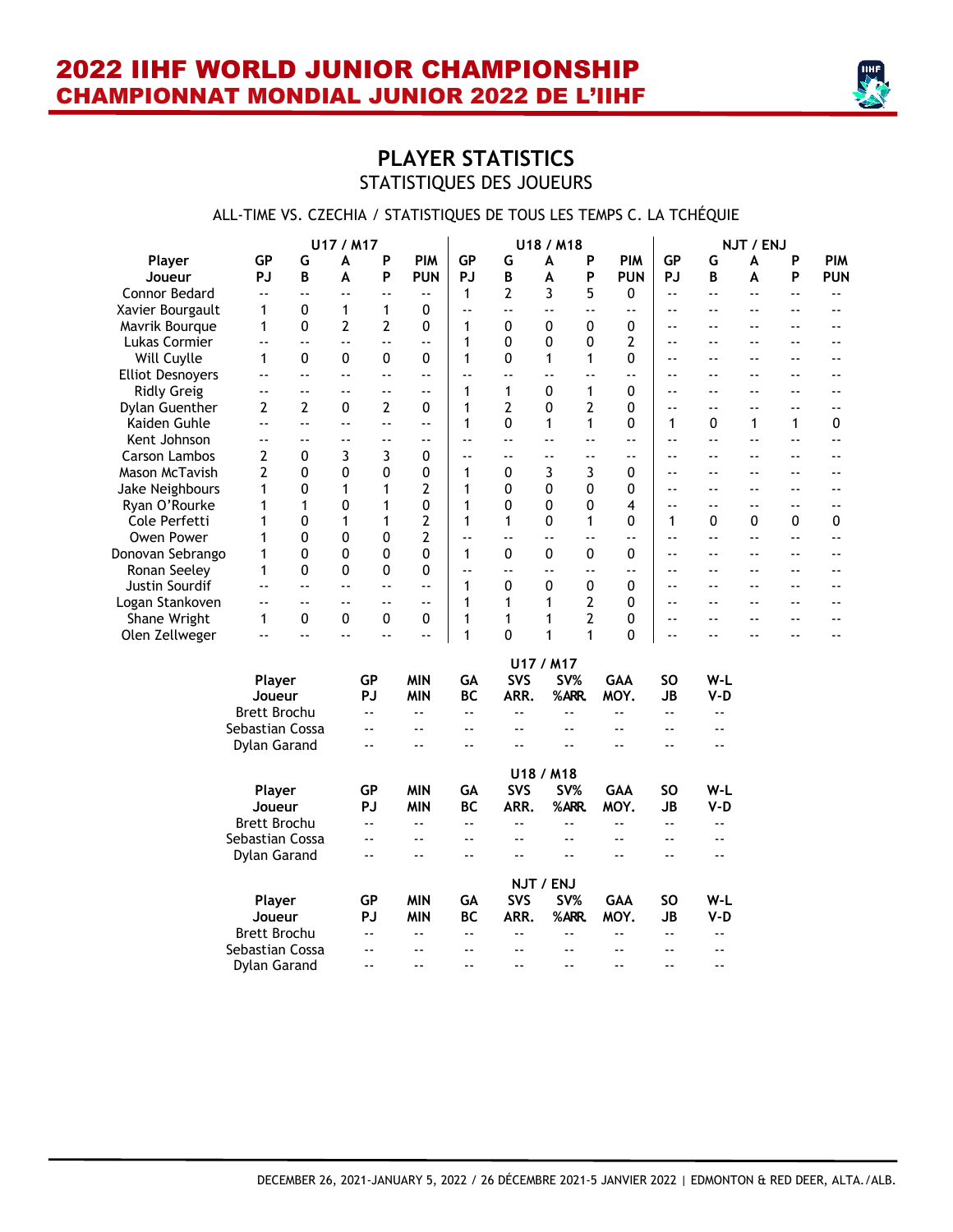

# **PLAYER STATISTICS** STATISTIQUES DES JOUEURS

#### BEST SINGLE-GAME PERFORMANCES VS. CZECHIA MEILLEURES PERFORMANCES DANS UN MATCH C. LA TCHÉQUIE

| <b>GOALS / BUTS</b>        |                        |                   |                                       |  |  |  |  |  |  |  |  |
|----------------------------|------------------------|-------------------|---------------------------------------|--|--|--|--|--|--|--|--|
| Player                     | Date                   | Location          | G                                     |  |  |  |  |  |  |  |  |
| Joueur                     | Date                   | Lieu              | B                                     |  |  |  |  |  |  |  |  |
| Dale McCourt <sup>1</sup>  | 12/25/1976             | Zvolen, TCH       |                                       |  |  |  |  |  |  |  |  |
| Wayne Gretzky 1            | 12/25/1977             | Montreal, Que./Qc | $\begin{array}{c} 3 \\ 3 \end{array}$ |  |  |  |  |  |  |  |  |
| Drake Batherson            | 01/04/2018             | Buffalo, N.Y.     |                                       |  |  |  |  |  |  |  |  |
|                            | <b>ASSISTS / AIDES</b> |                   |                                       |  |  |  |  |  |  |  |  |
| Player                     | Date                   | Location          | A                                     |  |  |  |  |  |  |  |  |
| Joueur                     | Date                   | Lieu              | A                                     |  |  |  |  |  |  |  |  |
| Brayden Schenn             | 12/28/2010             | Buffalo, N.Y.     | 4                                     |  |  |  |  |  |  |  |  |
| Wayne Gretzky <sup>1</sup> | 12/25/1977             | Montreal, Que./Qc |                                       |  |  |  |  |  |  |  |  |
| Tony McKegney <sup>1</sup> | 12/25/1977             | Montreal, Que./Qc |                                       |  |  |  |  |  |  |  |  |
| Eric Lindros <sup>1</sup>  | 01/02/1991             | Saskatoon, Sask.  |                                       |  |  |  |  |  |  |  |  |
| Jason Allison              | 01/02/1994             | Ostrava, CZE      |                                       |  |  |  |  |  |  |  |  |
| <b>Steven Stamkos</b>      | 12/26/2007             | Pardubice, CZE    |                                       |  |  |  |  |  |  |  |  |
| Ryan Ellis                 | 12/28/2010             | Buffalo, N.Y.     |                                       |  |  |  |  |  |  |  |  |
| <b>Barrett Hayton</b>      | 12/31/2019             | Ostrava, CZE      |                                       |  |  |  |  |  |  |  |  |
| Dylan Cozens               | 12/31/2019             | Ostrava, CZE      |                                       |  |  |  |  |  |  |  |  |
|                            | <b>POINTS</b>          |                   |                                       |  |  |  |  |  |  |  |  |
| Player                     | Date                   | Location          | $P(G-A-P)$                            |  |  |  |  |  |  |  |  |
| Joueur                     | Date                   | Lieu              | $P(B-A-P)$                            |  |  |  |  |  |  |  |  |
| Wayne Gretzky <sup>1</sup> | 12/25/1977             | Montreal, Que./Qc | $6(3-3-6)$                            |  |  |  |  |  |  |  |  |
| Brayden Schenn             | 12/28/2010             | Buffalo, N.Y.     | $5(1-4-5)$                            |  |  |  |  |  |  |  |  |
| Eric Lindros <sup>1</sup>  | 01/02/1991             | Saskatoon, Sask.  | $4(1-3-4)$                            |  |  |  |  |  |  |  |  |
| Ryan Ellis                 | 12/28/2010             | Buffalo, N.Y.     | $4(1-3-4)$                            |  |  |  |  |  |  |  |  |
| <b>Barrett Hayton</b>      | 12/31/2019             | Ostrava, CZE      | $4(1-3-4)$                            |  |  |  |  |  |  |  |  |

NOTE: 14 players have recorded a three-point game (including games vs. Czechoslovakia), most recently Joe Veleno (12/31/2019 - 0-3-3)<br>REMARQUE: 14 joueurs ont inscrit trois points dans un match (y compris lors des matchs c

Dylan Cozens 12/31/2019 Ostrava, CZE 4 (1-3—4)

<sup>1</sup> vs. Czechoslovakia <sup>1</sup> c. Tchécoslovaquie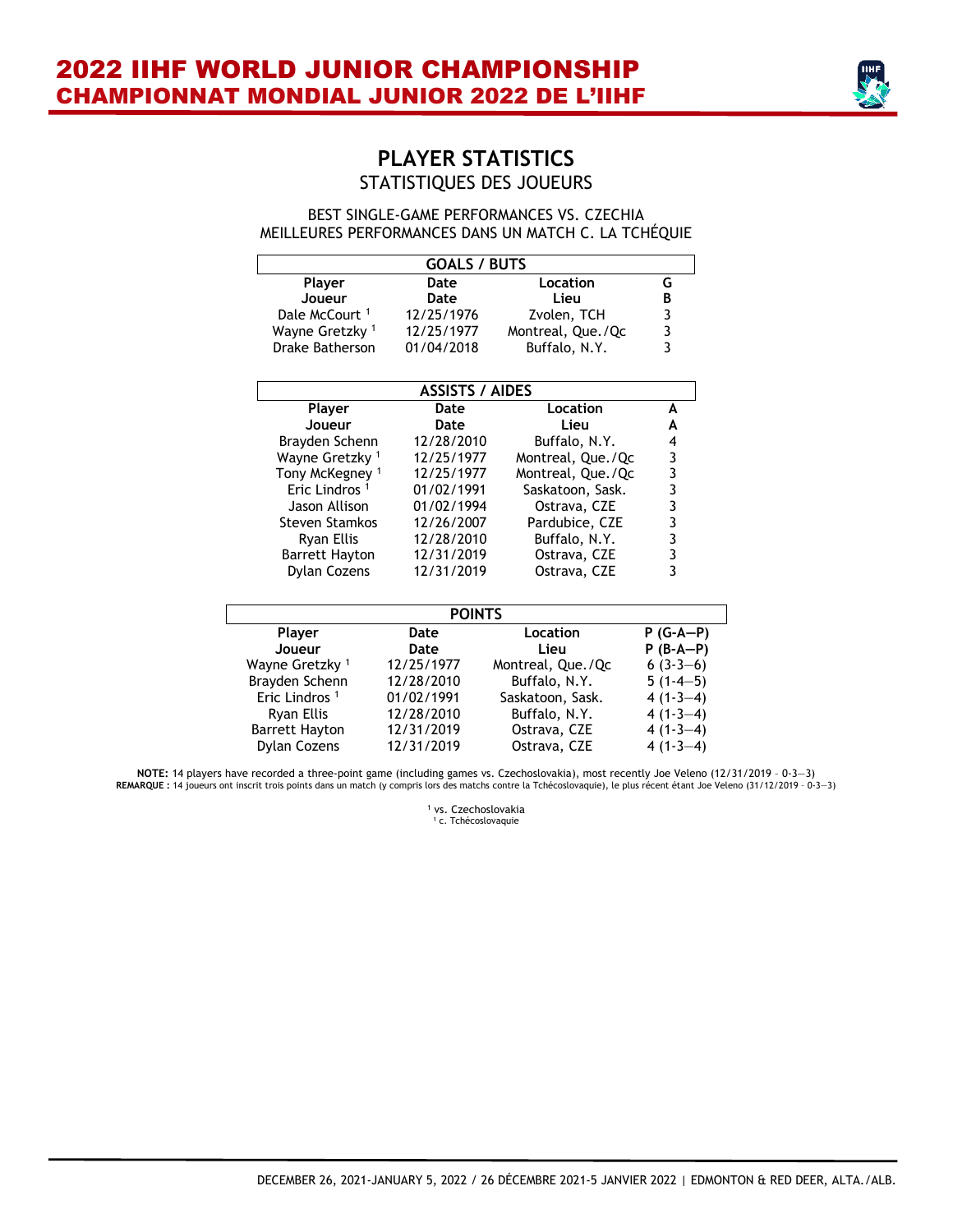

# **PLAYER STATISTICS** STATISTIQUES DES JOUEURS

#### PROGRAM OF EXCELLENCE / PROGRAMME D'EXCELLENCE

|                         |                      |          | U17 / M17      |                          |                            |                          |                            | U18 / M18                  |                          |                            |                            |                            | NJT / ENJ      |                          |                            |
|-------------------------|----------------------|----------|----------------|--------------------------|----------------------------|--------------------------|----------------------------|----------------------------|--------------------------|----------------------------|----------------------------|----------------------------|----------------|--------------------------|----------------------------|
| Player                  | <b>GP</b>            | G        | A              | P                        | <b>PIM</b>                 | <b>GP</b>                | G                          | A                          | P                        | <b>PIM</b>                 | <b>GP</b>                  | G                          | A              | P                        | <b>PIM</b>                 |
| Joueur                  | <b>PJ</b>            | B        | A              | P                        | <b>PUN</b>                 | PJ                       | B                          | A                          | P                        | <b>PUN</b>                 | <b>PJ</b>                  | B                          | A              | P                        | <b>PUN</b>                 |
| Connor Bedard           | $\ddot{\phantom{1}}$ | ٠.       | ۵.             | ٠.                       | $\overline{\phantom{a}}$ . | $\overline{7}$           | 7                          | $\overline{7}$             | 14                       | $\overline{2}$             | $\sim$ $\sim$              | $\overline{\phantom{a}}$   | $-$            | ۵.                       | $\overline{\phantom{a}}$ . |
| Xavier Bourgault        | 5                    | 0        | 2              | 2                        | 0                          | $\overline{\phantom{a}}$ | $\ddotsc$                  | ă.                         | $\overline{\phantom{a}}$ | L.                         | $\sim$ $\sim$              | $-$                        | $-$            | $-$                      | $\overline{\phantom{a}}$ . |
| Mavrik Bourque          | 5                    | 0        | 3              | 3                        | 0                          | 5                        | 0                          | 1                          | 1                        | 0                          | $-$                        | --                         |                | $-$                      | ٠.                         |
| Lukas Cormier           | 6                    | 0        | 0              | $\mathbf 0$              | 2                          | 5                        | 0                          | 0                          | 0                        | $\overline{2}$             | $\sim$ $\sim$              | $\overline{a}$             | $\sim$         | $-$                      | ٠.                         |
| Will Cuylle             | 5                    | 2        | 1              | 3                        | 2                          | 5                        | 2                          | 1                          | 3                        | 0                          | $-$                        | ۵۵                         | $-$            | $-$                      | ٠.                         |
| <b>Elliot Desnoyers</b> | 6                    | 1        | 0              | 1                        | 6                          | $\overline{\phantom{a}}$ | $\overline{\phantom{a}}$   | $\sim$ $\sim$              | ۵۵                       | $\omega$ $\omega$          | $\overline{a}$             | $-$                        | $\overline{a}$ | $\overline{a}$           | ٠.                         |
| <b>Ridly Greig</b>      | 6                    | 0        | $\mathbf{1}$   | 1                        | 14                         | 5                        | 2                          | 1                          | 3                        | 4                          | $-$                        | $\overline{a}$             | $\overline{a}$ | $-$                      | $-$                        |
| Dylan Guenther          | 6                    | 3        | 0              | 3                        | $\overline{2}$             | 7                        | 4                          | 3                          | $\overline{7}$           | 0                          | Ξ.                         | Ξ.                         | $-$            | ٠.                       | $\overline{\phantom{a}}$ . |
| Kaiden Guhle            | 6                    | 0        | 3              | 3                        | 12                         | 5                        | 0                          | $\mathbf{1}$               | 1                        | 12                         | 7                          | 2                          | 1              | 3                        | 4                          |
| Kent Johnson            | ă.                   | ۵.       | Ξ.             | L.                       | $\ddotsc$                  | ă.                       | $-$                        | $\ddotsc$                  | $-1$                     | ۵۵                         | $\overline{a}$             | L.                         | ă.             | ÷.                       | ă.                         |
| <b>Carson Lambos</b>    | 6                    | 0        | 5              | 5                        | 4                          | $\overline{\phantom{a}}$ | $\overline{\phantom{a}}$ . | $\overline{\phantom{a}}$ . | $-$                      | $\overline{\phantom{a}}$   | $\overline{\phantom{a}}$ . | $\overline{\phantom{a}}$   | $-$            | ۵.                       | ۵.                         |
| Mason McTavish          | 6                    | 2        | $\mathbf{1}$   | 3                        | 8                          | 7                        | 5                          | 6                          | 11                       | 10                         | $\sim$ $\sim$              | $\overline{a}$             |                | $-$                      | ٠.                         |
| Jake Neighbours         | 5                    | 3        | 3              | 6                        | 2                          | 5                        | 0                          | 0                          | 0                        | 4                          | $-$                        | ۵۵                         | $-$            | ٠.                       | ۵.                         |
| Ryan O'Rourke           | 5                    | 3        | 3              | 6                        | 8                          | 5                        | $\mathbf{1}$               | 0                          | $\mathbf{1}$             | 4                          | $\overline{a}$             | $\overline{a}$             | $\overline{a}$ | $\overline{\phantom{a}}$ | $\sim$ $\sim$              |
| Cole Perfetti           | 5                    | 2        | 7              | 9                        | 4                          | 5                        | 8                          | 4                          | 12                       | 2                          | 7                          | 2                          | 4              | 6                        | 2                          |
| Owen Power              | 5                    | $\Omega$ | 0              | 0                        | 2                          | ă.                       | $\sim$ $\sim$              | $\sim$ $\sim$              | L.                       | цú.                        | $\overline{a}$             | L.                         | $-$            | ٠.                       | цü.                        |
| Donovan Sebrango        | 5                    | 0        | 2              | 2                        | 4                          | 5                        | 0                          | $\overline{2}$             | $\overline{2}$           | 2                          | Ξ.                         | Ξ.                         | $-$            | $-$                      | ٠.                         |
| Ronan Seeley            | 5                    | 0        | 0              | 0                        | 0                          | Ξ.                       | $\overline{\phantom{a}}$ . | $-$                        | $-$                      | $-$                        | $\overline{a}$             | $\sim$ $\sim$              | $\overline{a}$ | $-$                      | ٠.                         |
| Justin Sourdif          | 6                    | 1        | 2              | 3                        | 4                          | 5                        | 1                          | 4                          | 5                        | $\overline{2}$             | $\sim$ $\sim$              | $-$                        | $-$            | $-$                      | $\overline{\phantom{a}}$ . |
| Logan Stankoven         | 5                    | 4        | 0              | 4                        | 2                          | 7                        | 4                          | 4                          | 8                        | 0                          | $\overline{a}$             | $\overline{a}$             | $ -$           | $\overline{\phantom{a}}$ | ٠.                         |
| Shane Wright            | 5                    | 4        | 3              | 7                        | 14                         | 5                        | 9                          | 5                          | 14                       | $\overline{2}$             | $\overline{a}$             | $-$                        | $-$            | $\overline{a}$           | $-$                        |
| Olen Zellweger          | 5                    | $\Omega$ | $\overline{2}$ | $\overline{2}$           | $\overline{2}$             | $\overline{7}$           | $\mathbf{1}$               | $\overline{7}$             | 8                        | $\overline{2}$             | Ξ.                         | ۵۵                         | $\overline{a}$ | $-$                      | $\overline{\phantom{a}}$   |
|                         |                      |          |                |                          |                            |                          |                            |                            |                          |                            |                            |                            |                |                          |                            |
|                         |                      |          |                |                          |                            |                          |                            | U17 / M17                  |                          |                            |                            |                            |                |                          |                            |
|                         | Player               |          |                | GP                       | <b>MIN</b>                 | GA                       | <b>SVS</b>                 | SV%                        |                          | <b>GAA</b>                 | SΟ                         | W-L                        |                |                          |                            |
|                         | Joueur               |          |                | <b>PJ</b>                | <b>MIN</b>                 | <b>BC</b>                | ARR.                       | %ARR.                      |                          | MOY.                       | <b>JB</b>                  | $V-D$                      |                |                          |                            |
|                         | <b>Brett Brochu</b>  |          |                | $\blacksquare$ .         | цú.                        | Ξ.                       | $\ddotsc$                  | $\overline{\phantom{a}}$ . |                          | $\sim$ $\sim$              | $\blacksquare$ .           | $\overline{\phantom{a}}$ . |                |                          |                            |
|                         | Sebastian Cossa      |          |                | 2                        | 120                        | 6                        | 51                         | .898                       |                          | 3.00                       | 0                          | $1 - 1$                    |                |                          |                            |
|                         | Dylan Garand         |          |                | 4                        | 258                        | 10                       | 133                        | .930                       |                          | 2.33                       | 0                          | $2 - 2$                    |                |                          |                            |
|                         |                      |          |                |                          |                            |                          |                            | U18 / M18                  |                          |                            |                            |                            |                |                          |                            |
|                         | Player               |          |                | <b>GP</b>                | <b>MIN</b>                 | GA                       | SVS                        | SV%                        |                          | <b>GAA</b>                 | <b>SO</b>                  | W-L                        |                |                          |                            |
|                         | Joueur               |          |                | PJ                       | <b>MIN</b>                 | <b>BC</b>                | ARR.                       | %ARR.                      |                          | MOY.                       | <b>JB</b>                  | $V-D$                      |                |                          |                            |
|                         | <b>Brett Brochu</b>  |          |                | $\ddotsc$                | цü.                        | ٠.                       | $\overline{\phantom{a}}$   | $\ddotsc$                  |                          | $\sim$ $\sim$              | $\ddotsc$                  | $\ddotsc$                  |                |                          |                            |
|                         | Sebastian Cossa      |          |                | $\sim$ $\sim$            | $\sim$ $\sim$              | $-1$                     | $\overline{\phantom{a}}$   | $\ddotsc$                  |                          | $\sim$ $\sim$              | $-$                        | $\overline{\phantom{a}}$   |                |                          |                            |
|                         | Dylan Garand         |          |                | 2                        | 118                        | 3                        | 18                         | .857                       |                          | 1.52                       | $\mathbf{1}$               | $1 - 1$                    |                |                          |                            |
|                         |                      |          |                |                          |                            |                          |                            |                            |                          |                            |                            |                            |                |                          |                            |
|                         |                      |          |                |                          |                            |                          |                            | NJT / ENJ                  |                          |                            |                            |                            |                |                          |                            |
|                         | Player               |          |                | <b>GP</b>                | <b>MIN</b>                 | GA                       | SVS                        | SV%                        |                          | GAA                        | <b>SO</b>                  | W-L                        |                |                          |                            |
|                         | Joueur               |          |                | PJ                       | <b>MIN</b>                 | <b>BC</b>                | ARR.                       | %ARR.                      |                          | MOY.                       | <b>JB</b>                  | $V-D$                      |                |                          |                            |
|                         | <b>Brett Brochu</b>  |          |                | ٠.                       | $\omega$ $\omega$          | ٠.                       | $\overline{\phantom{a}}$   | ٠.                         |                          | $\overline{\phantom{a}}$ . | $-$                        | $\ddotsc$                  |                |                          |                            |
|                         | Sebastian Cossa      |          |                | $\overline{\phantom{a}}$ | Ξ.                         | $-$                      | $\overline{\phantom{a}}$   | $\overline{\phantom{a}}$   |                          | $\overline{\phantom{a}}$ . | ۰-                         | $\overline{\phantom{a}}$ . |                |                          |                            |
|                         | <b>Dylan Garand</b>  |          |                | $\mathbf{1}$             | 60                         | 1                        | 5                          | .833                       |                          | 3.00                       | 0                          | $0 - 0$                    |                |                          |                            |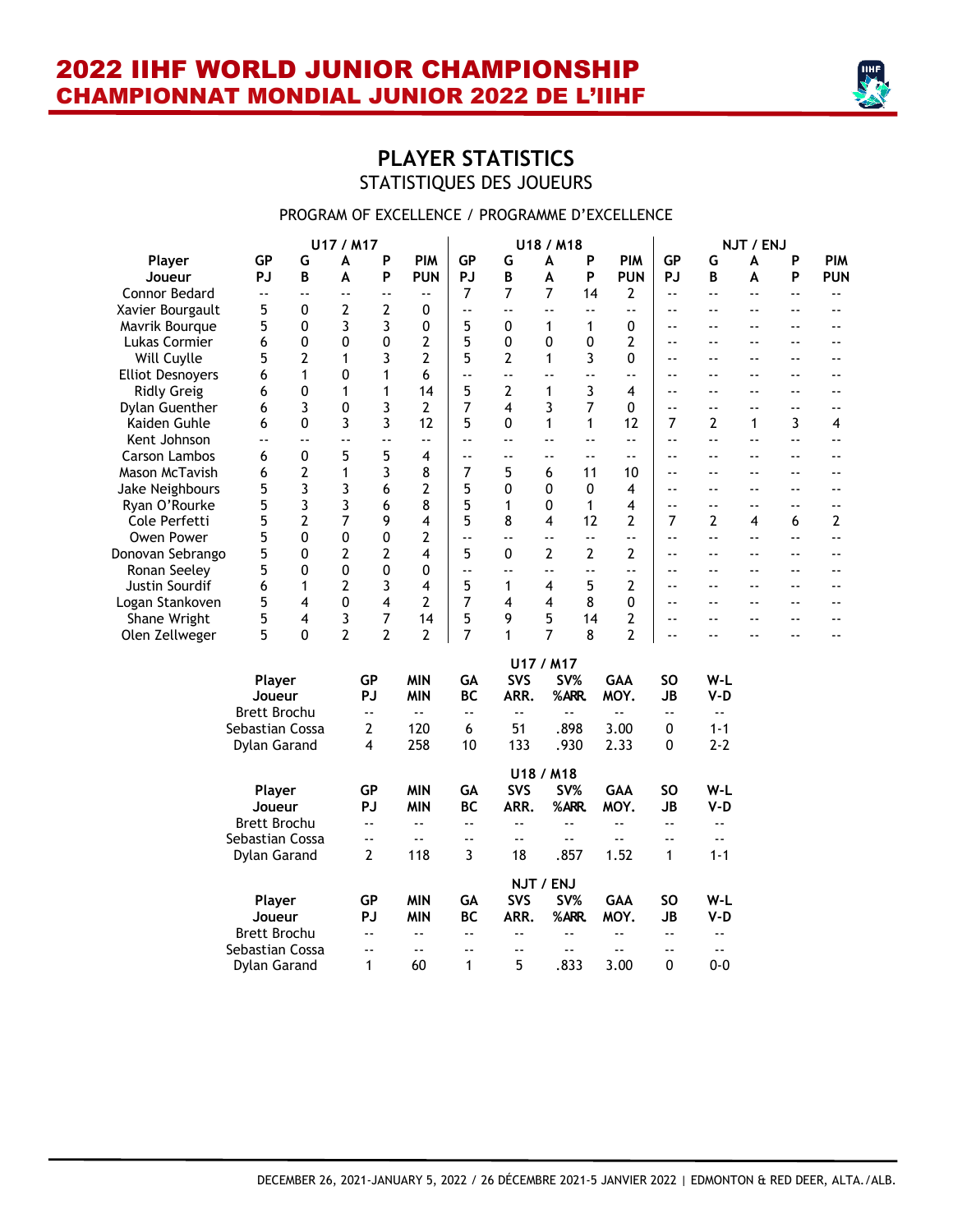

# **PLAYER STATISTICS** STATISTIQUES DES JOUEURS

#### BEST SINGLE-GAME PERFORMANCES – ALL-TIME / MEILLEURES PERFORMANCES DE TOUS LES TEMPS DANS UN MATCH

|                       |            | <b>GOALS / BUTS</b> |                       |   |
|-----------------------|------------|---------------------|-----------------------|---|
| <b>Player</b>         | Date       | Opponent            | Location              |   |
| Joueur                | Date       | <b>Adversaire</b>   | Lieu                  | В |
| Mario Lemieux         | 01/04/1983 | NOR.                | Leningrad, URS        |   |
| Simon Gagné           | 01/02/1999 | KAZ                 | Winnipeg, Man.        |   |
| Brayden Schenn        | 12/29/2010 | <b>NOR</b>          | Buffalo, N.Y.         |   |
| Taylor Raddysh        | 12/29/2016 | LAT                 | Toronto, Ont.         |   |
| <b>Maxime Comtois</b> | 12/26/2018 | <b>DFN</b>          | Vancouver, B.C./C.-B. |   |

**NOTE:** 33 players have recorded a three-goal game, most recently Dylan Cozens (12/26/2020) **REMARQUE :** 33 joueurs ont inscrit trois buts dans un match, le plus récent étant Dylan Cozens (26/12/2020)

| <b>ASSISTS / AIDES</b> |                                          |                   |                       |   |  |  |  |  |
|------------------------|------------------------------------------|-------------------|-----------------------|---|--|--|--|--|
| Player                 | Location<br>Date<br><b>Opponent</b><br>A |                   |                       |   |  |  |  |  |
| Joueur                 | Date                                     | <b>Adversaire</b> | Lieu                  | A |  |  |  |  |
| <b>Brenden Morrow</b>  | 01/02/1999                               | KAZ.              | Winnipeg, Man.        | 5 |  |  |  |  |
| Paul Cyr               | 01/01/1982                               | <b>SUI</b>        | Minneapolis, Minn.    | 4 |  |  |  |  |
| Dave Andreychuk        | 01/04/1983                               | <b>NOR</b>        | Leningrad, URS        | 4 |  |  |  |  |
| Joe Murphy             | 12/27/1985                               | <b>FRG</b>        | Kitchener, Ont.       | 4 |  |  |  |  |
| Eric Lindros           | 12/26/1990                               | SUI               | Saskatoon, Sask.      | 4 |  |  |  |  |
| <b>Eric Lindros</b>    | 12/27/1991                               | <b>SUI</b>        | Füssen, GER           | 4 |  |  |  |  |
| Alexandre Daigle       | 12/29/1994                               | <b>USA</b>        | Red Deer, Alta./Alb.  | 4 |  |  |  |  |
| Jason Allison          | 01/01/1995                               | <b>FIN</b>        | Edmonton, Alta./Alb.  | 4 |  |  |  |  |
| Brad Leeb              | 01/02/1999                               | <b>KAZ</b>        | Winnipeg, Man.        | 4 |  |  |  |  |
| Jared Aulin            | 12/25/2001                               | <b>FRA</b>        | Hradec Kralove, CZE   | 4 |  |  |  |  |
| Mike Cammalleri        | 12/25/2001                               | <b>FRA</b>        | Hradec Kralove, CZE   | 4 |  |  |  |  |
| Carlo Colajacovo       | 12/26/2002                               | <b>SWE</b>        | Halifax, N.S./N.-É.   | 4 |  |  |  |  |
| Cody Hodgson           | 12/28/2008                               | KAZ               | Ottawa, Ont.          | 4 |  |  |  |  |
| Gabriel Bourque        | 12/26/2009                               | LAT               | Saskatoon, Sask.      | 4 |  |  |  |  |
| Alex Pietrangelo       | 12/26/2009                               | LAT               | Saskatoon, Sask.      | 4 |  |  |  |  |
| Jordan Eberle          | 12/28/2009                               | SUI               | Saskatoon, Sask.      | 4 |  |  |  |  |
| Brayden Schenn         | 12/28/2010                               | <b>CZE</b>        | Buffalo, N.Y.         | 4 |  |  |  |  |
| Jonathan Huberdeau     | 12/26/2011                               | <b>FIN</b>        | Edmonton, Alta./Alb.  | 4 |  |  |  |  |
| Ryan Nugent-Hopkins    | 12/26/2012                               | <b>GER</b>        | Ufa, RUS              | 4 |  |  |  |  |
| Dylan Strome           | 12/29/2016                               | LAT               | Toronto, Ont.         | 4 |  |  |  |  |
| Cody Glass             | 12/26/2018                               | <b>DEN</b>        | Vancouver, B.C./C.-B. | 4 |  |  |  |  |
| Quinton Byfield        | 12/29/2020                               | SUI               | Edmonton, Alta./Alb.  | 4 |  |  |  |  |

**NOTE:** 56 players have recorded a three-assist game, most recently Dylan Cozens and Cole Perfetti (12/26/2020) **REMARQUE :** 56 joueurs ont inscrit trois aides dans un match, les plus récents étant Dylan Cozens et Cole Perfetti (26/12/2020)

|                       |            | <b>POINTS</b> |                      |             |
|-----------------------|------------|---------------|----------------------|-------------|
| Player                | Date       | Opponent      | Location             | $P(G-A-P)$  |
| Joueur                | Date       | Adversaire    | Lieu                 | $P$ (B-A-P) |
| Dave Andreychuk       | 01/04/1983 | <b>NOR</b>    | Leningrad, URS       | $7(3-4-7)$  |
| Mike Cammalleri       | 12/25/2001 | <b>FRA</b>    | Hradec Kralove, CZE  | $7(3-4-7)$  |
| Gabriel Bourgue       | 12/26/2009 | LAT           | Saskatoon, Sask.     | $7(3-4-7)$  |
| <b>Brenden Morrow</b> | 01/02/1999 | KAZ           | Winnipeg, Man.       | $7(2-5-7)$  |
| Mario Lemieux         | 01/04/1983 | <b>NOR</b>    | Leningrad, URS       | $6(4-2-6)$  |
| Wayne Gretzky         | 12/25/1977 | TCH           | Montreal, Que./Qc    | $6(3-3-6)$  |
| Scott Mellanby        | 12/27/1985 | <b>FRG</b>    | Kitchener, Ont.      | $6(3-3-6)$  |
| <b>Dylan Cozens</b>   | 12/26/2020 | <b>GER</b>    | Edmonton, Alta./Alb. | $6(3-3-6)$  |
| Jared Aulin           | 12/25/2001 | <b>FRA</b>    | Hradec Kralove, CZE  | $6(2-4-6)$  |
| Cody Hodgson          | 12/28/2008 | KAZ           | Ottawa, Ont.         | $6(2-4-6)$  |
| Quinton Byfield       | 12/29/2020 | SUI           | Edmonton, Alta./Alb. | $6(2-4-6)$  |

**NOTE:** 18 players have recorded a five-point game, most recently Morgan Frost (12/26/18 – 3-2—5) REMARQUE : 18 joueurs ont inscrit cinq points dans un match, le plus récent étant Morgan Frost (26-12-2018 – 3-2—5)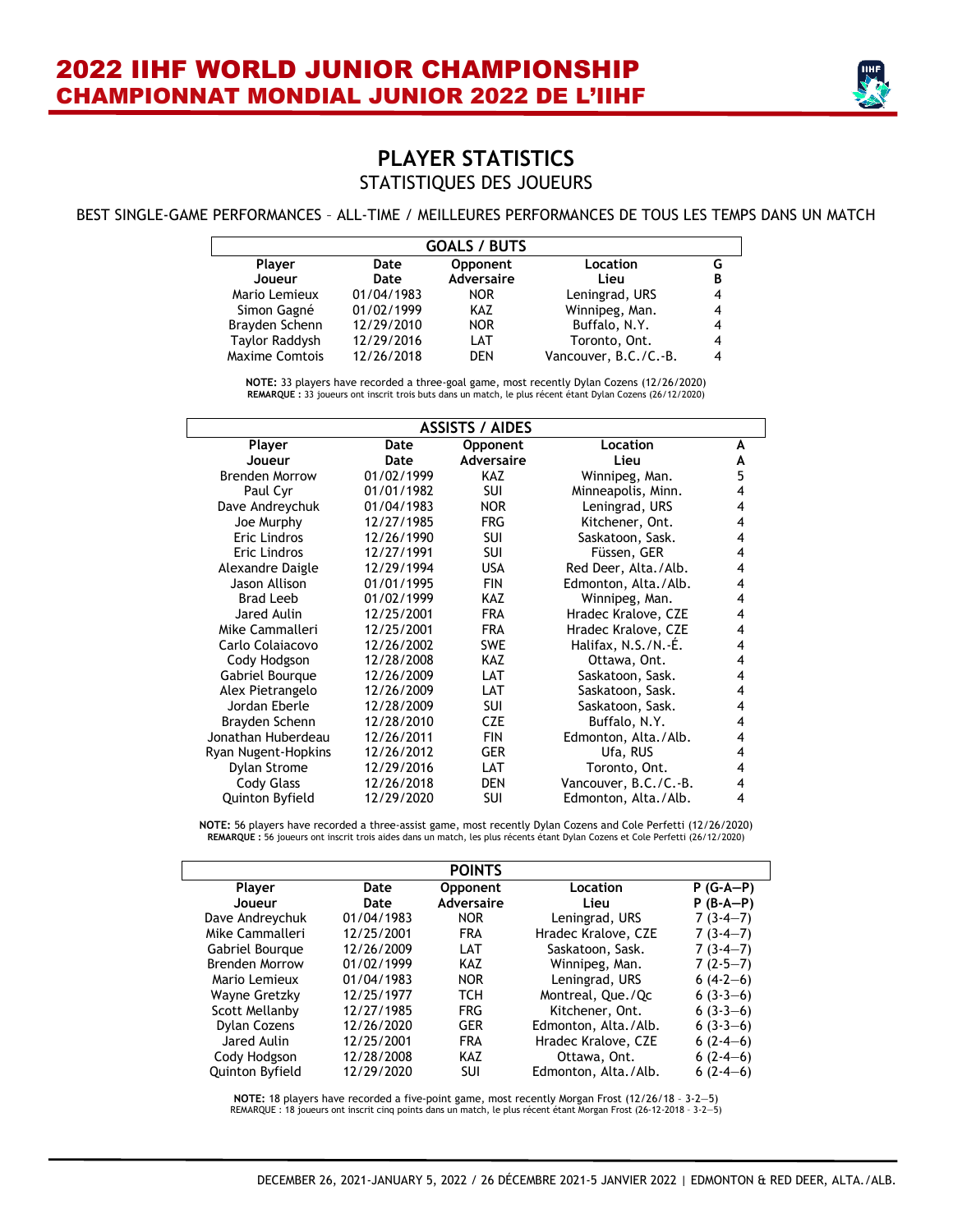

#### **ROSTER BY THE NUMBERS** FORMATION EN CHIFFRES

#### **AVERAGES / MOYENNES**

Age / Âge (Y-M-D/A-M-J) : 19-2-25 Height / Grandeur : 6'1" / 1,85 m Weight / Poids : 187 lbs / 84,8 kg

#### **BY BIRTH YEAR / PAR ANNÉE DE NAISSANCE**

2002 (16) : Bourgault, Bourque, Brochu, Cormier, Cossa, Cuylle, Desnoyers, Garand, Greig, Guhle, Johnson, O'Rourke, Power, Sebrango, Seeley, Sourdif 2003 (7) : Guenther, Lambos, McTavish, Neighbours, Perfetti, Stankoven, Zellweger 2004 (1) : Wright 2005 (1) : Bedard

#### **BY MEMBER / PAR MEMBRE**

Hockey Alberta (7) : Cossa, Guenther, Guhle, Greig, Neighbours, Seeley, Zellweger Ontario Hockey Federation / Fédération de hockey de l'Ontario (7) : Brochu, Cuylle, O'Rourke, Perfetti, Power, Sebrango, Wright B.C. Hockey / Hockey C.-B. (5) : Bedard, Garand, Johnson, Sourdif, Stankoven Hockey Québec (3) : Bourgault, Bourque, Desnoyers Hockey Eastern Ontario / Hockey Est de l'Ontario (1) : McTavish Hockey Manitoba (1) : Lambos Hockey New Brunswick / Hockey Nouveau-Brunswick (1) : Cormier

#### **BY LEAGUE / PAR LIGUE**

WHL (12) : Bedard, Cossa, Garand, Greig, Guenther, Guhle, Lambos, Neighbours, Seeley, Sourdif, Stankoven, Zellweger OHL (5) : Brochu, Cuylle, McTavish, O'Rourke, Wright QMJHL/LHJMQ (4) : Bourgault, Bourque, Cormier, Desnoyers AHL (2) : Perfetti, Sebrango NCAA (2) : Johnson, Power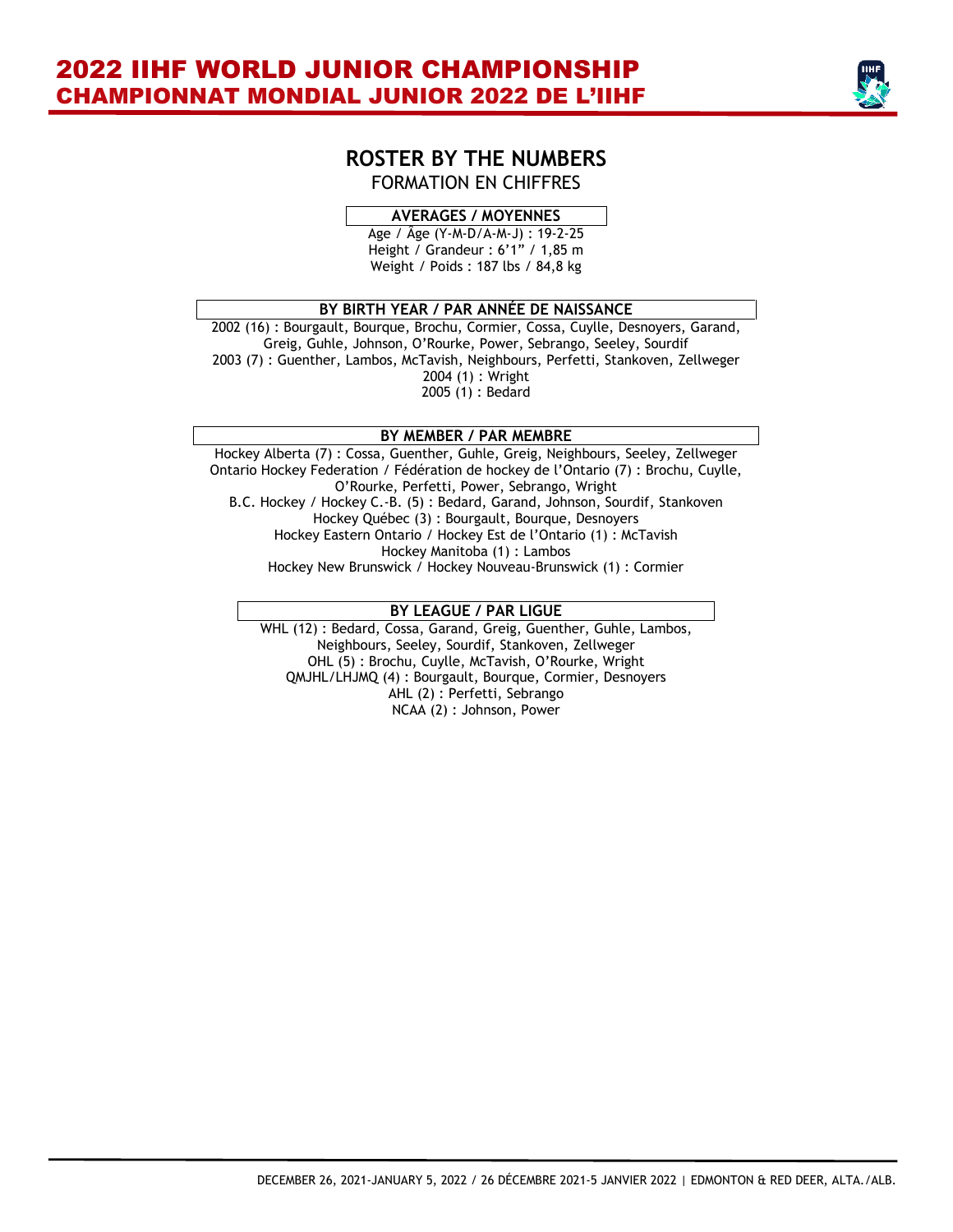I



### **ROSTER AVERAGES**  MOYENNES RELATIVES À LA FORMATION

| <b>HEIGHT / GRANDEUR</b> |                 |                                    |      | <b>WEIGHT / POIDS</b> |                      | AGE / ÂGE |                 |                           |  |
|--------------------------|-----------------|------------------------------------|------|-----------------------|----------------------|-----------|-----------------|---------------------------|--|
|                          | (INCHES/POUCES) |                                    |      | (POUNDS/LIVRES)       |                      |           | $(Y-M-D/A-M-J)$ |                           |  |
| 2000                     | 73.45           | $\overline{B}$                     | 2005 | 203.36                | G/O                  | 2005      | $19-6-4$        | G/O                       |  |
| 2020                     | 73.43           | G/O                                | 2011 | 198.95                | S/A                  | 2018      | $19 - 5 - 4$    | G/O                       |  |
| 2011                     | 73.41           | S/A                                | 2004 | 197.23                | S/A                  | 2021      | 19-4-21         | S/A                       |  |
| 2017                     | 73.41           | S/A                                | 2010 | 196.23                | S/A                  | 2010      | 19-4-19         | S/A                       |  |
| 2013                     | 73.30           | 4th/4 <sup>e</sup>                 | 2007 | 195.82                | G/O                  | 1999      | $19 - 4 - 18$   | S/A                       |  |
| 1999                     | 73.27           | S/A                                | 2012 | 195.68                | $\mathsf B$          | 2007      | $19 - 4 - 12$   | G/O                       |  |
| 2012                     | 73.23           | B.                                 | 1999 | 195.05                | S/A                  | 1986      | $19 - 4 - 2$    | S/A                       |  |
| 2019                     | 73.18           | $6th/6$ <sup>e</sup>               | 2000 | 194.86                | $\mathsf B$          | 2019      | $19 - 4 - 0$    | $6th/6$ <sup>e</sup>      |  |
| 2006                     | 73.14           | G/O                                | 2006 | 194.14                | G/O                  | 1997      | 19-3-29         | G/O                       |  |
| 1995                     | 73.09           | G/O                                | 2001 | 193.36                | B                    | 2003      | $19 - 3 - 23$   | S/A                       |  |
| 2018                     | 73.09           | G/O                                | 2014 | 193.27                | 4th/4 <sup>e</sup>   | 2013      | $19 - 3 - 23$   | 4th/4 <sup>e</sup>        |  |
| 2016                     | 73.04           | $6th/6$ <sup>e</sup>               | 2009 | 192.23                | G/O                  | 2011      | $19 - 3 - 17$   | S/A                       |  |
| 1997                     | 73.00           | G/O                                | 1992 | 191.91                | $6th/6$ <sup>e</sup> | 2017      | $19 - 3 - 11$   | S/A                       |  |
| 2021                     | 72.96           | $\mathbb{Z}^{\mathbb{Z}^{\times}}$ | 1996 | 191.73                | G/O                  | 2015      | $19 - 3 - 0$    | G/O                       |  |
| 1998                     | 72.95           | $8th/8$ <sup>e</sup>               | 2013 | 191.65                | 4th/4 <sup>e</sup>   | 2012      | 19-2-28         | B                         |  |
| 2002                     | 72.95           | S/A                                | 2015 | 191.64                | G/O                  | 2022      | $19 - 2 - 25$   | $\mathbb{Z}^{\mathbb{Z}}$ |  |
| 2005                     | 72.91           | G/O                                | 2002 | 191.36                | S/A                  | 1978      | $19 - 2 - 24$   | $\overline{B}$            |  |
| 2014                     | 72.91           | 4th/4 <sup>e</sup>                 | 2021 | 191.28                | S/A                  | 1996      | $19 - 2 - 22$   | G/O                       |  |
| 2015                     | 72.86           | G/O                                | 2019 | 190.36                | $6th/6$ <sup>e</sup> | 1985      | $19 - 2 - 15$   | G/O                       |  |
| 2001                     | 72.82           | B                                  | 1991 | 190.23                | G/O                  | 2016      | $19 - 2 - 12$   | $6th/6$ <sup>e</sup>      |  |
| 1991                     | 72.77           | G/O                                | 2017 | 189.91                | S/A                  | 1988      | $19 - 2 - 8$    | G/O                       |  |
| 1992                     | 72.77           | $6th/6$ <sup>e</sup>               | 1994 | 189.64                | G/O                  | 1992      | $19 - 2 - 7$    | $6th/6$ <sup>e</sup>      |  |
| 1986                     | 72.70           | S/A                                | 2016 | 189.48                | $6th/6$ <sup>e</sup> | 1989      | $19 - 2 - 6$    | 4th/4 <sup>e</sup>        |  |
| 2010                     | 72.59           | S/A                                | 2008 | 189.32                | G/O                  | 1995      | $19 - 2 - 0$    | G/O                       |  |
| 1993                     | 72.55           | G/O                                | 2018 | 188.95                | G/O                  | 2020      | $19 - 1 - 27$   | G/O                       |  |
| 2004                     | 72.55           | S/A                                | 1985 | 188.90                | G/O                  | 1991      | $19 - 1 - 24$   | G/O                       |  |
| 2009                     | 72.55           | G/O                                | 1995 | 188.82                | G/O                  | 1998      | $19 - 1 - 16$   | $8th/8$ <sup>e</sup>      |  |
| 2007                     | 72.45           | G/O                                | 1997 | 188.73                | G/O                  | 1994      | $19 - 1 - 11$   | G/O                       |  |
| 2022                     | 72.44           | $\sim$ .                           | 1993 | 188.55                | G/O                  | 1984      | $19 - 1 - 6$    | 4th/4 <sup>e</sup>        |  |
| 1996                     | 72.41           | G/O                                | 2020 | 188.43                | G/O                  | 1983      | $19 - 1 - 3$    | B                         |  |
| 1990                     | 72.40           | G/O                                | 1998 | 188.27                | $8th/8$ <sup>e</sup> | 2006      | 19-0-24         | G/O                       |  |
| 1985                     | 72.35           | G/O                                | 1990 | 187.90                | G/O                  | 2000      | $19 - 0 - 15$   | B                         |  |
| 2008                     | 72.27           | G/O                                | 1986 | 187.20                | S/A                  | 2009      | $19 - 0 - 14$   | G/O                       |  |
| 1987                     | 72.15           | <b>DQ</b>                          | 2003 | 187.18                | S/A                  | 2001      | $19 - 0 - 11$   | B.                        |  |
| 2003                     | 72.09           | S/A                                | 1989 | 187.10                | 4th/4 <sup>e</sup>   | 2002      | $19 - 0 - 9$    | S/A                       |  |
| 1982                     | 72.05           | G/O                                | 2022 | 186.56                | $\sim$               | 1982      | $19 - 0 - 8$    | G/O                       |  |
| 1988                     | 72.05           | G/O                                | 1987 | 185.85                | DQ                   | 2014      | $19 - 0 - 6$    | 4th/4 <sup>e</sup>        |  |
| 1989                     | 72.00           | 4th/4 <sup>e</sup>                 | 1988 | 184.50                | G/O                  | 2008      | $18 - 11 - 27$  | G/O                       |  |
| 1994                     | 71.95           | G/O                                | 1982 | 184.25                | G/O                  | 1990      | $18 - 11 - 25$  | G/O                       |  |
| 1983                     | 71.25           | B                                  | 1983 | 177.30                | $\mathsf B$          | 2004      | $18 - 11 - 20$  | S/A                       |  |
| 1984                     | 70.95           | 4th/4 <sup>e</sup>                 | 1984 | 177.10                | 4th/4 <sup>e</sup>   | 1993      | $18 - 11 - 17$  | G/O                       |  |
| 1978                     | ă.              | B                                  | 1978 | $\sim$ $\sim$         | B                    | 1987      | 18-9-29         | <b>DQ</b>                 |  |

NOTE: Averages calculated only for 1978 National All-Star Team and Program of Excellence era (1982-2022)<br>REMARQUE : Les moyennes ont été calculées seulement pour l'équipe nationale des étoiles de 1978 et l'ère du Programme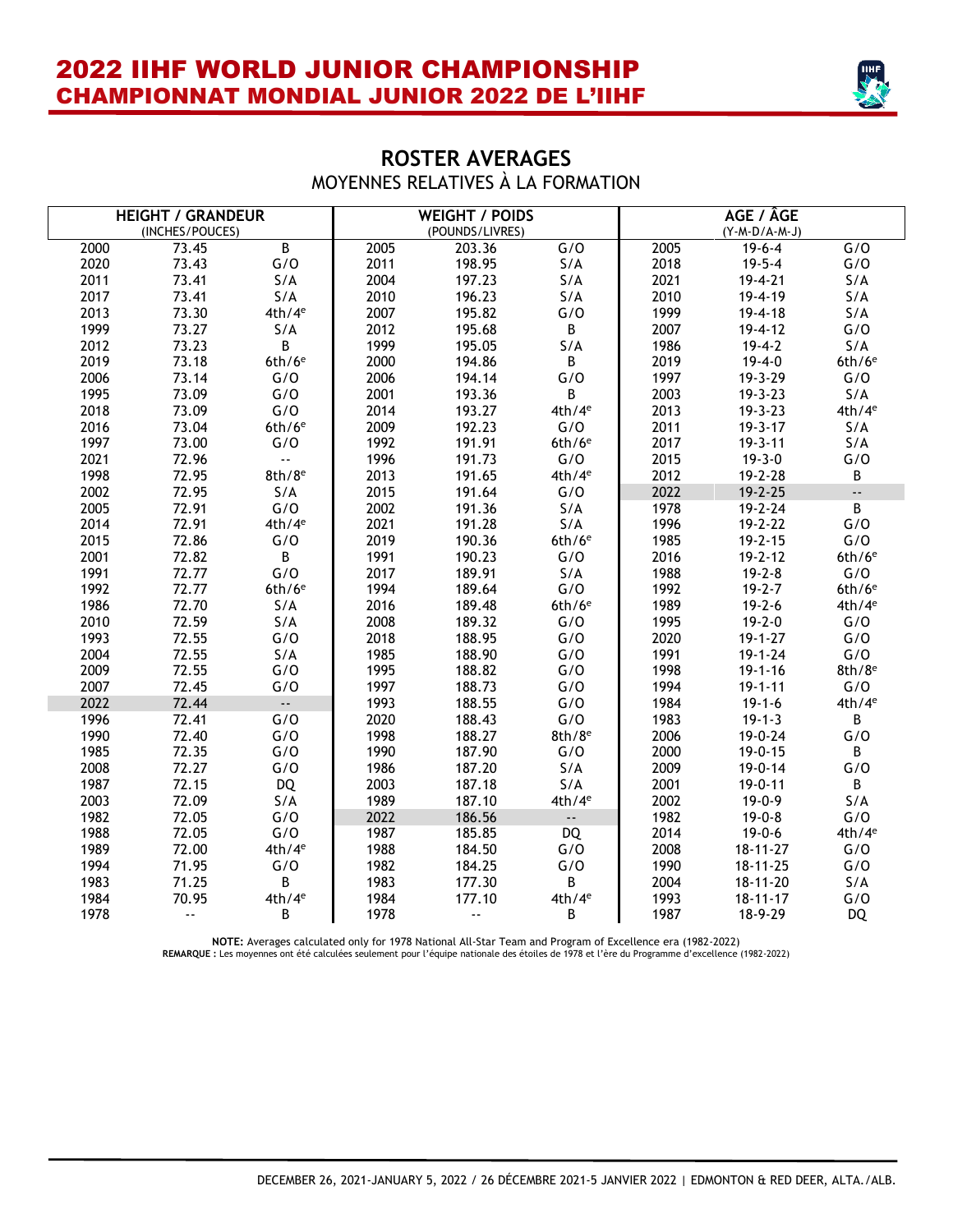

#### RETURNING PLAYERS / JOUEURS DE RETOUR

| $\#$<br>N°<br>12 | Year<br>Année<br>2005                                | <b>Returning Players</b><br>Joueurs de retour<br>Belle, Carter, Coburn, Colliton, Crosby, Dawes, Dixon,<br>Getzlaf, Phaneuf, Richards, Seabrook, Stewart                                        | Result<br>Résultat<br>Gold/Or                                              |
|------------------|------------------------------------------------------|-------------------------------------------------------------------------------------------------------------------------------------------------------------------------------------------------|----------------------------------------------------------------------------|
| 11               | 2007                                                 | Bertram, Bourdon, Cogliano, Downie, Letang,<br>O'Marra, Parent, Pyatt, Russell, Staal, Toews                                                                                                    | Gold/Or                                                                    |
| 10               | 2002                                                 | Bouwmeester, Boyes, Cammalleri, Hamhuis,<br>Harrison, Ott, Popovic, Schultz, Spezza, Stoll                                                                                                      | Silver/Argent                                                              |
| 8                | 1995                                                 | Allison, Botterill, Daigle, Friesen, Harvey, McCabe, Murray, Storr                                                                                                                              | Gold/Or                                                                    |
|                  | 2001                                                 | Bouwmeester, Heatley, Jackman, Lundmark, McCarthy, Ouellet, Reid, Spezza                                                                                                                        | <b>Bronze</b>                                                              |
| $\overline{7}$   | 1991                                                 | Brisebois, Craig, Draper, Kidd, Lindros, Manderville, Rice                                                                                                                                      | Gold/Or                                                                    |
|                  | 2015                                                 | Fucale, Gauthier, Lazar, McDavid, Morrissey, Petan, S. Reinhart                                                                                                                                 | Gold/Or                                                                    |
|                  | 2018                                                 | Bean, Clague, Dubé, Fabbro, Hart, McLeod, Raddysh                                                                                                                                               | Gold/Or                                                                    |
| 6                | 1992                                                 | Dykhuis, Kidd, Lapointe, Lindros, Niedermayer, Slaney                                                                                                                                           | $6th/6$ <sup>e</sup>                                                       |
|                  | 2010                                                 | Cormier, Della Rovere, Eberle, Ellis, Pietrangelo, Teubert                                                                                                                                      | Silver/Argent                                                              |
|                  | 2013                                                 | D. Hamilton, Harrington, Huberdeau, Jenner, Scheifele, Strome                                                                                                                                   | 4th/4 <sup>e</sup>                                                         |
|                  | 2021                                                 | Byfield, Byram, Cozens, Drysdale, McMichael, Mercer                                                                                                                                             | Silver/Argent                                                              |
| 5                | 1986                                                 | Billington, Corson, S. Côté, Odelein, Sandlak                                                                                                                                                   | Silver/Argent                                                              |
|                  | 1997                                                 | Denis, Dubé, Larsen, McCauley, Phillips                                                                                                                                                         | Gold/Or                                                                    |
|                  | 1999                                                 | B. Ference, Luongo, Tkaczuk, Van Ryn, Ward                                                                                                                                                      | Silver/Argent                                                              |
|                  | 2017                                                 | Barzal, Chabot, Gauthier, Stephens, Strome                                                                                                                                                      | Silver/Argent                                                              |
|                  | 2020                                                 | Hayton, Lafrenière, McIsaac, Smith, Veleno                                                                                                                                                      | Gold/Or                                                                    |
| 4                | 1983                                                 | Boutilier, Cyr, M. Morrison, Patrick                                                                                                                                                            | <b>Bronze</b>                                                              |
|                  | 1996                                                 | Allan, Baumgartner, Botterill, Redden                                                                                                                                                           | Gold/Or                                                                    |
|                  | 2003                                                 | Colaiacovo, McClement, Paetsch, Upshall                                                                                                                                                         | Silver/Argent                                                              |
|                  | 2009                                                 | Boychuk, Hickey, Subban, Tavares                                                                                                                                                                | Gold/Or                                                                    |
|                  | 2011                                                 | Cowen, de Haan, Ellis, Schenn                                                                                                                                                                   | Silver/Argent                                                              |
|                  | 2012                                                 | Connolly, Howden, Schwartz, Visentin                                                                                                                                                            | <b>Bronze</b>                                                              |
|                  | 2016                                                 | Crouse, Hicketts, Point, Virtanen                                                                                                                                                               | $6th/6$ <sup>e</sup>                                                       |
| 3                | 1984<br>1988<br>1993<br>1994<br>2000<br>2014<br>2022 | Derkatch, Leeman, Shaw<br>Hawgood, Joseph, Waite<br>Kariya, Lapointe, Wright<br>Bouchard, Gendron, Tully<br>Bouck, Finley, Malhotra<br>Drouin, G. Reinhart, Paterson<br>Garand, Guhle, Perfetti | 4th/4 <sup>e</sup><br>Gold/Or<br>Gold/Or<br>Gold/Or<br>Bronze<br>$4th/4^e$ |
| 2                | 1989                                                 | Desjardins, Kennedy                                                                                                                                                                             | $4th/4^e$                                                                  |
|                  | 1998                                                 | Sarich, Wallin                                                                                                                                                                                  | $8th/8^e$                                                                  |
|                  | 2004                                                 | Fleury, Paillé                                                                                                                                                                                  | Silver/Argent                                                              |
|                  | 2008                                                 | Alzner, Marchand                                                                                                                                                                                | Gold/Or                                                                    |
| 1                | 1982                                                 | Arniel                                                                                                                                                                                          | Gold/Or                                                                    |
|                  | 1985                                                 | Hodgson                                                                                                                                                                                         | Gold/Or                                                                    |
|                  | 1990                                                 | Fiset                                                                                                                                                                                           | Gold/Or                                                                    |
|                  | 2006                                                 | <b>Barker</b>                                                                                                                                                                                   | Gold/Or                                                                    |
|                  | 2019                                                 | Comtois                                                                                                                                                                                         | $6th/6$ <sup>e</sup>                                                       |
| 0                | 1987                                                 | ۰.                                                                                                                                                                                              | <b>DQ</b>                                                                  |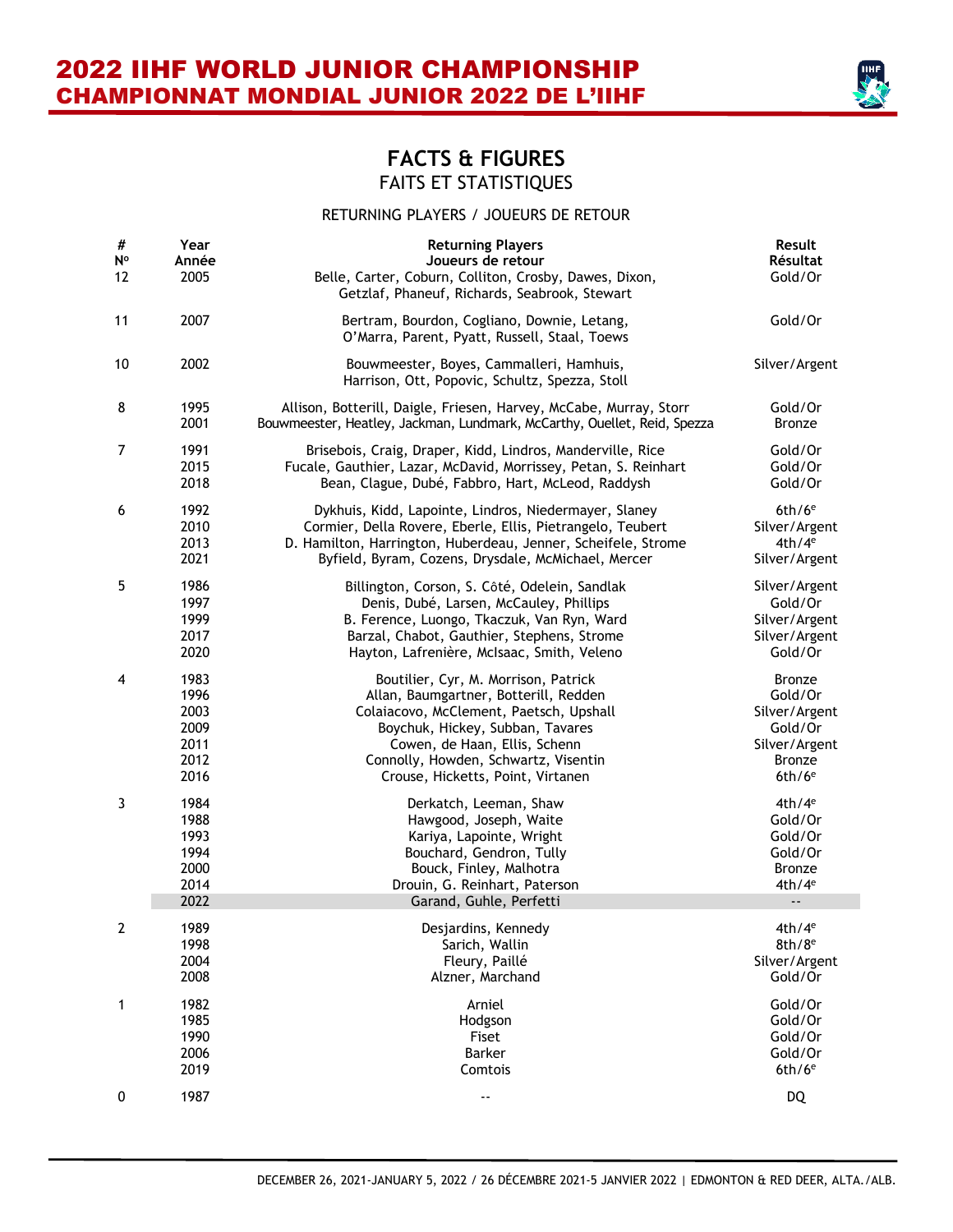

#### NHL DRAFT PICKS / CHOIX AU REPÊCHAGE DE LA LNH

| Player<br>Joueur        | <b>NHL Team</b><br>Équipe de la LNH | Year<br>Année | Round<br>Ronde                           | <b>Pick</b><br>Choix |
|-------------------------|-------------------------------------|---------------|------------------------------------------|----------------------|
| Owen Power              | <b>Buffalo</b>                      | 2021          |                                          |                      |
| Mason McTavish          | Anaheim                             | 2021          |                                          | 3                    |
| Kent Johnson            | Columbus                            | 2021          |                                          | 5                    |
| Dylan Guenther          | Arizona                             | 2021          |                                          | 9                    |
| Cole Perfetti           | Winnipeg                            | 2020          |                                          | 10                   |
| Sebastian Cossa         | Detroit                             | 2021          |                                          | 15                   |
| Kaiden Guhle            | Montreal                            | 2020          |                                          | 16                   |
| Xavier Bourgault        | Edmonton                            | 2021          |                                          | 22                   |
| Jake Neighbours         | St. Louis                           | 2020          |                                          | 26                   |
| Carson Lambos           | Minnesota                           | 2021          |                                          | 26                   |
| <b>Ridly Greig</b>      | Ottawa                              | 2020          |                                          | 28                   |
| Mavrik Bourgue          | Dallas                              | 2020          |                                          | 30                   |
| Olen Zellweger          | Anaheim                             | 2021          | 2                                        | 34                   |
| Ryan O'Rourke           | Minnesota                           | 2020          | 2                                        | 39                   |
| Logan Stankoven         | <b>Dallas</b>                       | 2021          | $\overline{2}$                           | 47                   |
| Will Cuylle             | <b>New York Rangers</b>             | 2020          | 2                                        | 60                   |
| Donovan Sebrango        | Detroit                             | 2020          | 3                                        | 63                   |
| Lukas Cormier           | Vegas                               | 2020          | 3                                        | 68                   |
| Justin Sourdif          | Florida                             | 2020          | 3                                        | 87                   |
| Dylan Garand            | <b>New York Rangers</b>             | 2020          | 4                                        | 103                  |
| <b>Elliot Desnoyers</b> | Philadelphia                        | 2020          | 5                                        | 135                  |
| Ronan Seeley            | Carolina                            | 2020          | 7                                        | 208                  |
| Brett Brochu            |                                     |               | 2022 draft eligible / admissible en 2022 |                      |
| Shane Wright            |                                     |               | 2022 draft eligible / admissible en 2022 |                      |
| Connor Bedard           |                                     |               | 2023 draft eligible / admissible en 2023 |                      |

#### NHL DRAFT PICKS (BY ROUND) / CHOIX AU REPÊCHAGE DE LA LNH (PAR RONDE)

| Round | <b>Picks</b> |
|-------|--------------|
| Ronde | Choix        |
|       | 12           |
| 2     | 4            |
| 3     | 3            |
| 4     | 1            |
| 5     | 1            |
| 6     | 0            |
| 7     | 1            |
| UD/NR | ર            |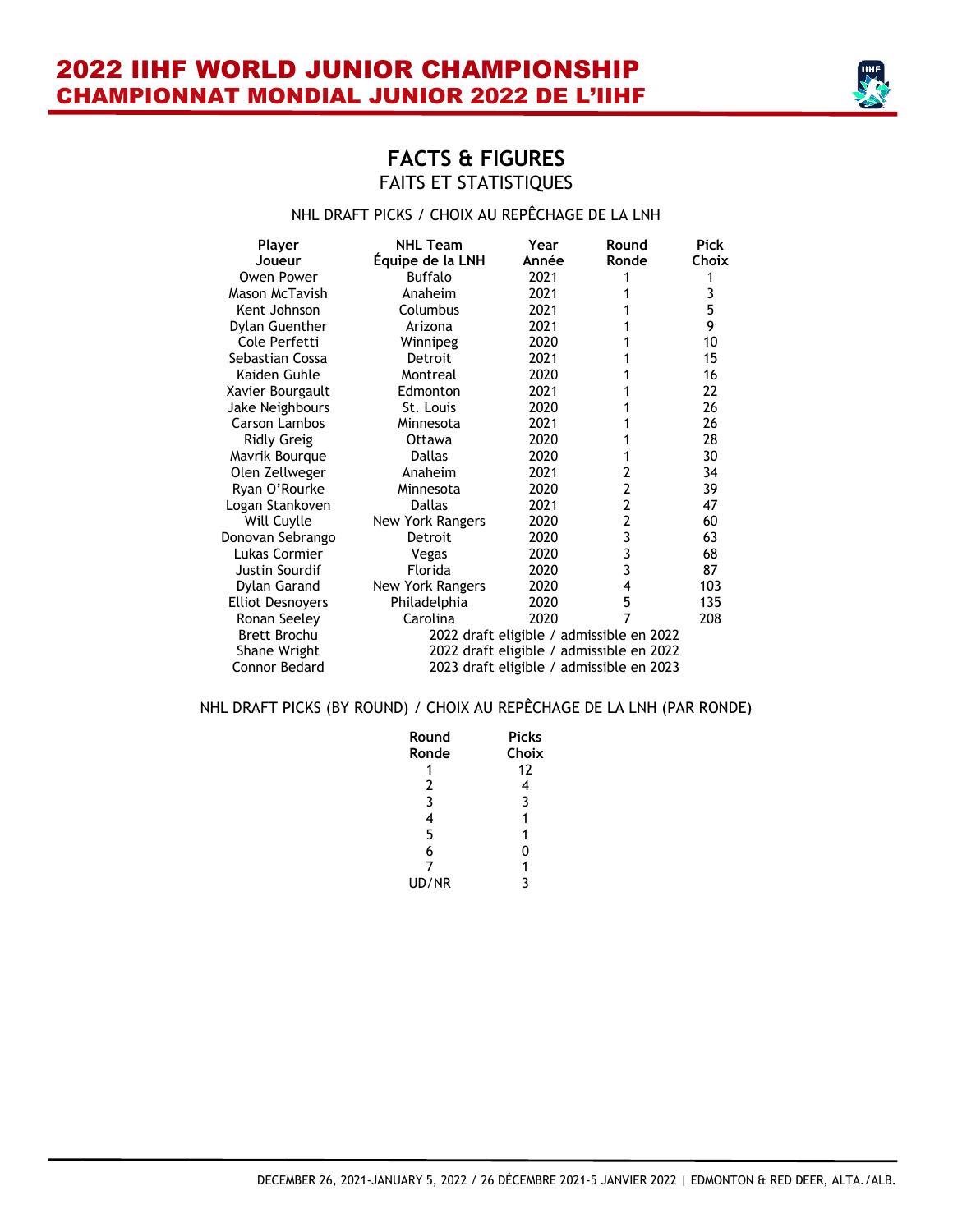

# **FACTS & FIGURES** FAITS ET STATISTIQUES

|       |                |                |                         |                |              |              |                |                          |                            |                          |                            |              | ALL-TIME NHL DRAFT PICKS (BY ROUND) / CHOIX AU REPËCHAGE DE TOUS LES TEMPS DE LA LNH (PAR RONDE) |
|-------|----------------|----------------|-------------------------|----------------|--------------|--------------|----------------|--------------------------|----------------------------|--------------------------|----------------------------|--------------|--------------------------------------------------------------------------------------------------|
| Year  | 1              | 2              | 3                       | 4              | 5            | 6            | $\overline{7}$ | 8                        | 9                          | 10                       | 11                         | <b>UD</b>    | Result                                                                                           |
| Année | $\mathbf{1}$   | $\mathbf{2}$   | 3                       | 4              | 5            | 6            | 7              | 8                        | 9                          | 10                       | 11                         | <b>NR</b>    | Résultat                                                                                         |
| 2022  | 12             | 4              | 3                       | 1              | $\mathbf{1}$ | 0            | 1              | ۵.                       | $\overline{\phantom{a}}$ . | $\overline{\phantom{a}}$ | $\ddotsc$                  | 3            | цü                                                                                               |
| 2021  | 20             | 1              | 0                       | 2              | 0            | 0            | 1              | ٠.                       | $\sim$ $\sim$              | $\overline{\phantom{a}}$ | $\sim$ $\sim$              | $\mathbf{1}$ | S/A                                                                                              |
| 2020  | 14             | 6              | 1                       | $\overline{2}$ | 0            | 0            | 0              | $\overline{\phantom{a}}$ | $\overline{\phantom{a}}$   | $ -$                     | $\overline{\phantom{a}}$   | 0            | G/O                                                                                              |
| 2019  | 11             | $\overline{7}$ | $\mathbf{2}$            | $\overline{2}$ | 0            | 0            | 0              | --                       | $\overline{\phantom{a}}$   | ۰-                       | $\overline{\phantom{a}}$   | 0            | $6th/6$ <sup>e</sup>                                                                             |
| 2018  | 8              | 10             | $\overline{2}$          | $\overline{2}$ | 0            | 0            | 0              | ۰-                       | $\sim$ $\sim$              | ٠.                       | $\sim$ $\sim$              | 0            | G/O                                                                                              |
| 2017  | 10             | 6              | 3                       | $\overline{2}$ | 0            | 0            | 0              | ۵.                       | $-$                        | ۵۵                       | $\overline{\phantom{a}}$ . | 1            | S/A                                                                                              |
| 2016  | 13             | 5              | 3                       | 0              | 1            | 0            | 0              | ۰-                       | $\sim$ $\sim$              | ٠.                       | $\sim$ $\sim$              | 1            | $6th/6$ <sup>e</sup>                                                                             |
| 2015  | 13             | 5              | $\overline{\mathbf{c}}$ | 1              | 0            | 0            | $\Omega$       | --                       | $\sim$ $\sim$              | --                       | $\sim$ $\sim$              | 1            | G/O                                                                                              |
| 2014  | 14             | 3              | $\overline{2}$          | $\overline{2}$ | 1            | 0            | 0              | --                       | $\overline{a}$             | $\overline{\phantom{a}}$ | $\overline{a}$             | 0            | 4th/4 <sup>e</sup>                                                                               |
| 2013  | 13             | 6              | 3                       | 0              | 0            | 0            | 0              | $\overline{\phantom{a}}$ | $\sim$ $\sim$              | $-$                      | $\sim$ $\sim$              | 0            | 4th/4 <sup>e</sup>                                                                               |
| 2012  | 14             | 3              | $\mathbf{2}$            | 0              | 2            | 1            | $\Omega$       | $\overline{\phantom{a}}$ | $ -$                       | --                       | $\overline{\phantom{a}}$ . | 0            | В                                                                                                |
| 2011  | 16             | 1              | $\overline{2}$          | $\overline{2}$ | 1            | 0            | 0              | $\overline{\phantom{a}}$ | $\sim$ $\sim$              | $\overline{\phantom{a}}$ | $\sim$ $\sim$              | 0            | S/A                                                                                              |
| 2010  | 11             | 5              | $\mathbf{2}$            | 0              | 1            | 1            | 1              | --                       | $\overline{\phantom{a}}$   | ٠.                       | $\overline{\phantom{a}}$ . | 1            | S/A                                                                                              |
| 2009  | 13             | 3              | 1                       | 1              | 2            | 1            | 1              | $\overline{\phantom{a}}$ | $\overline{\phantom{a}}$   | $ -$                     | $\overline{\phantom{a}}$ . | 0            | G/O                                                                                              |
| 2008  | 12             | 6              | $\mathbf{2}$            | 1              | 0            | 0            | 1              | $\overline{\phantom{a}}$ | $\overline{\phantom{a}}$   | ۰-                       | $\overline{\phantom{a}}$ . | 0            | G/O                                                                                              |
| 2007  | 13             | 3              | 4                       | 1              | 1            | 0            | 0              | ۰.                       | $\sim$ $\sim$              | ۰.                       | $\sim$ $\sim$              | 0            | G/O                                                                                              |
| 2006  | 12             | 5              | 4                       | 4              | 0            | 0            | 0              | 0                        | 0                          | ۵۵                       | $\overline{\phantom{a}}$ . | 0            | G/O                                                                                              |
| 2005  | 12             | 3              | 3                       | 0              | 1            | 1            | 1              | 0                        | 0                          | ۵۵                       | $\overline{\phantom{a}}$   | 1            | G/O                                                                                              |
| 2004  | 13             | 4              | 0                       | 0              | 1            | 0            | 2              | 1                        | 0                          | $ -$                     | $\overline{\phantom{a}}$   | 1            | S/A                                                                                              |
| 2003  | 9              | 5              | 3                       | 1              | 1            | 2            | $\mathbf{0}$   | 0                        | 1                          | ۵۵                       | $-$                        | 0            | S/A                                                                                              |
| 2002  | 12             | 7              | 2                       | 0              | 0            | 0            | 0              | 0                        | 0                          | --                       | $\overline{\phantom{a}}$   | 1            | S/A                                                                                              |
| 2001  | 11             | 7              | $\mathbf{2}$            | 0              | 1            | 0            | 1              | 0                        | $\Omega$                   | --                       | $\overline{\phantom{a}}$ . | 0            | B                                                                                                |
| 2000  | 12             | 5              | 1                       | 0              | 2            | 0            | 1              | 1                        | 0                          | --                       | $\sim$ $\sim$              | 0            | В                                                                                                |
| 1999  | 12             | 3              | 0                       | 1              | 2            | 2            | 0              | 1                        | 0                          | --                       | $\overline{\phantom{a}}$ . | 1            | S/A                                                                                              |
| 1998  | 12             | 3              | 1                       | 2              | 0            | $\mathbf{1}$ | $\overline{2}$ | 0                        | 1                          | --                       | $\overline{\phantom{a}}$ . | 0            | $8th/8$ <sup>e</sup>                                                                             |
| 1997  | 9              | 4              | 3                       | 4              | 1            | 0            | 1              | 0                        | 0                          | ٠.                       | $\overline{\phantom{a}}$   | 0            | G/O                                                                                              |
| 1996  | 8              | 8              | 2                       | 3              | 1            | 0            | 0              | 0                        | 0                          | 0                        | 0                          | 0            | G/O                                                                                              |
| 1995  | 13             | 3              | $\mathbf{2}$            | $\overline{2}$ | 1            | 1            | 0              | 0                        | 0                          | 0                        | 0                          | 0            | G/O                                                                                              |
| 1994  | 9              | 4              | 3                       | 3              | 1            | 1            | 0              | 0                        | 0                          | 1                        | 0                          | 0            | G/O                                                                                              |
| 1993  | 10             | 3              | 3                       | $\overline{2}$ | 2            | 1            | 0              | 1                        | 0                          | 0                        | 0                          | 0            | G/O                                                                                              |
| 1992  | 12             | 5              | $\mathbf{2}$            | 0              | 1            | 0            | $\mathbf{0}$   | 1                        | 0                          | 0                        | 0                          | 1            | $6th/6$ <sup>e</sup>                                                                             |
| 1991  | 12             | 6              | $\mathbf{2}$            | 0              | 0            | 0            | 1              | 0                        | 0                          | 1                        | 0                          | 0            | G/O                                                                                              |
| 1990  | 8              | 6              | 3                       | 1              | 0            | $\mathbf 1$  | 1              | 0                        | 0                          | 0                        | 0                          | 0            | G/O                                                                                              |
| 1989  | 9              | 3              | 5                       | 1              | 0            | 1            | $\mathbf{0}$   | 0                        | 0                          | 1                        | 0                          | 0            | 4th/4 <sup>e</sup>                                                                               |
| 1988  | 8              | 4              | 1                       | 4              | 0            | 1            | 0              | 1                        | 0                          | 1                        | 0                          | 0            | G/O                                                                                              |
| 1987  | 12             | 0              | 3                       | 0              | 0            | 0            | 0              | 1                        | 1                          | 2                        | 0                          | 1            | <b>DQ</b>                                                                                        |
| 1986  | 8              | 6              | 0                       | 1              | 0            | 1            | 1              | 1                        | 1                          | 0                        | 0                          | 1            | S/A                                                                                              |
| 1985  | 8              | 6              | 1                       | 0              | 1            | 0            | 0              | 0                        | 0                          | 2                        | 1                          | 1            | G/O                                                                                              |
| 1984  | 8              | 5              | 3                       | 3              | 0            | 0            | 1              | 0                        | 0                          | 0                        | 0                          | 0            | 4th/4 <sup>e</sup>                                                                               |
| 1983  | 10             | 2              | 3                       | 0              | 2            | 1            | 1              | 0                        | 0                          | 1                        | 0                          | 0            | В                                                                                                |
| 1982  | $\overline{7}$ | 4              | 2                       | 1              | 1            | 1            | 0              | 1                        | 1                          | 1                        | 0                          | 1            | G/O                                                                                              |
| 1978  | 11             | 3              | 3                       | $\overline{2}$ | 0            | 0            | $\Omega$       | 0                        | $\Omega$                   | 0                        | $\Omega$                   | 1            | B                                                                                                |

**NOTE:** Only 1978 National All-Star Team and Program of Excellence era (1982-2022) are included **REMARQUE :** Seules l'équipe nationale des étoiles de 1978 et l'ère du Programme d'excellence (1982-2022) sont incluses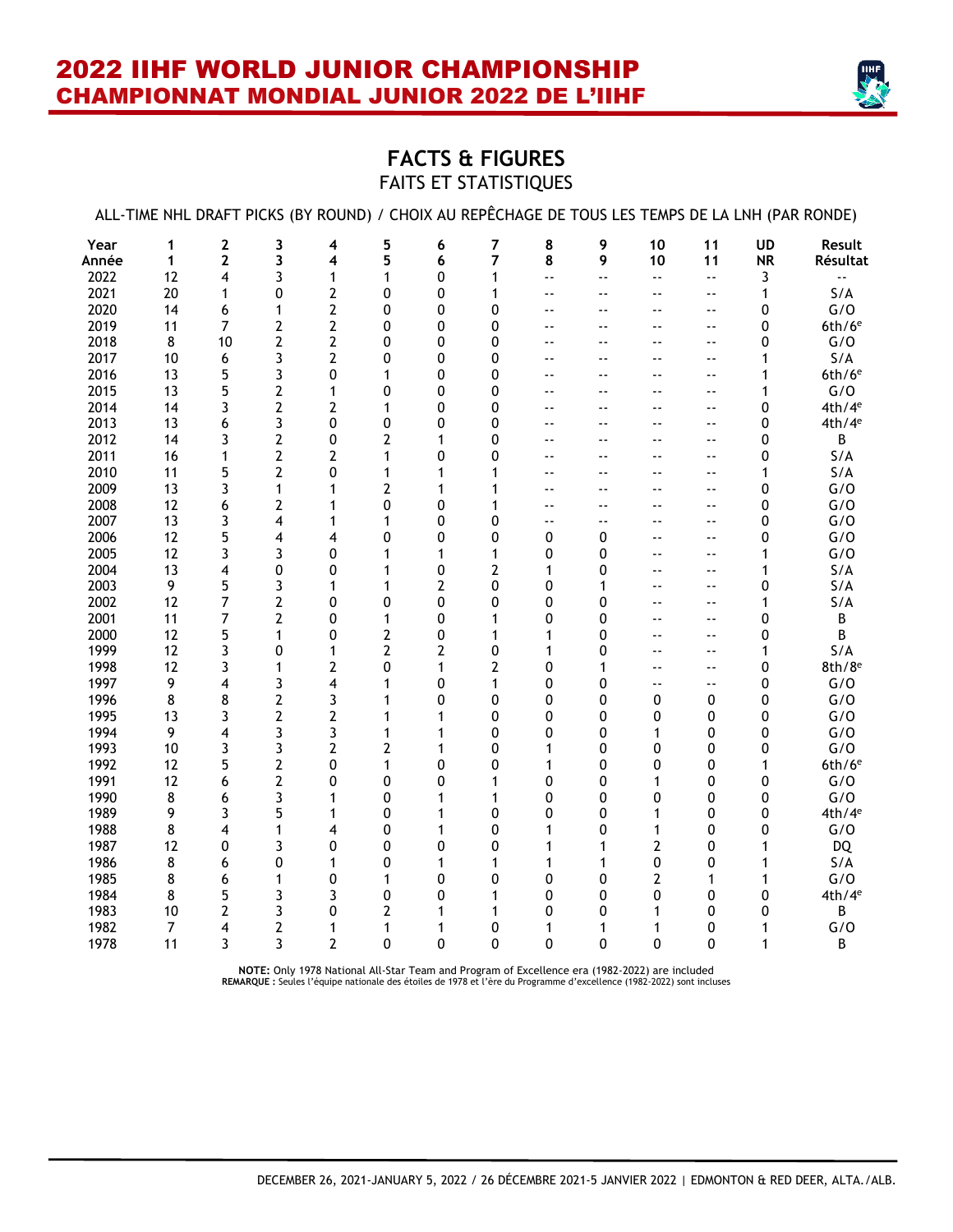

# **FACTS & FIGURES** FAITS ET STATISTIQUES

#### CHL DRAFT PICKS / CHOIX AU REPÊCHAGE DE LA LCH

| Player<br>Joueur        | <b>Team</b><br><b>Equipe</b> | League<br>Ligue | Year<br>Année | Round<br>Ronde | <b>Pick</b><br><b>Choix</b> |
|-------------------------|------------------------------|-----------------|---------------|----------------|-----------------------------|
| Kaiden Guhle            | <b>Prince Albert</b>         | <b>WHL</b>      | 2017          |                |                             |
| Dylan Guenther          | Edmonton                     | WHL             | 2018          |                |                             |
| Shane Wright            | Kingston                     | OHL             | 2019          |                |                             |
| Connor Bedard           | Regina                       | WHL             | 2020          |                |                             |
| Carson Lambos           | Winnipeg                     | WHL             | 2018          |                | 2                           |
| Justin Sourdif          | Vancouver                    | <b>WHL</b>      | 2017          |                | 3                           |
| Mavrik Bourque          | Shawinigan                   | <b>LHJMQ</b>    | 2018          |                | 3                           |
| Will Cuylle             | Peterborough                 | OHL             | 2018          |                | 3                           |
| Jake Neighbours         | Edmonton                     | <b>WHL</b>      | 2017          |                | 4                           |
| Lukas Cormier           | Charlottetown                | <b>LHJMQ</b>    | 2018          |                | 4                           |
| Cole Perfetti           | Saginaw                      | OHL             | 2018          |                | 5                           |
| Logan Stankoven         | Kamloops                     | <b>WHL</b>      | 2018          |                | 5                           |
| Mason McTavish          | Peterborough                 | OHL             | 2019          |                | 5                           |
| <b>Ridly Greig</b>      | Brandon                      | <b>WHL</b>      | 2017          |                | 8                           |
| <b>Elliot Desnovers</b> | Moncton                      | <b>LHJMQ</b>    | 2018          |                | 18                          |
| Ronan Seeley            | Everett                      | WHL             | 2017          |                | 20                          |
| Ryan O'Rourke           | Sault Ste. Marie             | OHL             | 2018          |                | 20                          |
| Owen Power              | <b>Flint</b>                 | OHL             | 2018          | 2              | 22                          |
| Xavier Bourgault        | Shawinigan                   | LHJMQ           | 2018          | 2              | 33                          |
| Sebastian Cossa         | Edmonton                     | <b>WHL</b>      | 2017          | $\overline{2}$ | 36                          |
| Donovan Sebrango        | Kitchener                    | OHL             | 2018          | 2              | 40                          |
| Olen Zellweger          | Everett                      | <b>WHL</b>      | 2018          | 2              | 42                          |
| Dylan Garand            | Kamloops                     | <b>WHL</b>      | 2017          | 3              | 58                          |
| <b>Brett Brochu</b>     | London                       | OHL             | 2018          | 6              | 114                         |
| Kent Johnson            | Everett                      | <b>WHL</b>      | 2017          | 10             | 208                         |

#### PLAYERS BORN OUTSIDE CANADA / JOUEURS NÉS À L'EXTÉRIEUR DU CANADA

| Player                 | Year(s)   | <b>Birthplace</b>    |
|------------------------|-----------|----------------------|
| Joueur                 | Année(s)  | Lieu de naissance    |
| Robyn Regehr           | 1999      | Recife, BRA          |
| Eric Chouinard         | 2000      | Atlanta, Ga.         |
| Chris Nielsen          | 2000      | Mochi, TAN           |
| Dany Heatley           | 2000-2001 | Freiburg, GER        |
| Ryan O'Marra           | 2006-2007 | Tokyo, JPN           |
| <b>Brandon Sutter</b>  | 2008      | Huntington, N.Y.     |
| <b>Tyler Myers</b>     | 2009      | Houston, Tex.        |
| Brandon Kozun          | 2010      | Los Angeles, Calif.  |
| Sean Couturier         | 2011      | Phoenix, Ariz.       |
| Marcus Foligno         | 2011      | Buffalo, N.Y.        |
| Curtis Hamilton        | 2011      | Tacoma, Wash.        |
| Dylan Olsen            | 2011      | Salt Lake City, Utah |
| Xavier Ouellet         | 2013      | Bayonne, FRA         |
| Kerby Rychel           | 2014      | Torrance, Calif.     |
| <b>Brendan Perlini</b> | 2016      | Guildford, GBR       |
| Drake Batherson        | 2018      | Fort Wayne, Ind.     |
| Cal Foote              | 2018      | Englewood, Colo.     |
| Nico Daws              | 2020      | Munich, GER          |
| Nolan Foote            | 2020      | Denver, Colo.        |
| Akil Thomas            | 2020      | Brandon, Fla.        |
| Thomas Harley          | 2021      | Syracuse, N.Y.       |
| Jordan Spence          | 2021      | Sydney, AUS          |
| <b>Mason McTavish</b>  | 2022      | Zürich, SUI          |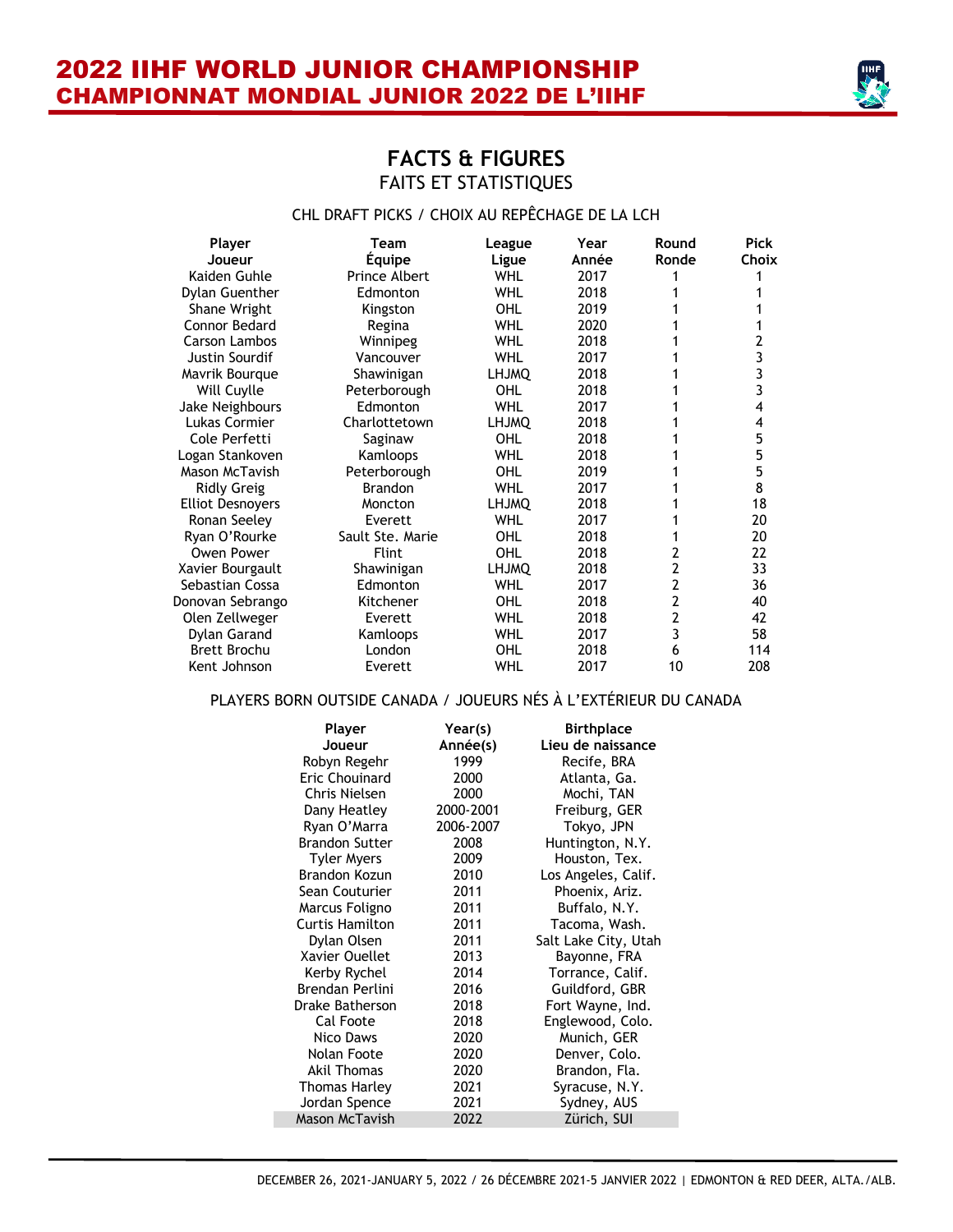

### **FACTS & FIGURES** FAITS ET STATISTIQUES

#### CLUB TEAM ALUMNI / CLUBS DES ANCIENS

| Player(s)<br>Joueur(s)<br><b>Ridly Greig</b>                         | Team (League)<br>Équipe (Ligue)<br>Brandon (WHL) | Other Alumni (Year)<br>Autres anciens (Année)<br>Keith Aulie (2009), Kale Clague (2017-2018),<br>Trevor Kidd (1990-1991), Derek Laxdal (1986),<br>Brad McCrimmon (1978), Marty Murray (1994-1995),<br>John Quenneville (2016), Wade Redden (1995-1996),<br>Peter Schaefer (1997), Brayden Schenn (2010-2011),<br>Braden Schneider (2021), Mark Stone (2012),<br>Jordin Tootoo (2003), Darcy Werenka (1993)                                          |
|----------------------------------------------------------------------|--------------------------------------------------|-----------------------------------------------------------------------------------------------------------------------------------------------------------------------------------------------------------------------------------------------------------------------------------------------------------------------------------------------------------------------------------------------------------------------------------------------------|
| Lukas Cormier                                                        | Charlottetown (LJHMQ)                            | Mason McDonald (2016)                                                                                                                                                                                                                                                                                                                                                                                                                               |
| Sebastian Cossa<br>Dylan Guenther<br>Kaiden Guhle<br>Jake Neighbours | Edmonton (WHL)                                   | Curtis Lazar (2014), Mark Pysyk (2012),<br>Griffin Reinhart (2013-2014)                                                                                                                                                                                                                                                                                                                                                                             |
| Ronan Seeley<br>Olen Zellweger                                       | Everett (WHL)                                    | Carter Hart (2017-2018), Leland Irving (2007),<br>Noah Juulsen (2017), Ryan Murray (2012)                                                                                                                                                                                                                                                                                                                                                           |
| Donovan Sebrango                                                     | Grand Rapids (AHL)                               | Joe Veleno (2020)                                                                                                                                                                                                                                                                                                                                                                                                                                   |
| <b>Elliot Desnovers</b>                                              | Halifax (LHJMQ)                                  | Justin Barron (2021), Jonathan Drouin (2013-2014),<br>Zach Fucale (2014), Raphaël Lavoie (2020),<br>Pascal Leclaire (2002), Nathan MacKinnon (2013),<br>Jared McIsaac (2019-2020), Brandon Reid (2000),<br>Alex Tanguay (1998)                                                                                                                                                                                                                      |
| Dylan Garand<br>Logan Stankoven                                      | Kamloops (WHL)                                   | Jared Aulin (2002), Nolan Baumgartner (1995-1996),<br>Hnat Domenichelli (1996), Devan Dubnyk (2006),<br>Dean Evason (1984), Dylan Garand (2021),<br>Greg Hawgood (1987-1988), Jason Holland (1996),<br>Jarome Iginla (1996), Connor Ingram (2017),<br>J.C. Lipon (2013), Mike Needham (1990),<br>Scott Niedermayer (1991-1992), Mark Recchi (1988),<br>Robyn Regehr (1999), Darcy Tucker (1995),<br>Scottie Upshall (2002-2003), Connor Zary (2021) |
| Shane Wright                                                         | Kingston (OHL)                                   | Matt Bradley (1998), Lawson Crouse (2015-2016),<br>Chris Gratton (1993), Erik Gudbranson (2011),<br>Tony McKegney (1978), Roland McKeown (2016),<br>Mike Moffat (1982), Scott Metcalfe (1987),<br>Anthony Stewart (2004-2005), Mike Zigomanis (2001)                                                                                                                                                                                                |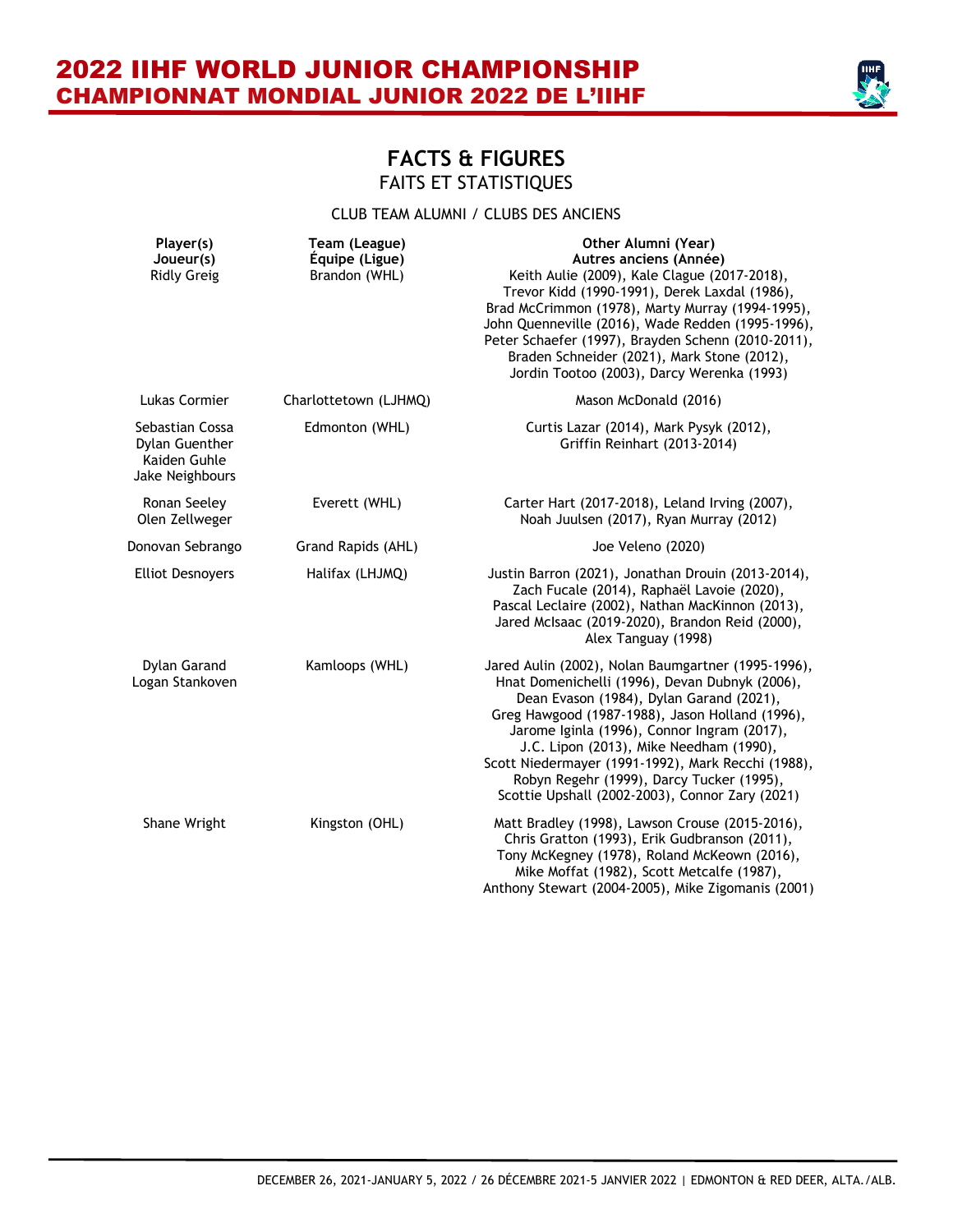

### **FACTS & FIGURES** FAITS ET STATISTIQUES

#### CLUB TEAM ALUMNI (CONT'D) / CLUBS DES ANCIENS (SUITE)

| Player(s)<br>Joueur(s)<br><b>Brett Brochu</b> | Team (League)<br>Équipe (Ligue)<br>London (OHL) | Other Alumni (Year)<br>Autres anciens (Année)<br>Jason Allison (1994-1995), Josh Anderson (2014),<br>David Bolland (2006), Evan Bouchard (2019),<br>Brian Bradley (1985), Frank Caprice (1982),<br>Max Domi (2015), Alex Formenton (2018),<br>Liam Foudy (2020), Sam Gagner (2007),<br>Scott Harrington (2012-2013), Bo Horvat (2014),<br>Nazem Kadri (2010), Mitch Marner (2016),<br>Brad Marsh (1978), Steve Mason (2008),<br>Connor McMichael (2020-2021), Rick Nash (2002),<br>Corey Perry (2005), Rob Ramage (1978),<br>Jim Sandlak (1985-1986), Brendan Shanahan (1987),<br>Nick Stajduhar (1994), Danny Syvret (2005),<br>Robert Thomas (2018), Larry Trader (1983) |
|-----------------------------------------------|-------------------------------------------------|----------------------------------------------------------------------------------------------------------------------------------------------------------------------------------------------------------------------------------------------------------------------------------------------------------------------------------------------------------------------------------------------------------------------------------------------------------------------------------------------------------------------------------------------------------------------------------------------------------------------------------------------------------------------------|
| Cole Perfetti                                 | Manitoba (AHL)                                  | None/Aucun                                                                                                                                                                                                                                                                                                                                                                                                                                                                                                                                                                                                                                                                 |
| Kent Johnson<br>Owen Power                    | U. of Michigan (Big Ten)                        | Jason Botterill (1994-1995-1996),<br>Mike Cammalleri (2001-2002),<br>Andrew Cogliano (2006-2007), David Harlock (1991),<br>Jeff Tambellini (2004), Mike Van Ryn (1998-1999)                                                                                                                                                                                                                                                                                                                                                                                                                                                                                                |
| Mason McTavish                                | Peterborough (OHL)                              | Terry Carkner (1986), Jassen Cullimore (1992),<br>Jason Dawe (1993), Steve Downie (2006-2007),<br>Corey Foster (1989), Jody Hull (1988),<br>Cameron Mann (1997), Dave Morrison (1982),<br>Chris Pronger (1993), Mike Ricci (1989-1990),<br>Luke Richardson (1987), Nick Ritchie (2015),<br>Brent Tully (1993-1994), Steve Yzerman (1983)                                                                                                                                                                                                                                                                                                                                   |
| Connor Bedard                                 | Regina (WHL)                                    | Garth Butcher (1982), Lyndon Byers (1984),<br>Kyle Calder (1999), Dale Derkatch (1983-1984),<br>Jordan Eberle (2009-2010), Jeff Friesen (1994-1995),<br>Kevin Haller (1990), Josh Harding (2004),<br>Josh Holden (1998), Barret Jackman (2000-2001),<br>Gary Leeman (1983), John Miner (1985),<br>Garth Murray (2002), Selmar Odelein (1985-1986),<br>Logan Pyett (2008), Jeff Shantz (1993),<br>Mike Sillinger (1991), Jason Smith (1993), Sam Steel (2018),<br>Brad Stuart (1999), Colten Teubert (2009-2010)                                                                                                                                                            |
| Ryan O'Rourke                                 | Sault Ste. Marie (OHL)                          | Drew Bannister (1994), Jeff Beukeboom (1985),<br>Jeff Carter (2004-2005), Dan Cloutier (1995),<br>Dan Currie (1988), Aaron Gavey (1994), Josh Godfrey (2008),<br>Wayne Gretzky (1978), Craig Hartsburg (1978),<br>Morgan Frost (2019), Barrett Hayton (2019),<br>Ralph Intranuovo (1993), Richard Jackman (1997),<br>Boris Katchouk (2018), Darnell Nurse (2015),<br>Wayne Simmonds (2008), Shawn Simpson (1987),<br>Blake Speers (2017), Joe Thornton (1997),<br>Conor Timmins (2018)                                                                                                                                                                                     |
| Xavier Bourgault<br>Mavrik Bourque            | Shawinigan (LHJMQ)                              | Yves Beaudoin (1985), Anthony Beauvillier (2016),<br>Michaël Bournival (2012), Olivier Michaud (2002),<br>Pierre Rioux (1982)                                                                                                                                                                                                                                                                                                                                                                                                                                                                                                                                              |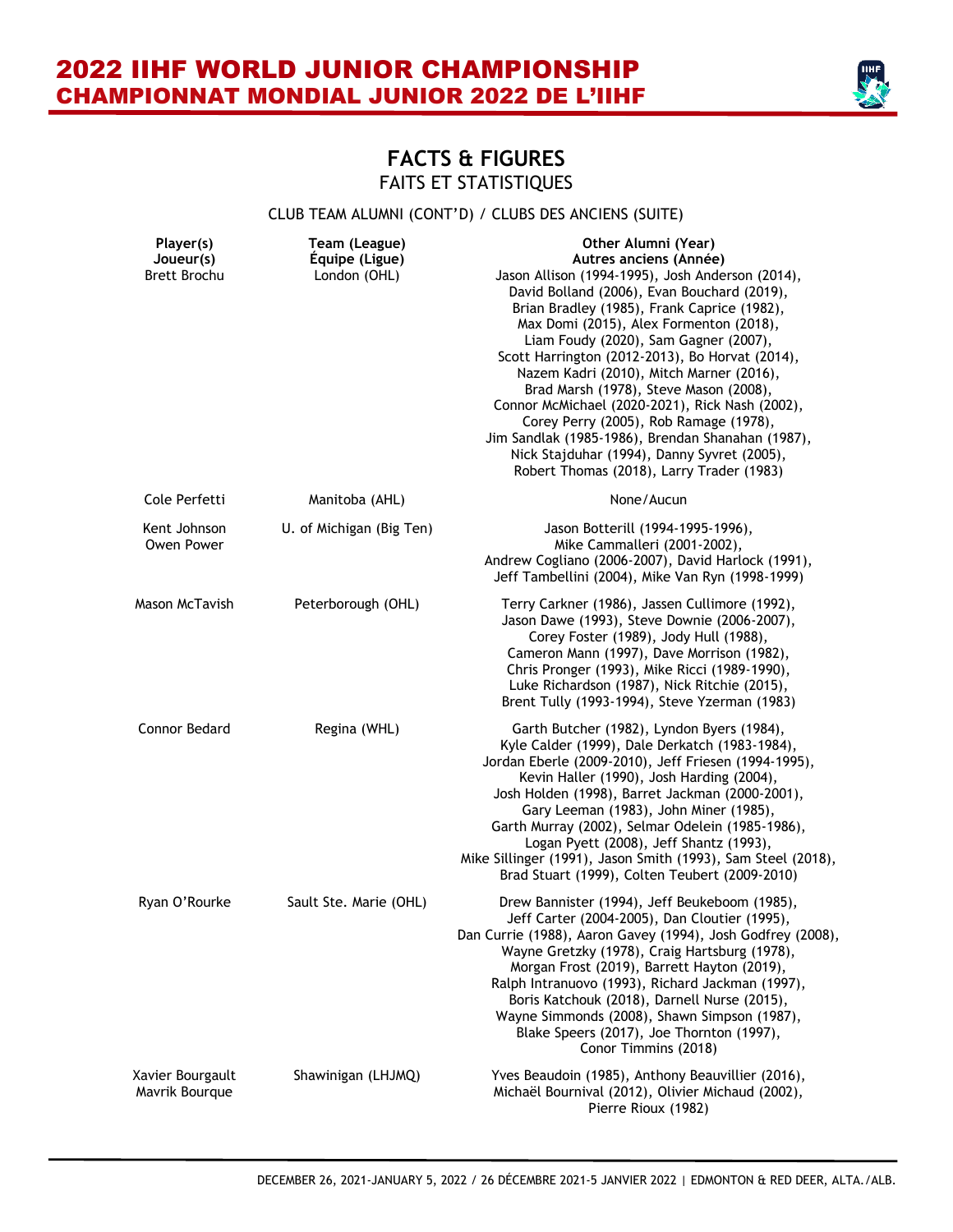

#### CLUB TEAM ALUMNI (CONT'D) / CLUBS DES ANCIENS (SUITE)

| Player(s)<br>Joueur(s)<br>Justin Sourdif | Team (League)<br>Equipe (Ligue)<br>Vancouver (WHL) | Other Alumni (Year)<br>Autres anciens (Année)<br>Bowen Byram (2020-2021), Cody Franson (2007),<br>Brendan Gallagher (2012), Evander Kane (2009),<br>Kenndal McArdle (2007)                                                                                                                                     |
|------------------------------------------|----------------------------------------------------|----------------------------------------------------------------------------------------------------------------------------------------------------------------------------------------------------------------------------------------------------------------------------------------------------------------|
| Will Cuylle                              | Windsor (OHL)                                      | Matt Cooke (1998), Ryan Ellis (2009-2010-2011),<br>Adam Graves (1988), Taylor Hall (2010),<br>Adam Henrique (2010), Ed Jovanovski (1995),<br>Zack Kassian (2011), Greg Nemisz (2010),<br>Steve Ott (2001-2002), Darrin Shannon (1989),<br>Jason Spezza (2001-2002), Jason Ward (1999),<br>Kyle Wellwood (2003) |
| Carson Lambos                            | Winnipeg (WHL)                                     | Peyton Krebs (2021)                                                                                                                                                                                                                                                                                            |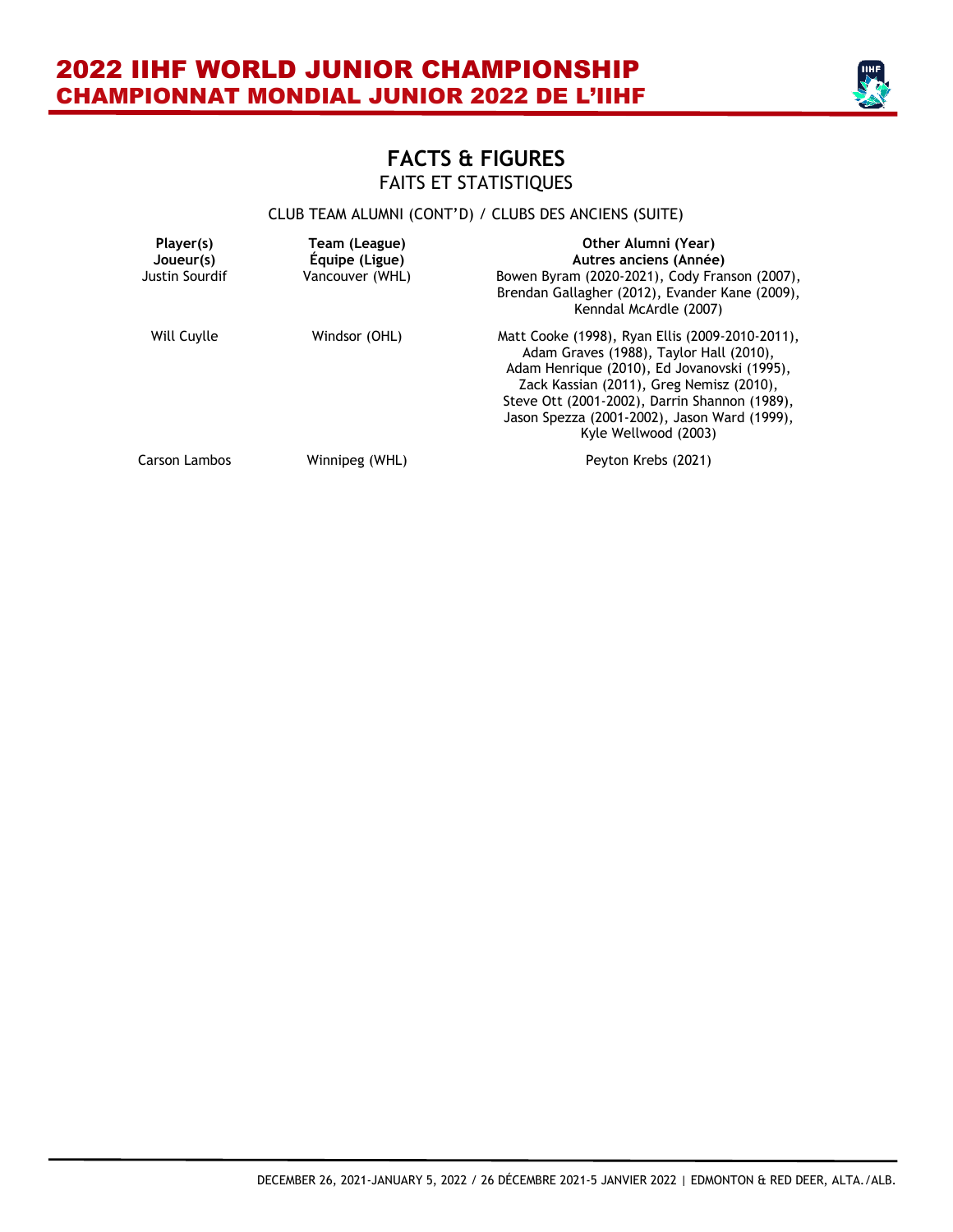

# **FACTS & FIGURES** FAITS ET STATISTIQUES

#### CLUB TEAM REPRESENTATION / REPRÉSENTATION DES CLUBS

| <b>Team</b>           | League       | #  | <b>Team</b>             | League       | #              | <b>Team</b>             | League              | #              |
|-----------------------|--------------|----|-------------------------|--------------|----------------|-------------------------|---------------------|----------------|
| Équipe                | Ligue        | N° | <b>Équipe</b>           | Ligue        | N°             | Équipe                  | Ligue               | N <sup>o</sup> |
| London                | OHL          | 31 | Everett                 | <b>WHL</b>   | $\overline{7}$ | U. of Maine             | <b>NCAA</b>         | 2              |
| Regina                | <b>WHL</b>   | 28 | Shawinigan              | <b>LHJMQ</b> | $\overline{7}$ | Vancouver               | <b>NHL</b>          | $\mathbf{2}$   |
| Kamloops              | <b>WHL</b>   | 24 | U. of Wisconsin         | <b>NCAA</b>  | 7              | Verdun (84-89) *        | LHJMQ               | $\mathbf{2}$   |
| Oshawa                | OHL          | 24 | Vancouver               | <b>WHL</b>   | 7              | Victoria                | WHL                 | $\mathbf{2}$   |
| Ottawa                | <b>OHL</b>   | 23 | Brampton *              | OHL          | 6              | Washington              | <b>NHL</b>          | $\mathbf{2}$   |
| Sault Ste. Marie      | <b>OHL</b>   | 22 | Cape Breton             | <b>LHJMQ</b> | 6              | Winnipeg                | <b>WHL</b>          | 2              |
| <b>Brandon</b>        | <b>WHL</b>   | 20 | Cornwall *              | LHJMQ/OHL    | 6              | Anaheim                 | <b>NHL</b>          | $\mathbf{1}$   |
| Medicine Hat          | <b>WHL</b>   | 20 | Michigan State U.       | <b>NCAA</b>  | 6              | Arizona                 | NHL                 | 1              |
| Prince Albert         | <b>WHL</b>   | 20 | Victoria (71-94) *      | WHL          | 6              | Baie-Comeau             | <b>LHJMQ</b>        | $\mathbf{1}$   |
| Kelowna               | <b>WHL</b>   | 19 | Lethbridge (74-86) *    | <b>WHL</b>   | 5              | <b>Billings</b> *       | WHL                 | 1              |
| Moose Jaw             | <b>WHL</b>   | 19 | Mississauga             | OHL          | 5              | Boston                  | <b>NHL</b>          | $\mathbf{1}$   |
| Peterborough          | <b>OHL</b>   | 18 | Boston U.               | <b>NCAA</b>  | 4              | Brantford *             | OHL                 | 1              |
| Spokane               | <b>WHL</b>   | 18 | Granby *                | <b>LHJMQ</b> | 4              | <b>Buffalo</b>          | <b>NHL</b>          | 1              |
| Windsor               | OHL          | 18 | Minnesota               | <b>NHL</b>   | 4              | Calgary                 | <b>NHL</b>          | 1              |
| Erie                  | OHL          | 17 | Moncton                 | <b>LHJMQ</b> | 4              | Calgary (77-87) *       | <b>WHL</b>          | 1              |
| Portland              | <b>WHL</b>   | 17 | Niagara Falls (88-96) * | OHL          | 4              | Colgate U.              | <b>NCAA</b>         | 1              |
| Guelph                | OHL          | 16 | Plymouth *              | OHL          | 4              | Detroit                 | <b>NHL</b>          | 1              |
| Val-d'Or              | <b>LHJMQ</b> | 16 | <b>Ouébec</b>           | <b>LHJMQ</b> | 4              | Edmonton                | <b>NHL</b>          | 1              |
| Calgary               | WHL          | 15 | Toronto (04-89) *       | OHL          | 4              | Flint                   | OHL                 | 1              |
| <b>Swift Current</b>  | <b>WHL</b>   | 14 | Verdun (91-94) *        | <b>LHJMQ</b> | $\overline{4}$ | Florida                 | <b>NHL</b>          | $\mathbf{1}$   |
| Barrie                | OHL          | 13 | <b>Boston College</b>   | <b>NCAA</b>  | 3              | Hamilton                | OHL                 | $\mathbf{1}$   |
| Kingston              | <b>OHL</b>   | 13 | Guelph (75-89) *        | OHL          | 3              | Hartford *              | <b>NHL</b>          | $\mathbf{1}$   |
| Rimouski              | <b>LHJMQ</b> | 13 | Montreal                | <b>NHL</b>   | 3              | <b>HIFK Helsinki</b>    |                     | $\mathbf{1}$   |
| Seattle               | <b>WHL</b>   | 13 | Montreal (08-11) *      | <b>LHJMQ</b> | 3              | Manitoba                | Liiga<br><b>AHL</b> | $\mathbf{1}$   |
|                       | <b>NCAA</b>  | 13 |                         | <b>NHL</b>   | 3              |                         | OHL                 | $\mathbf{1}$   |
| U. of Michigan        |              |    | <b>New York Rangers</b> | OHL          |                | Mississauga (98-07) *   |                     |                |
| U. of North Dakota    | <b>NCAA</b>  | 13 | North Bay (82-02) *     |              | 3              | New Jersey              | <b>NHL</b>          | $\mathbf{1}$   |
| Halifax               | <b>LHJMQ</b> | 12 | Rouyn-Noranda           | <b>LHJMQ</b> | 3              | Newmarket *             | OHL                 | $\mathbf{1}$   |
| Kitchener             | <b>OHL</b>   | 12 | Saint-Hyacinthe *       | <b>LHJMQ</b> | 3              | Niagara Falls (76-82) * | OHL                 | $\mathbf{1}$   |
| Niagara               | <b>OHL</b>   | 12 | Sarnia                  | OHL          | 3              | North Bay               | OHL                 | 1              |
| Sudbury               | <b>OHL</b>   | 12 | Toronto                 | <b>NHL</b>   | 3              | Northeastern U.         | <b>NCAA</b>         | $\mathbf{1}$   |
| Red Deer              | <b>WHL</b>   | 11 | Toronto (96-07) *       | OHL          | 3              | Oklahoma City*          | <b>AHL</b>          | $\mathbf{1}$   |
| Saskatoon             | <b>WHL</b>   | 11 | Acadie-Bathurst         | <b>LHJMQ</b> | $\mathbf{2}$   | Ottawa                  | <b>NHL</b>          | $\mathbf{1}$   |
| National Men's Team * | u.           | 10 | Beauport *              | <b>LHJMQ</b> | $\overline{2}$ | Penticton               | <b>BCHL</b>         | 1              |
| Saginaw               | <b>OHL</b>   | 10 | Blainville-Boisbriand   | <b>LHJMQ</b> | $\overline{2}$ | Peoria *                | <b>IHL</b>          | $\mathbf{1}$   |
| Victoriaville         | <b>LHJMQ</b> | 10 | Charlottetown           | <b>LHJMQ</b> | $\overline{2}$ | Philadelphia            | <b>NHL</b>          | $\mathbf{1}$   |
| Chicoutimi            | <b>LHJMQ</b> | 9  | Chicago                 | <b>NHL</b>   | $\mathbf{2}$   | Providence              | <b>AHL</b>          | $\mathbf 1$    |
| Laval *               | <b>LHJMQ</b> | 9  | Colorado College        | <b>NCAA</b>  | $\mathbf{2}$   | Québec (69-85) *        | <b>LHJMQ</b>        | $\mathbf{1}$   |
| Lethbridge            | <b>WHL</b>   | 9  | Detroit (92-97) *       | OHL          | $\mathbf{2}$   | Saint-Jean *            | <b>LHJMQ</b>        | $\mathbf 1$    |
| Owen Sound            | OHL          | 9  | <b>Grand Rapids</b>     | <b>AHL</b>   | $\mathbf{2}$   | Sherbrooke (92-03) *    | <b>LHJMQ</b>        | 1              |
| Tri-City              | <b>WHL</b>   | 9  | Hamilton $(74-78)$ *    | OHL          | $\mathbf{2}$   | St. Louis               | <b>NHL</b>          | 1              |
| Belleville *          | OHL          | 8  | Hamilton $(84-88)$ *    | OHL          | $\mathbf 2$    | Tampa Bay               | <b>NHL</b>          | 1              |
| Drummondville         | <b>LHJMO</b> | 8  | Lewiston *              | <b>LHJMO</b> | $\mathbf 2$    | Trois-Rivières *        | <b>LHJMO</b>        | $\mathbf{1}$   |
| Edmonton              | <b>WHL</b>   | 8  | Los Angeles             | <b>NHL</b>   | $\overline{2}$ | U. of Denver            | <b>NCAA</b>         | 1              |
| Gatineau              | <b>LHJMQ</b> | 8  | Minnesota (67-93) *     | <b>NHL</b>   | $\overline{2}$ | U. of Massachusetts     | <b>NCAA</b>         | 1              |
| Kootenay *            | <b>WHL</b>   | 8  | New Westminster         | <b>WHL</b>   | $\overline{2}$ | U. of Minnesota Duluth  | <b>NCAA</b>         | 1              |
| <b>Prince George</b>  | <b>WHL</b>   | 8  | New York Islanders      | <b>NHL</b>   | $\overline{2}$ | Winnipeg                | <b>NHL</b>          | $\mathbf{1}$   |
| Saint John            | <b>LHJMQ</b> | 8  | Pittsburgh              | <b>NHL</b>   | $\mathbf{2}$   |                         |                     |                |
| Cornell U.            | <b>NCAA</b>  | 7  | Sherbrooke (69-82) *    | <b>LHJMQ</b> | $\overline{2}$ |                         |                     |                |
|                       |              |    |                         |              |                |                         |                     |                |

\* Team is no longer active \* Cette équipe n'existe plus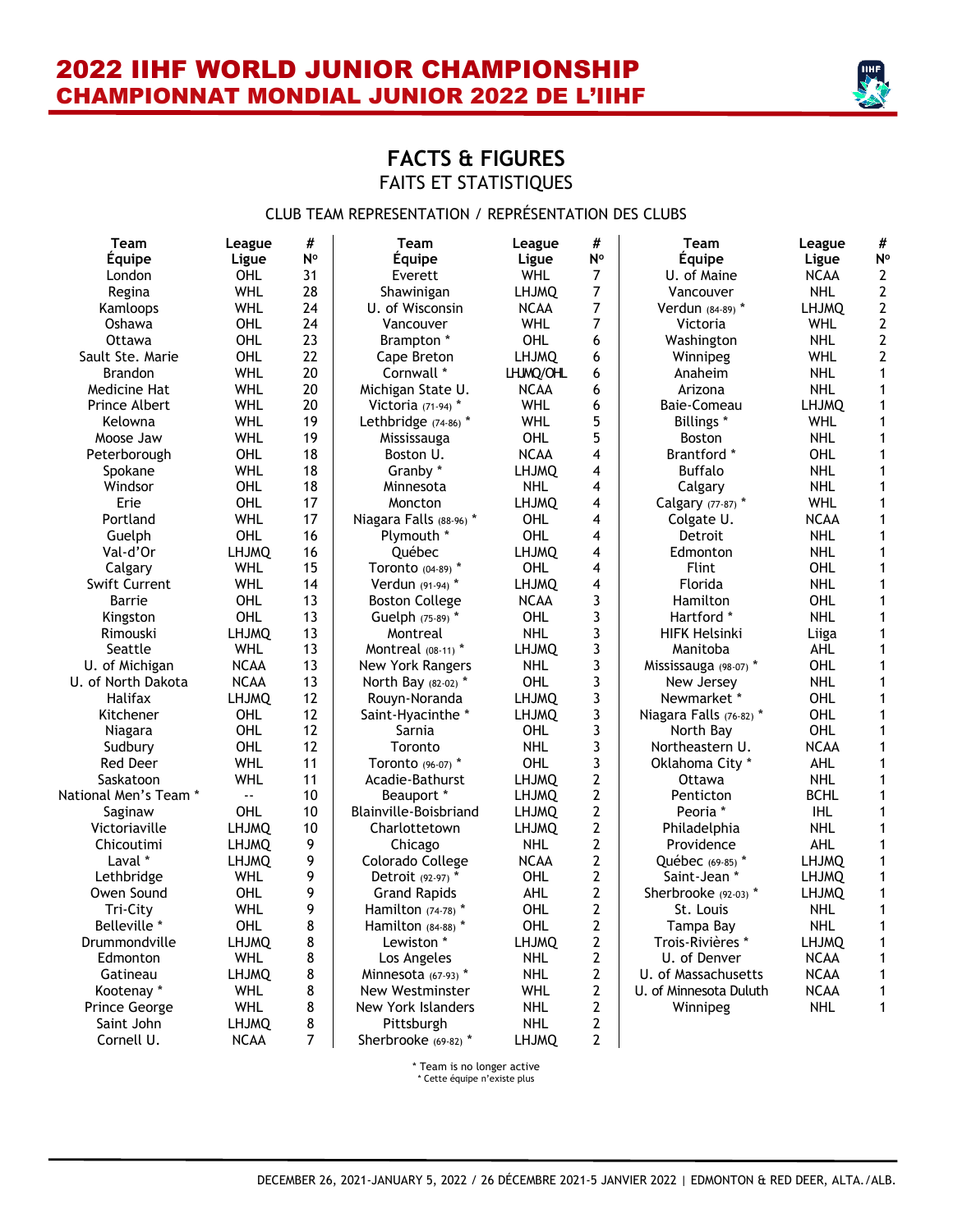

#### MOST PLAYERS FROM ONE CLUB TEAM / PLUS GRAND NOMBRE DE JOUEURS PROVENANT D'UN CLUB

| #           | Team (League)         | Year  | <b>Players</b>                                                     |
|-------------|-----------------------|-------|--------------------------------------------------------------------|
| $N^{\circ}$ | Equipe (Ligue)        | Année | <b>Joueurs</b>                                                     |
| 4           | Medicine Hat (WHL)    | 1988  | Rob DiMaio, Trevor Linden, Scott McCrady, Mark Pederson            |
|             | Kamloops (WHL)        | 1996  | Nolan Baumgartner, Hnat Domenichelli, Jason Holland, Jarome Iginla |
|             | Windsor (OHL)         | 2010  | Ryan Ellis, Taylor Hall, Adam Henrique, Greg Nemisz                |
|             | Niagara (OHL)         | 2012  | Dougie Hamilton, Freddie Hamilton, Ryan Strome, Mark Visentin      |
|             | Edmonton (WHL)        | 2022  | Sebastian Cossa, Dylan Guenther, Kaiden Guhle, Jake Neighbours     |
|             | Saskatoon (WHL)       | 1982  | Bruce Eakin, Marc Habscheid, Todd Strueby                          |
|             | Oshawa (OHL)          | 1983  | Dave Andreychuk, Joe Cirella, Tony Tanti                           |
|             | Ottawa (OHL)          | 1984  | Bruce Cassidy, Mark Paterson, Brad Shaw                            |
|             | Victoriaville (LHJMQ) | 1989  | Stéphane Fiset, Yves Racine, Réginald Savage                       |
|             | Peterborough (OHL)    | 1993  | Jason Dawe, Chris Pronger, Brent Tully                             |
|             | Val-d'Or (LHJMQ)      | 1998  | Steve Bégin, Jean-Pierre Dumont, Roberto Luongo                    |
|             | Niagara (OHL)         | 2013  | Dougie Hamilton, Ryan Strome, Brett Ritchie                        |
|             | Portland (WHL)        | 2014  | Taylor Leier, Nic Petan, Derrick Pouliot                           |

#### MOST CONSECUTIVE YEARS WITH REPRESENTATION / CLUB REPRÉSENTÉ PENDANT LE PLUS D'ANNÉES CONSÉCUTIVES

| Team (League)                     | Years         |
|-----------------------------------|---------------|
| Equipe (Ligue)                    | Années        |
| Ottawa (OHL)                      | 1994-2000     |
| Spokane (WHL)                     | 1994-2000     |
| Calgary (WHL)                     | 2004-2010     |
| Oshawa (OHL)                      | 2008-2014     |
| Regina (WHL)                      | 1982-1986     |
| Laval (LHJMQ)                     | 1990-1994     |
| Brandon (WHL)                     | 1993-1997     |
| Guelph (OHL)                      | 1995-1999     |
| Prince George (WHL)               | 1998-2002     |
| Regina (WHL)                      | 1998-2002     |
| Medicine Hat (WHL)                | 1999-2003     |
| London (OHL)                      | 2012-2016     |
| Erie (OHL)                        | 2014-2018     |
| London (OHL)                      | 2018-2022     |
| Prince Albert (WHL)               | 1984-1987     |
| University of North Dakota (NCAA) | 1989-1992     |
| Saskatoon (WHL)                   | 1995-1998     |
| London (OHL)                      | 2005-2008     |
|                                   | 2008-2011     |
| Brandon (WHL)                     | 2009-2012     |
| Moose Jaw (WHL)                   | 2010-2013     |
| Boston University (NCAA)          | 2016-2019     |
| Halifax (LHJMQ)                   | 2019-2022     |
|                                   | Kelowna (WHL) |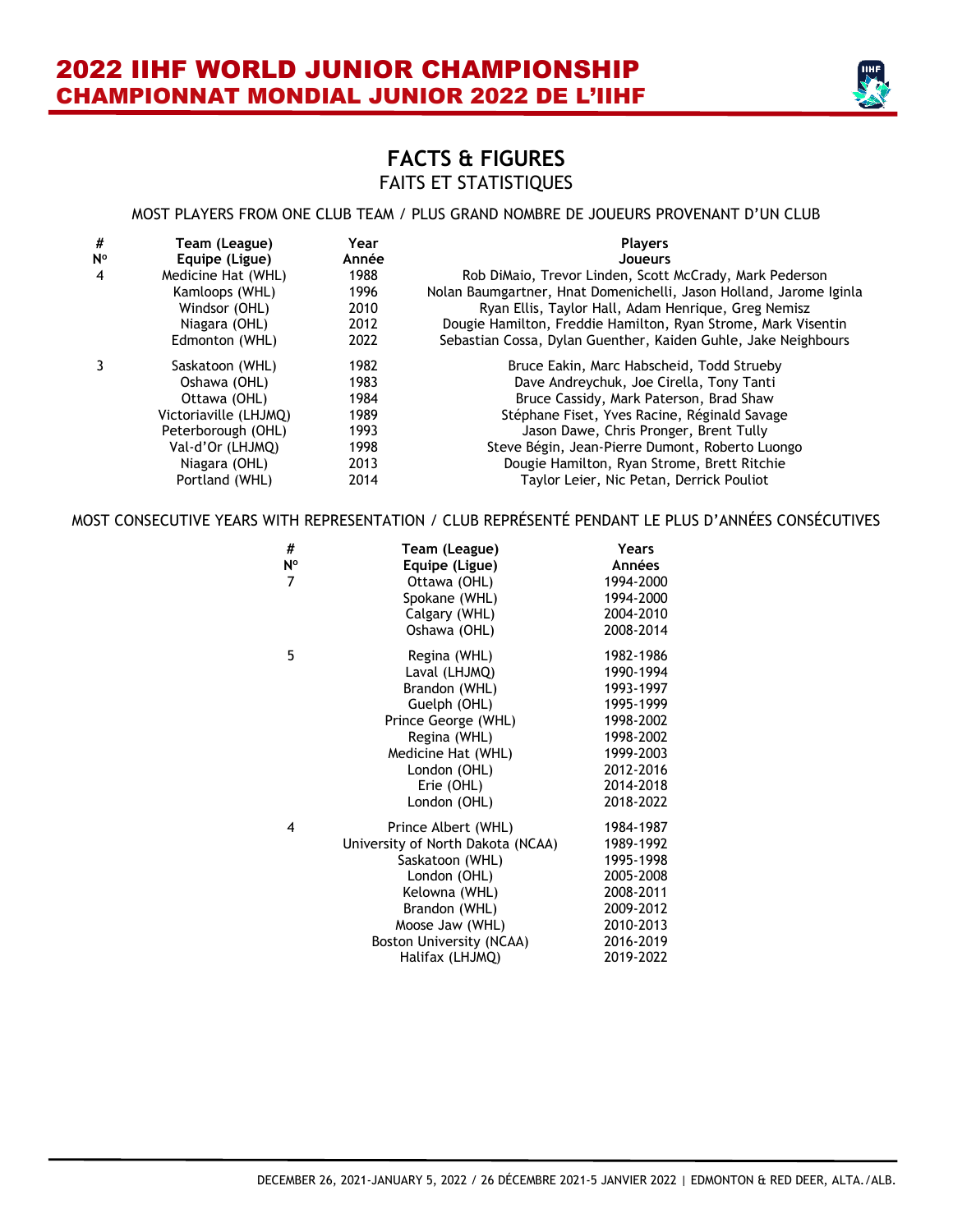

### **FACTS & FIGURES** FAITS ET STATISTIQUES

#### PROFESSIONAL PLAYERS ON TEAM CANADA / JOUEURS PROFESSIONNELS AU SEIN D'ÉQUIPE CANADA

| <b>Player</b>         | Year  | Team (League)               | Player                 | Year  | Team (League)            |
|-----------------------|-------|-----------------------------|------------------------|-------|--------------------------|
| Joueur                | Année | Equipe (Ligue)              | Joueur                 | Année | Equipe (Ligue)           |
| Carey Wilson          | 1982  | HIFK Helsinki (Liiga)       | Mathieu Biron          | 2000  | New York Islanders (NHL) |
| Gary Leeman           | 1984  | Toronto (NHL)               | Manny Malhotra         | 2000  | New York Rangers (NHL)   |
| John MacLean          | 1984  | New Jersey (NHL)            | Mike Ribeiro           | 2000  | Montreal (NHL)           |
| Adam Creighton        | 1985  | Buffalo (NHL)               | Steve McCarthy         | 2001  | Chicago (NHL)            |
| <b>Bobby Dollas</b>   | 1985  | Winnipeg (NHL)              | Nick Schultz           | 2002  | Minnesota Wild (NHL)     |
| Alain Côté            | 1986  | Boston (NHL)                | Pierre-Marc Bouchard   | 2003  | Minnesota Wild (NHL)     |
| Sylvain Côté          | 1986  | Hartford (NHL)              | Steve Eminger          | 2003  | Washington (NHL)         |
| <b>Steve Chiasson</b> | 1987  | Detroit (NHL)               | <b>Brent Burns</b>     | 2004  | Minnesota Wild (NHL)     |
| Yvon Corriveau        | 1987  | Washington (NHL)            | Marc-André Fleury      | 2004  | Pittsburgh (NHL)         |
| Warren Babe           | 1988  | Minnesota North Stars (NHL) | Patrice Bergeron       | 2005  | Providence (AHL)         |
| Rob Brown             | 1988  | Pittsburgh (NHL)            | Alex Pietrangelo       | 2010  | St. Louis (NHL)          |
| Chris Joseph          | 1988  | Edmonton (NHL)              | <b>Brett Connolly</b>  | 2012  | Tampa Bay (NHL)          |
| Wayne McBean          | 1988  | Los Angeles (NHL)           | Devante Smith-Pelly    | 2012  | Anaheim (NHL)            |
| Eric Desjardins       | 1989  | Montreal (NHL)              | Ryan Nugent-Hopkins    | 2013  | Oklahoma City (AHL)      |
| Rob Murphy            | 1989  | Vancouver (NHL)             | Mathew Dumba           | 2014  | Minnesota Wild (NHL)     |
| Dave Chyzowski        | 1990  | New York Islanders (NHL)    | <b>Anthony Duclair</b> | 2015  | New York Rangers (NHL)   |
| <b>Adrien Playsic</b> | 1990  | Peoria (IHL)                | Curtis Lazar           | 2015  | Ottawa (NHL)             |
| Mike Craig            | 1991  | Minnesota North Stars (NHL) | Jake Virtanen          | 2016  | Vancouver (NHL)          |
| Scott Thornton        | 1991  | Toronto (NHL)               | Victor Mete            | 2018  | Montreal (NHL)           |
| Kimbi Daniels         | 1992  | Philadelphia (NHL)          | Barrett Hayton         | 2020  | Arizona (NHL)            |
| Darryl Sydor          | 1992  | Los Angeles (NHL)           | Joe Veleno             | 2020  | Grand Rapids (AHL)       |
| <b>Rhett Warrener</b> | 1996  | Florida (NHL)               | Kirby Dach             | 2021  | Chicago (NHL)            |
| Christian Dubé        | 1997  | New York Rangers (NHL)      | Cole Perfetti          | 2022  | Manitoba (AHL)           |
| Jeff Ware             | 1997  | Toronto (NHL)               | Donovan Sebrango       | 2022  | Grand Rapids (AHL)       |
| Rico Fata             | 1999  | Calgary (NHL)               |                        |       |                          |

#### MOST NHL EXPERIENCE / JOUEURS AVEC LE PLUS D'EXPÉRIENCE DANS LA LNH

| Player<br>Joueur    | Year<br>Année | GP (RS/PO)<br>PJ (SR/SÉ) |
|---------------------|---------------|--------------------------|
| Manny Malhotra      | 2000          | 96 (96/0)                |
| Alexandre Daigle    | 1995          | 84 (84/0)                |
| Patrice Bergeron    | 2005          | 78 (71/7)                |
| Kirby Dach          | 2021          | 73 (64/9)                |
| Joe Cirella         | 1983          | 67(67/0)                 |
| Ryan Nugent-Hopkins | 2013          | 62(62/0)                 |

**NOTE:** The six players listed above are the only players to appear for Canada in the WJC after playing a full season in the NHL **REMARQUE :** Les six joueurs ci-dessus sont les seuls à avoir porté les couleurs du Canada au CMJ après avoir joué une saison complète dans la LNH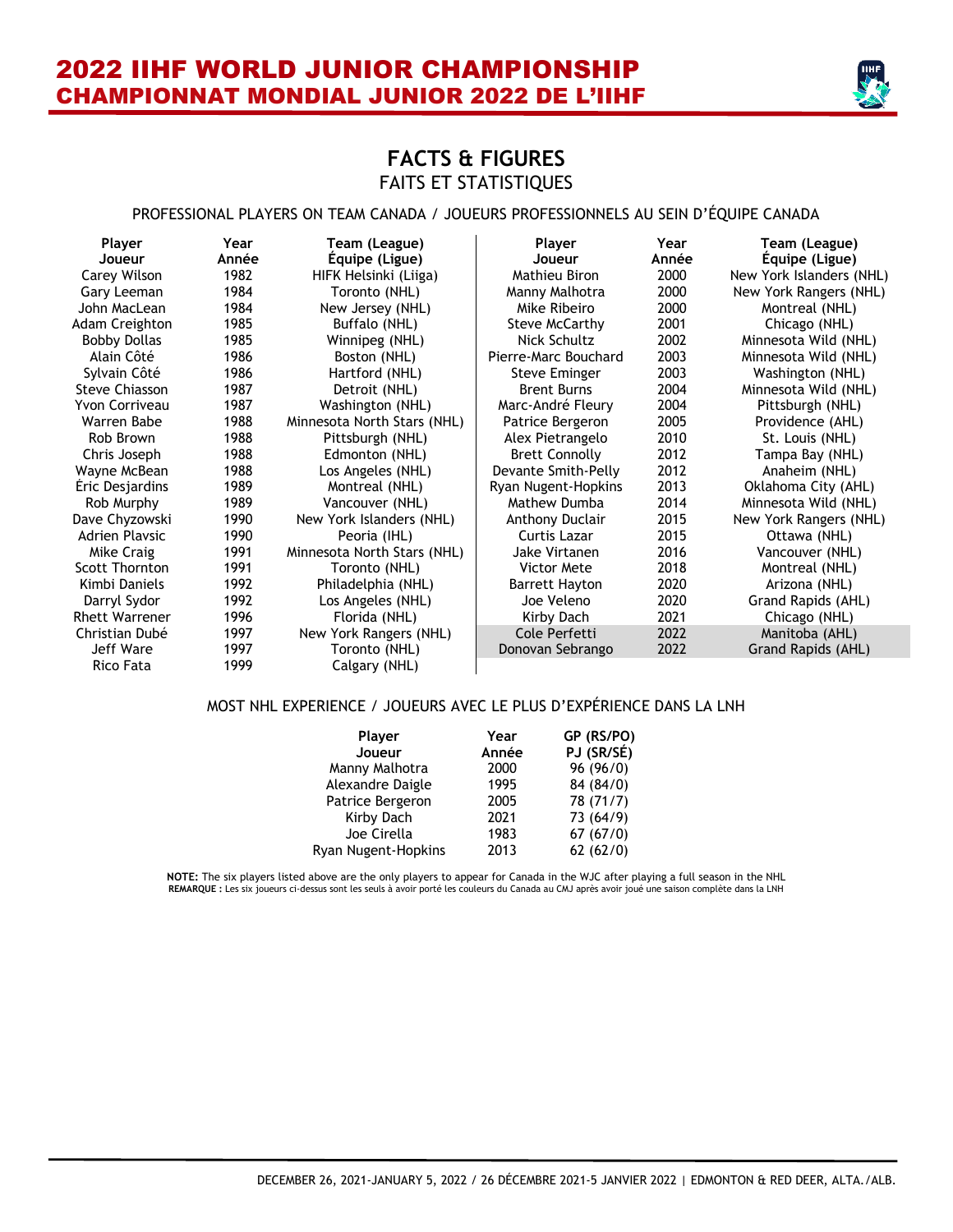

#### CAPTAINS / CAPITAINES

| Year  | Captain                         | Member     | <b>Position</b> | League            |
|-------|---------------------------------|------------|-----------------|-------------------|
| Année | Capitaine                       | Membre     | Position        | Ligue             |
| 1977  | Dale McCourt                    | OHF        | F/A             | OHL               |
| 1978  | Ryan Walter                     | <b>BCH</b> | F/A             | <b>WHL</b>        |
| 1979  | John Paul Kelly                 | <b>HA</b>  | F/A             | <b>WHL</b>        |
| 1980  | Dave Fenyves *                  | OHF        | D               | OHL               |
| 1980  | Rick Lanz *                     | OHF        | D               | <b>OHL</b>        |
| 1981  | Marc Crawford                   | OHF        | F/A             | <b>LHJMQ</b>      |
| 1982  | <b>Troy Murray</b>              | HA         | F/A             | <b>NCAA</b>       |
| 1983  | James Patrick                   | HM         | D               | <b>NCAA</b>       |
| 1984  | <b>Russ Courtnall</b>           | <b>BCH</b> | F/A             | <b>WHL</b>        |
| 1985  | Dan Hodgson                     | HA         | F/A             | <b>WHL</b>        |
| 1986  | Jim Sandlak                     | OHF        | F/A             | OHL               |
| 1987  | Steve Chiasson                  | OHF        | D               | <b>NHL</b>        |
| 1988  | Theoren Fleury                  | HM         | F/A             | <b>WHL</b>        |
| 1989  | Éric Desjardins                 | HQ         | D               | <b>NHL</b>        |
| 1990  | Dave Chyzowski                  | HA         | F/A             | <b>NHL</b>        |
| 1991  | <b>Steven Rice</b>              | OHF        | F/A             | OHL               |
| 1992  | Eric Lindros                    | OHF        | F/A             | <b>OHL</b>        |
| 1993  | Martin Lapointe                 | HQ         | F/A             | <b>LHJMQ</b>      |
| 1994  | <b>Brent Tully</b>              | OHF        | D               | <b>OHL</b>        |
| 1995  | <b>Todd Harvey</b>              | OHF        | F/A             | <b>OHL</b>        |
| 1996  | Nolan Baumgartner               | HA         | D               | WHL               |
| 1997  | <b>Brad Larsen</b>              | <b>BCH</b> | F/A             | WHL               |
| 1998  | Cory Sarich *                   | <b>SHA</b> | D               | WHL               |
| 1998  | Jesse Wallin *                  | <b>SHA</b> | D               | <b>WHL</b>        |
| 1999  | Mike Van Ryn                    | OHF        | D               | <b>NCAA</b>       |
| 2000  | Manny Malhotra                  | OHF        | F/A             | <b>NHL</b>        |
| 2001  | <b>Steve McCarthy</b>           | <b>BCH</b> | D               | <b>NHL</b>        |
| 2002  | Jarret Stoll                    | <b>SHA</b> | F/A             | WHL               |
| 2003  | Scottie Upshall                 | HA         | F/A             | <b>WHL</b>        |
| 2004  | Daniel Paillé                   | OHF        | F/A             | OHL               |
| 2005  | Michael Richards                | HNO        | F/A             | OHL               |
| 2006  | Kyle Chipchura                  | HA         | F/A             | WHL               |
| 2007  | Kristopher Letang               | HQ         | D               | <b>LHJMQ</b>      |
| 2008  | Karl Alzner                     | <b>BCH</b> | D               | <b>WHL</b>        |
| 2009  | <b>Thomas Hickey</b>            | HA         | D               | WHL               |
| 2010  | <b>Patrice Cormier</b>          | <b>HNB</b> | F/A             | <b>LHJMQ</b>      |
| 2011  | <b>Ryan Ellis</b>               | OHF        | D               | <b>OHL</b>        |
| 2012  | Jaden Schwartz                  | <b>SHA</b> | F/A             | <b>NCAA</b>       |
| 2013  | Ryan Nugent-Hopkins             | <b>BCH</b> | F/A             | <b>AHL</b>        |
| 2014  | Scott Laughton                  | OHF        | F/A             | <b>OHL</b>        |
| 2015  | Curtis Lazar                    | BCH        | F/A             | <b>NHL</b>        |
| 2016  | <b>Brayden Point</b>            | HА         | F/A             | WHL               |
| 2017  | Dylan Strome                    | OHF        | F/A             | OHL               |
| 2018  | Dillon Dubé                     | HA         | F/A             | WHL               |
| 2019  | <b>Maxime Comtois</b>           | HQ         | F/A             | <b>LHJMQ</b>      |
| 2020  | Barrett Hayton                  | OHF        | F/A             | NHL               |
| 2021  | Kirby Dach*                     | HА         | F/A             | NHL               |
| 2021  |                                 | <b>BCH</b> | D               |                   |
| 2021  | Bowen Byram *<br>Dylan Cozens * | <b>BCH</b> | F/A             | WHL<br><b>WHL</b> |
| 2022  | Kaiden Guhle                    | HA         | D               | WHL               |
|       |                                 |            |                 |                   |

\* Co-captains

\* Cocapitaines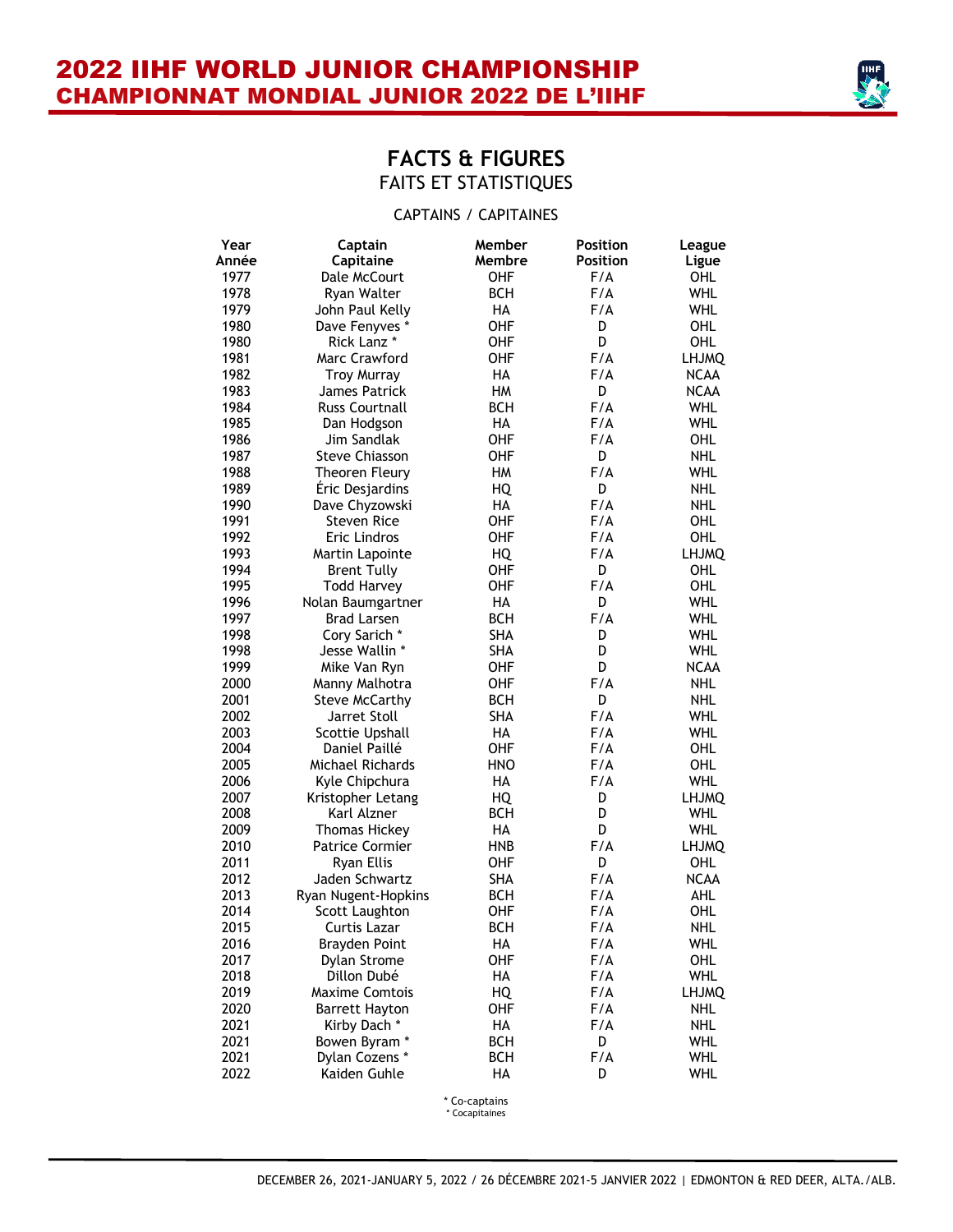

#### CAPTAINS (BY MEMBER) / CAPITAINES (PAR MEMBRE)

| Member                                                                     | #              |
|----------------------------------------------------------------------------|----------------|
| Membre                                                                     | N°             |
| Ontario Hockey Federation / Fédération de hockey de l'Ontario              | 17             |
| Hockey Alberta                                                             | 12             |
| B.C. Hockey / Hockey C.-B.                                                 | 9              |
| Hockey Québec                                                              | 4              |
| Saskatchewan Hockey Association / Association de hockey de la Saskatchewan | 4              |
| Hockey Manitoba                                                            | $\overline{2}$ |
| Hockey New Brunswick / Hockey Nouveau-Brunswick                            | 1              |
| Hockey Northwestern Ontario / Hockey du Nord-Ouest de l'Ontario            |                |

#### CAPTAINS (BY POSITION) / CAPITAINES (PAR POSITION)

| Member             | #  |
|--------------------|----|
| Membre             | N٥ |
| Forward/Avants     | 33 |
| Defence/Défenseurs | 17 |

#### CAPTAINS (BY LEAGUE) / CAPITAINES (PAR LIGUE)

| League                                                                                      | #              |
|---------------------------------------------------------------------------------------------|----------------|
| Ligue                                                                                       | N°             |
| Western Hockey League / Ligue de hockey de l'Ouest (WHL)                                    | 19             |
| Ontario Hockey League / Ligue de hockey de l'Ontario (OHL)                                  | 13             |
| National Hockey League (NHL) / Ligue nationale de hockey (LNH)                              | 8              |
| Quebec Major Junior Hockey League (QMJHL) / Ligue de hockey junior majeur du Québec (LHJMQ) | 5.             |
| National Collegiate Athletic Association (NCAA)                                             | $\overline{4}$ |
| American Hockey League / Ligue américaine de hockey (AHL)                                   | 1              |

#### CAPTAINS (MOST POINTS AT ONE WJC) / CAPITAINES (PLUS GRAND NOMBRE DE POINTS À UN CMJ)

| Captain                    | Year  | $G-A-P$       |
|----------------------------|-------|---------------|
| Capitaine                  | Année | $B - A - P$   |
| Dale McCourt               | 1977  | $10 - 8 - 18$ |
| <b>Dylan Cozens</b>        | 2021  | $8 - 8 - 16$  |
| <b>Ryan Nugent-Hopkins</b> | 2013  | $4 - 11 - 15$ |
| Dave Chyzowski             | 1990  | $9 - 4 - 13$  |
| <b>Russ Courtnall</b>      | 1984  | $7-6-13$      |
| <b>Barrett Hayton</b>      | 2020  | $6 - 6 - 12$  |
| Jim Sandlak                | 1986  | $5 - 7 - 12$  |
| Ryan Ellis                 | 2011  | $3 - 7 - 10$  |
| <b>Dylan Strome</b>        | 2017  | $3 - 7 - 10$  |
| Eric Lindros               | 1992  | $2 - 8 - 10$  |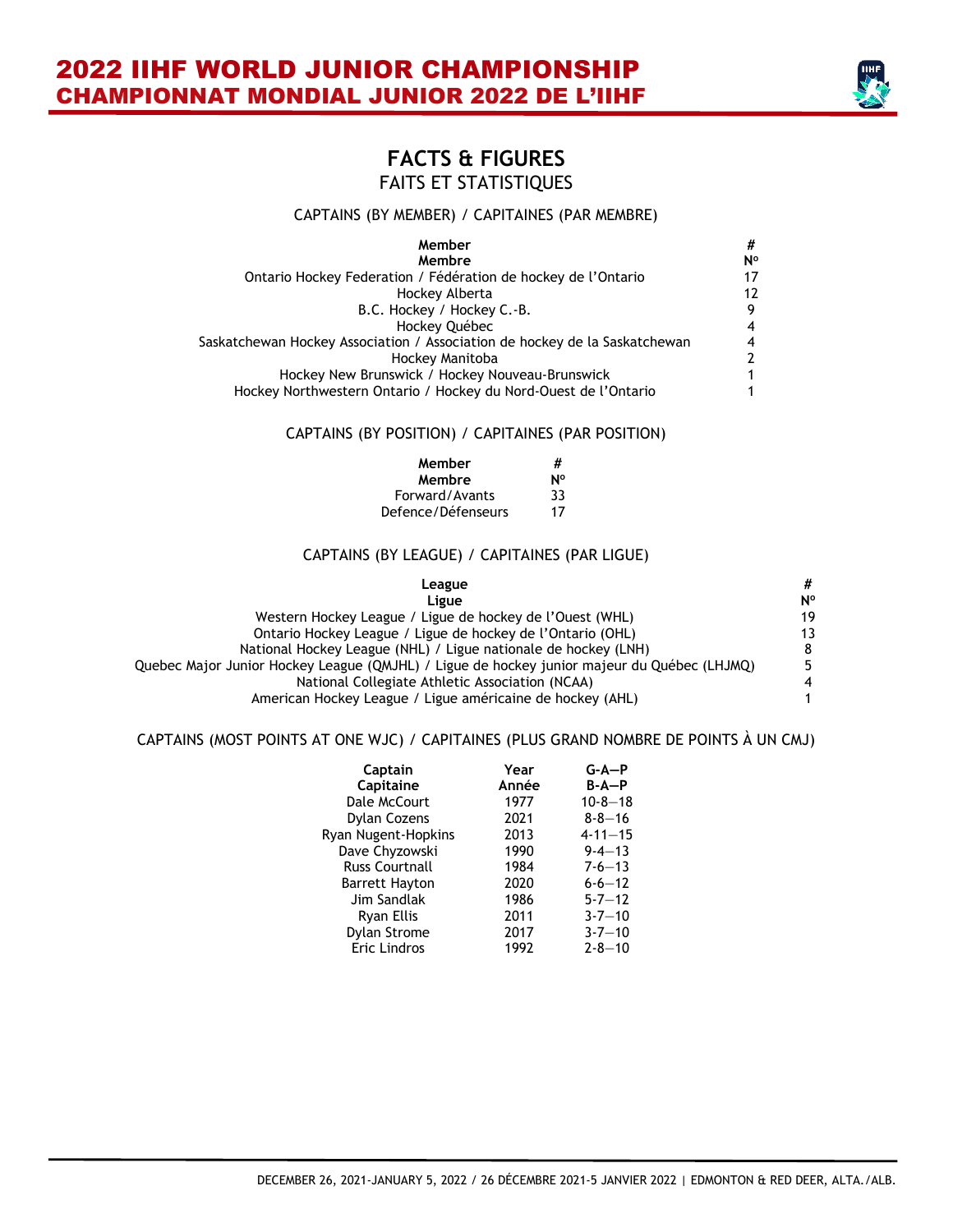

#### YOUNGEST TO PLAY FOR TEAM CANADA / LE PLUS JEUNE À AVOIR JOUÉ POUR ÉQUIPE CANADA

| Player<br>Joueur<br>Jay Bouwmeester | Year<br>Année<br>2000 | Age (Y-M-D)<br>Age (A-M-J)<br>$16 - 2 - 29$ |
|-------------------------------------|-----------------------|---------------------------------------------|
| <b>Sidney Crosby</b>                | 2004                  | $16 - 4 - 20$                               |
| <b>Connor Bedard</b>                | 2022                  | $16 - 5 - 10$                               |
| Jason Spezza                        | 2000                  | $16 - 6 - 13$                               |
| Eric Lindros                        | 1990                  | $16 - 9 - 29$                               |
| Wayne Gretzky                       | 1978                  | $16 - 10 - 27$                              |
| <b>Connor McDavid</b>               | 2014                  | $16 - 11 - 14$                              |
| Mike Ricci                          | 1989                  | $17 - 2 - 0$                                |
| Paul Kariya                         | 1992                  | $17 - 2 - 11$                               |
| Alexis Lafrenière                   | 2019                  | $17 - 2 - 16$                               |
| Mario Lemieux                       | 1983                  | 17-2-22                                     |
| Jay Bouwmeester                     | 2001                  | $17 - 3 - 0$                                |
| John Tavares                        | 2008                  | $17 - 3 - 7$                                |
| Martin Lapointe                     | 1991                  | $17 - 3 - 15$                               |
| Chris Joseph                        | 1987                  | $17 - 3 - 17$                               |
| Nathan MacKinnon                    | 2013                  | $17 - 3 - 26$                               |
| Scott Niedermayer                   | 1991                  | $17 - 3 - 27$                               |
| Pierre Turgeon                      | 1987                  | 17-3-29                                     |
| Quinton Byfield                     | 2020                  | $17 - 4 - 8$                                |
| Sam Gagner                          | 2007                  | $17 - 4 - 17$                               |

NOTE: Age is recorded as of first WJC game played; only 1978 National All-Star Team and Program of Excellence era (1982-2022) are included<br>REMARQUE : L'âge est comptabilisé à partir de la première partie jouée au CMJ; seul

#### BROTHERS / FRÈRES

| <b>Family Name</b> | <b>Brothers (Years)</b>              |
|--------------------|--------------------------------------|
| Nom de famille     | Frères (Années)                      |
| Cirella            | Carmine (1980), Joe (1983)           |
| Moller             | Mike (1982), Randy (1982)            |
| Turgeon            | Sylvain (1983), Pierre (1987)        |
| Niedermayer        | Scott (1991-1992), Rob (1993)        |
| <b>Biron</b>       | Martin (1997), Mathieu (2000)        |
| Schenn             | Luke (2008), Brayden (2010-2011)     |
| Subban             | P.K. (2008-2009), Malcolm (2013)     |
| Hamilton           | Freddie (2012), Dougie (2012-2013)   |
| Ritchie            | Brett (2013), Nick (2015)            |
| Reinhart           | Griffin (2013-2014), Sam (2014-2015) |
| Strome             | Ryan (2012-2013), Dylan (2016-2017)  |
| Howden             | Quinton (2011-2012), Brett (2018)    |
| Foote              | Cal (2018), Nolan (2020)             |
| Suzuki             | Nick (2019), Ryan (2021)             |

#### FATHER & SON / PÈRE ET FILS

| <b>Family Name</b><br>Nom de famille | Father (Year)<br>Père (Année) | Son (Year)<br>Fils (Année) |
|--------------------------------------|-------------------------------|----------------------------|
| <b>Tambellini</b>                    | Steve (1978)                  | Jeff (2004)                |
| Gagner                               | Dave (1984)                   | Sam (2007)                 |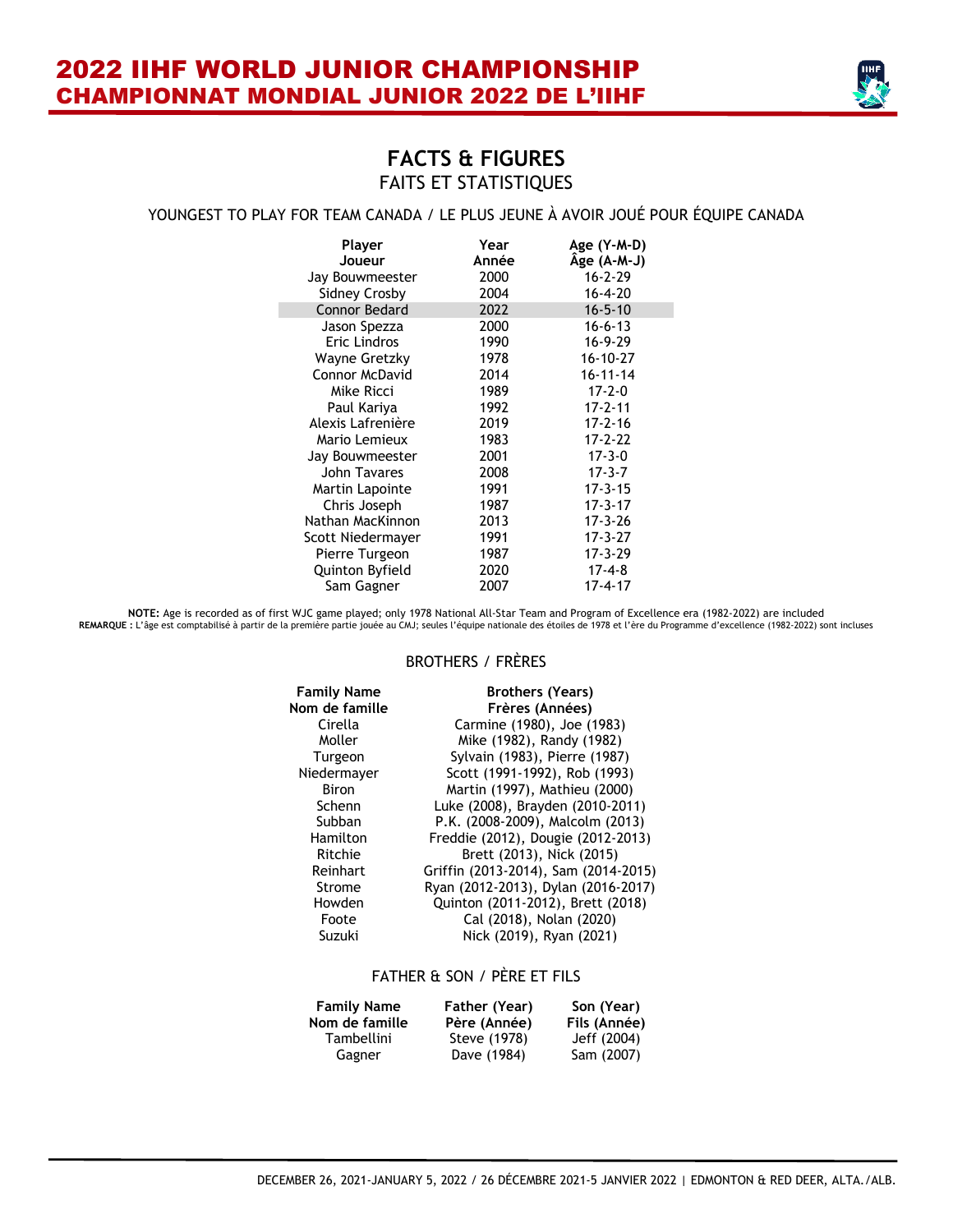

#### 16-YEAR-OLDS TO PLAY FOR CANADA / JOUEURS DE 16 ANS QUI ONT JOUÉ POUR LE CANADA

| Player<br>Joueur      | Year<br>Année | $G-A-P$<br>$B - A - P$ |
|-----------------------|---------------|------------------------|
| <b>Wayne Gretzky</b>  | 1978          | $8 - 9 - 17$           |
| <b>Eric Lindros</b>   | 1990          | $4 - 0 - 4$            |
| Jay Bouwmeester       | 2000          | $0 - 0 - 0$            |
| Jason Spezza          | 2000          | $0 - 2 - 2$            |
| <b>Sidney Crosby</b>  | 2004          | $2 - 3 - 5$            |
| <b>Connor McDavid</b> | 2014          | $1 - 3 - 4$            |
| <b>Connor Bedard</b>  | 2022          |                        |

**NOTE:** Only 1978 National All-Star Team and Program of Excellence era (1982-2021) are included **REMARQUE :** Seules l'équipe nationale des étoiles de 1978 et l'ère du Programme d'excellence (1982-2021) sont incluses

#### 17-YEAR-OLDS TO PLAY FOR CANADA / JOUEURS DE 17 ANS QUI ONT JOUÉ POUR LE CANADA

| Player<br>Joueur      | Year<br>Année       | $G-A-P$<br>$B-A-P$ | Player<br>Joueur      | Year<br>Année | $G-A-P$<br>$B-A-P$ |
|-----------------------|---------------------|--------------------|-----------------------|---------------|--------------------|
| <b>Gord Kluzak</b>    | 1982                | $0 - 1 - 1$        | Joe Thornton          | 1997          | $2 - 2 - 4$        |
| Mario Lemieux         | 1983                | $5 - 5 - 10$       | Vincent Lecavalier    | 1998          | $1 - 1 - 2$        |
| Sylvain Turgeon       | 1983                | $4 - 2 - 6$        | Manny Malhotra        | 1998          | $0 - 0 - 0$        |
| Steve Yzerman         | 1983                | $2 - 3 - 5$        | Jay Bouwmeester       | 2001          | $0 - 2 - 2$        |
| Sylvain Côté          | 1984                | $0 - 2 - 2$        | Jason Spezza          | 2001          | $3 - 3 - 6$        |
| Kirk Muller           | 1984                | $2 - 1 - 3$        | <b>Rick Nash</b>      | 2002          | $1 - 2 - 3$        |
| Jeff Greenlaw         | 1986                | $3 - 1 - 4$        | Sidney Crosby         | 2005          | $6 - 3 - 9$        |
| Chris Joseph          | 1987                | $1 - 1 - 2$        | Jonathan Toews        | 2006          | $0 - 2 - 2$        |
| Luke Richardson       | 1987                | $0 - 0 - 0$        | Sam Gagner            | 2007          | $0 - 0 - 0$        |
| Brendan Shanahan      | 1987                | $4 - 3 - 7$        | <b>Steven Stamkos</b> | 2008          | $1 - 5 - 6$        |
| Pierre Turgeon        | 1987                | $3 - 0 - 3$        | John Tavares          | 2008          | $5 - 1 - 6$        |
| Trevor Linden         | 1988                | $1 - 0 - 1$        | <b>Ryan Ellis</b>     | 2009          | $1 - 6 - 7$        |
| Mike Ricci            | 1989                | $5 - 2 - 7$        | Evander Kane          | 2009          | $2 - 4 - 6$        |
| Martin Lapointe       | 1991                | $0 - 3 - 3$        | Jonathan Drouin       | 2013          | $2 - 2 - 4$        |
| Eric Lindros          | 1991                | $6 - 11 - 17$      | Nathan MacKinnon      | 2013          | $0 - 1 - 1$        |
| Scott Niedermaver     | 1991                | $0 - 0 - 0$        | Aaron Ekblad          | 2014          | $1 - 1 - 2$        |
| Paul Kariya           | 1992                | $1 - 1 - 1$        | Lawson Crouse         | 2015          | $1 - 2 - 3$        |
| Alexandre Daigle      | 1993                | $0 - 6 - 6$        | Connor McDavid        | 2015          | $3 - 8 - 11$       |
| <b>Chris Gratton</b>  | 1993                | $2 - 2 - 4$        | Alexis Lafrenière     | 2019          | $1 - 0 - 1$        |
| Jason Botterill       | 1994                | $1 - 0 - 1$        | Quinton Byfield       | 2020          | $0 - 1 - 1$        |
| Jeff Friesen          | 1994                | $0 - 2 - 2$        | Jamie Drysdale        | 2020          | $1 - 2 - 3$        |
| Wade Redden           | 1995                | $3 - 2 - 5$        | Shane Wright          | 2022          | --                 |
| <b>Chris Phillips</b> | 1996                | $0 - 0 - 0$        |                       |               |                    |
|                       | Player              | Year               | GAA / SO / W-L-T      |               |                    |
|                       | Joueur              | Année              | $MOY / JB / V-D-N$    |               |                    |
|                       | Jimmy Waite         | 1987               | $3.75/0/2 - 0 - 0$    |               |                    |
|                       | Trevor Kidd         | 1990               | 0.00 / 0 / 0.00       |               |                    |
|                       | <b>Brian Finlev</b> | 1999               | 6.00 / 0 / 0.00       |               |                    |

**NOTE:** Only 1978 National All-Star Team and Program of Excellence era (1982-2022) are included **REMARQUE :** Seules l'équipe nationale des étoiles de 1978 et l'ère du Programme d'excellence (1982-2022) sont incluses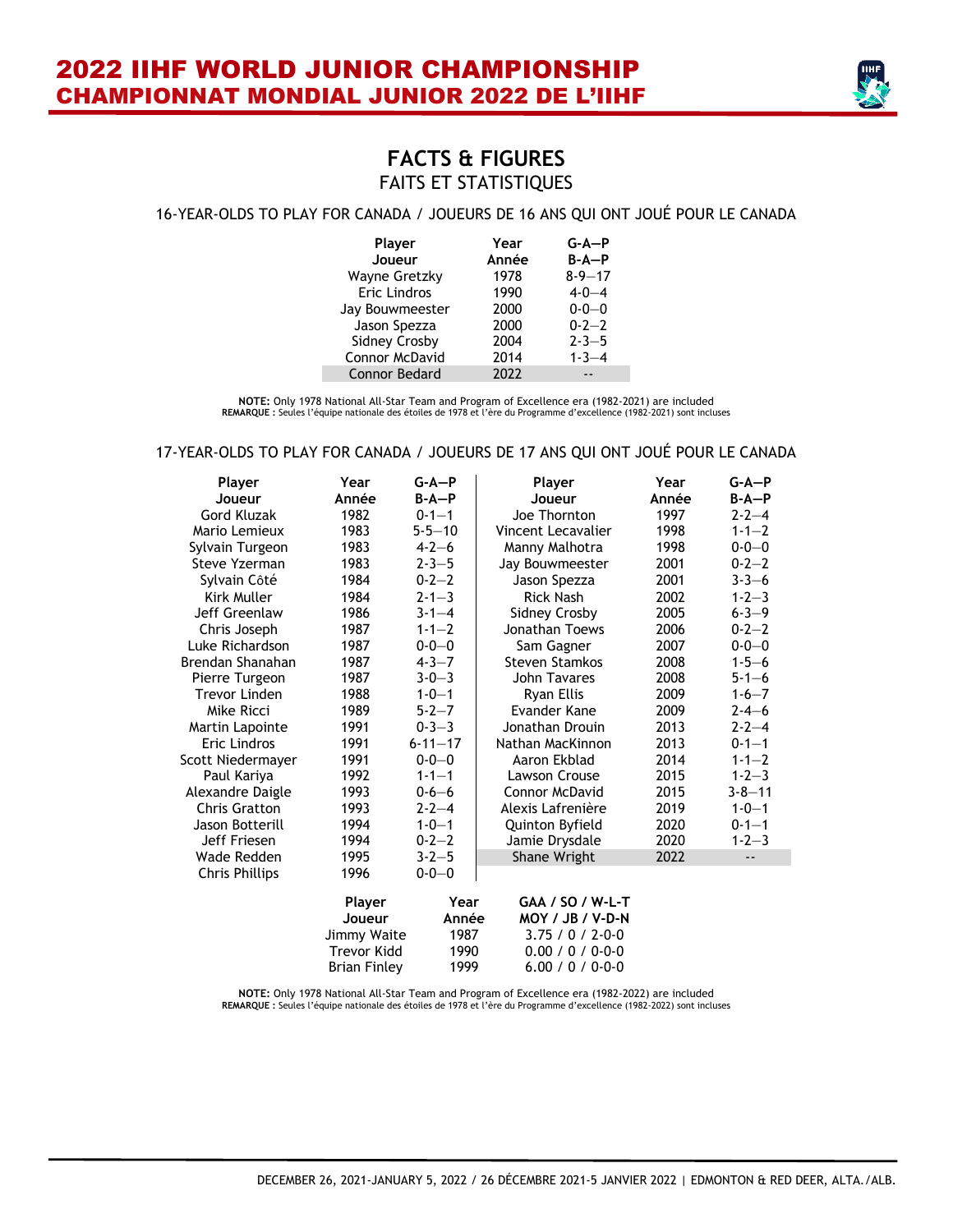

#### MOST APPEARANCES AS A COACH / PLUS GRAND NOMBRE DE PARTICIPATIONS EN TANT QU'ENTRAÎNEUR

| #<br>N°                                    | Coach<br>Entraîneur   | <b>Head Coach</b><br>Entraîneur-chef | <b>Assistant Coach</b><br>Entraîneur adjoint |
|--------------------------------------------|-----------------------|--------------------------------------|----------------------------------------------|
| 5                                          | André Tourigny        | 2021                                 | 2010, 2011, 2013, 2020                       |
| $\overline{\mathbf{4}}$                    | Dave Cameron          | 2011, 2022                           | 2009, 2010                                   |
| 3                                          | <b>Brent Sutter</b>   | 2005, 2006, 2014                     |                                              |
| 3                                          | <b>Terry Simpson</b>  | 1985, 1986                           | 1984                                         |
|                                            | Stan Butler           | 2001, 2002                           | 1999                                         |
|                                            | Craig Hartsburg       | 2007, 2008                           | 2006                                         |
|                                            | Dominique Ducharme    | 2017, 2018                           | 2016                                         |
| 3<br>3<br>3<br>3<br>3                      | Dick Todd             | 1991                                 | 1980, 1990                                   |
|                                            | Perry Pearn           | 1993                                 | 1990, 1991                                   |
|                                            | <b>Tim Hunter</b>     | 2019                                 | 2017, 2018                                   |
| $\begin{array}{c} 3 \\ 3 \\ 3 \end{array}$ | <b>Sherry Bassin</b>  | ۵.                                   | 1982, 1985, 1986                             |
|                                            | Mike Kelly            |                                      | 2001, 2002, 2003                             |
|                                            | Clement Jodoin        |                                      | 2006, 2007, 2008                             |
| 3                                          | Jim Hulton            |                                      | 2004, 2005, 2019                             |
| $\overline{2}$                             | Ernie MacLean         | 1978, 1979                           |                                              |
| $\overline{2}$                             | Dave King             | 1982, 1983                           |                                              |
| $\overline{2}$                             | <b>Bert Templeton</b> | 1977, 1987                           |                                              |
| $\overline{2}$                             | Don Hay               | 1995, 2012                           |                                              |
| $\overline{2}$                             | Jos Canale            | 1994                                 | 1993                                         |
| $\overline{2}$                             | Réal Paiement         | 1998                                 | 1997                                         |
| $\overline{2}$                             | Tom Renney            | 1999                                 | 1992                                         |
| $\overline{2}$                             | Claude Julien         | 2000                                 | 1999                                         |
| $\overline{2}$                             | Marc Habscheid        | 2003                                 | 2002                                         |
| $\overline{2}$                             | Mario Durocher        | 2004                                 | 2003                                         |
| $\overline{2}$                             | Willie Desjardins     | 2010                                 | 2009                                         |
| $\overline{2}$                             | <b>Steve Spott</b>    | 2013                                 | 2010                                         |
| $\overline{2}$                             | <b>Benoit Groulx</b>  | 2015                                 | 2014                                         |
| $\overline{2}$                             | Dave Lowry            | 2016                                 | 2015                                         |
| $\overline{2}$                             | Doug Sauter           | $\overline{\phantom{a}}$             | 1979, 1983                                   |
| $\overline{2}$                             | Alain Vigneault       |                                      | 1989, 1991                                   |
| $\overline{2}$                             | Mike Johnston         |                                      | 1994, 1995                                   |
| $\overline{2}$                             | Terry Bangen          |                                      | 1996, 1998                                   |
| $\overline{2}$                             | Peter DeBoer          |                                      | 1998, 2005                                   |
| $\overline{2}$                             | <b>Curtis Hunt</b>    |                                      | 2007, 2008                                   |
| $\overline{2}$                             | George Burnett        |                                      | 2011, 2012                                   |
| $\overline{2}$                             | Ryan Huska            |                                      | 2011, 2012                                   |
| $\overline{2}$                             | Scott Walker          |                                      | 2012, 2015                                   |
| $\overline{2}$                             | Trevor Letowski       |                                      | 2016, 2018                                   |
| $\overline{2}$                             | Mitch Love            |                                      | 2020, 2021                                   |
| $\overline{2}$                             | Michael Dyck          | --                                   | 2021, 2022                                   |